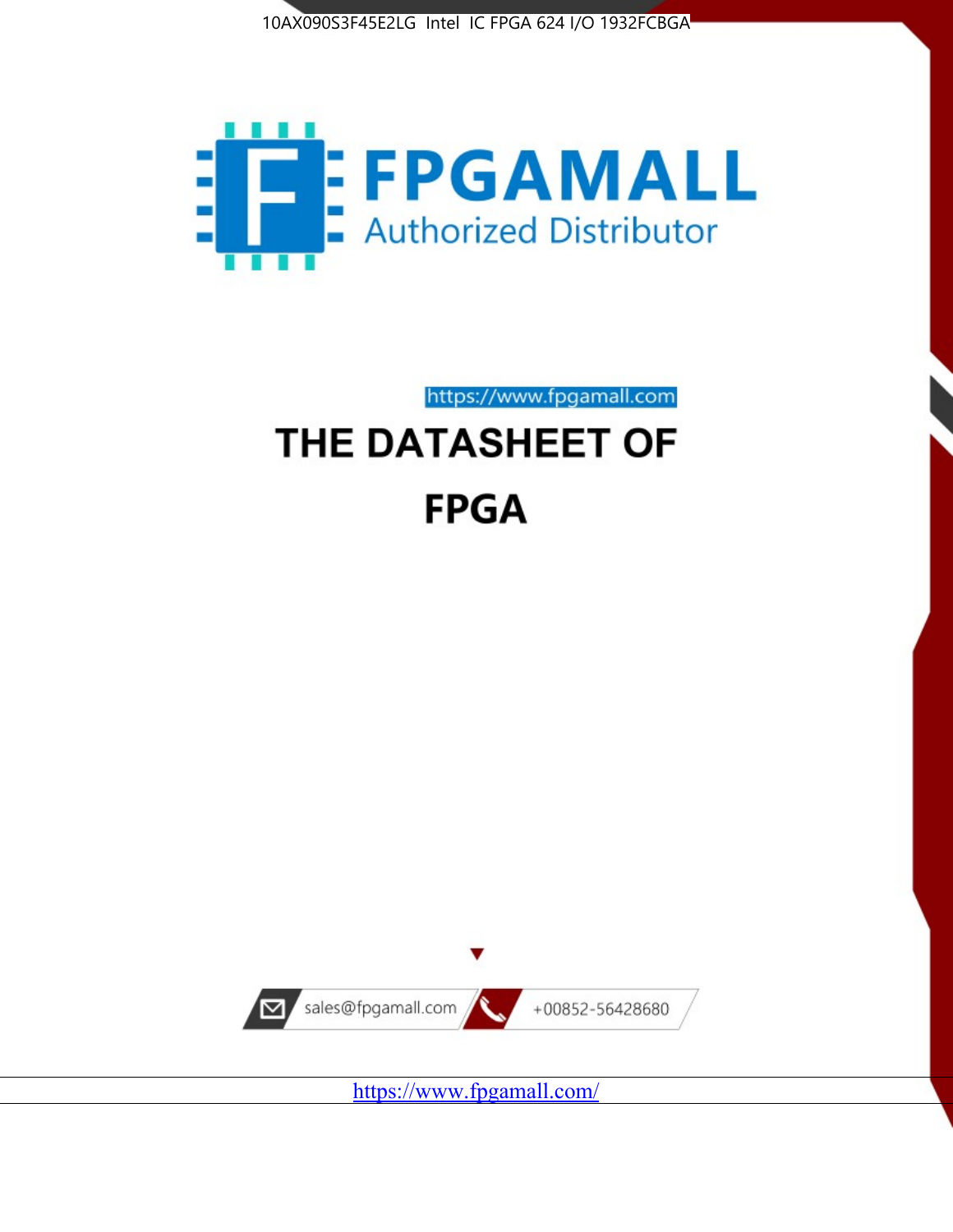10AX090S3F45E2LG Intel IC FPGA 624 I/O 1932FCBGA



# **Intel® Arria® 10 Device Overview**



**A10-OVERVIEW | 2018.12.06** Latest document on the web: **[PDF](https://www.intel.com/content/dam/www/programmable/us/en/pdfs/literature/hb/arria-10/a10_overview.pdf)** | **[HTML](https://www.intel.com/content/www/us/en/programmable/documentation/sam1403480274650.html)**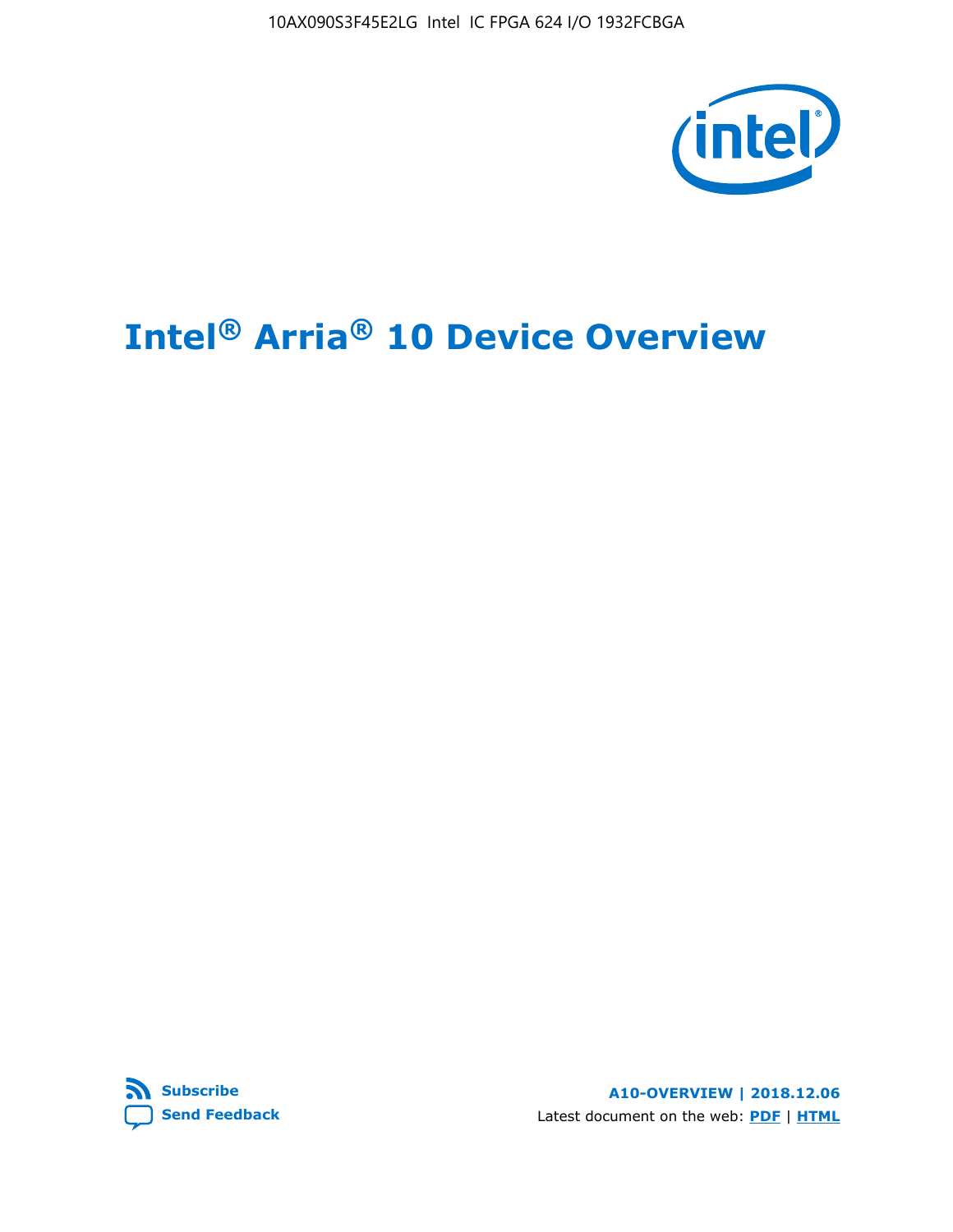

**Contents** 

# **Contents**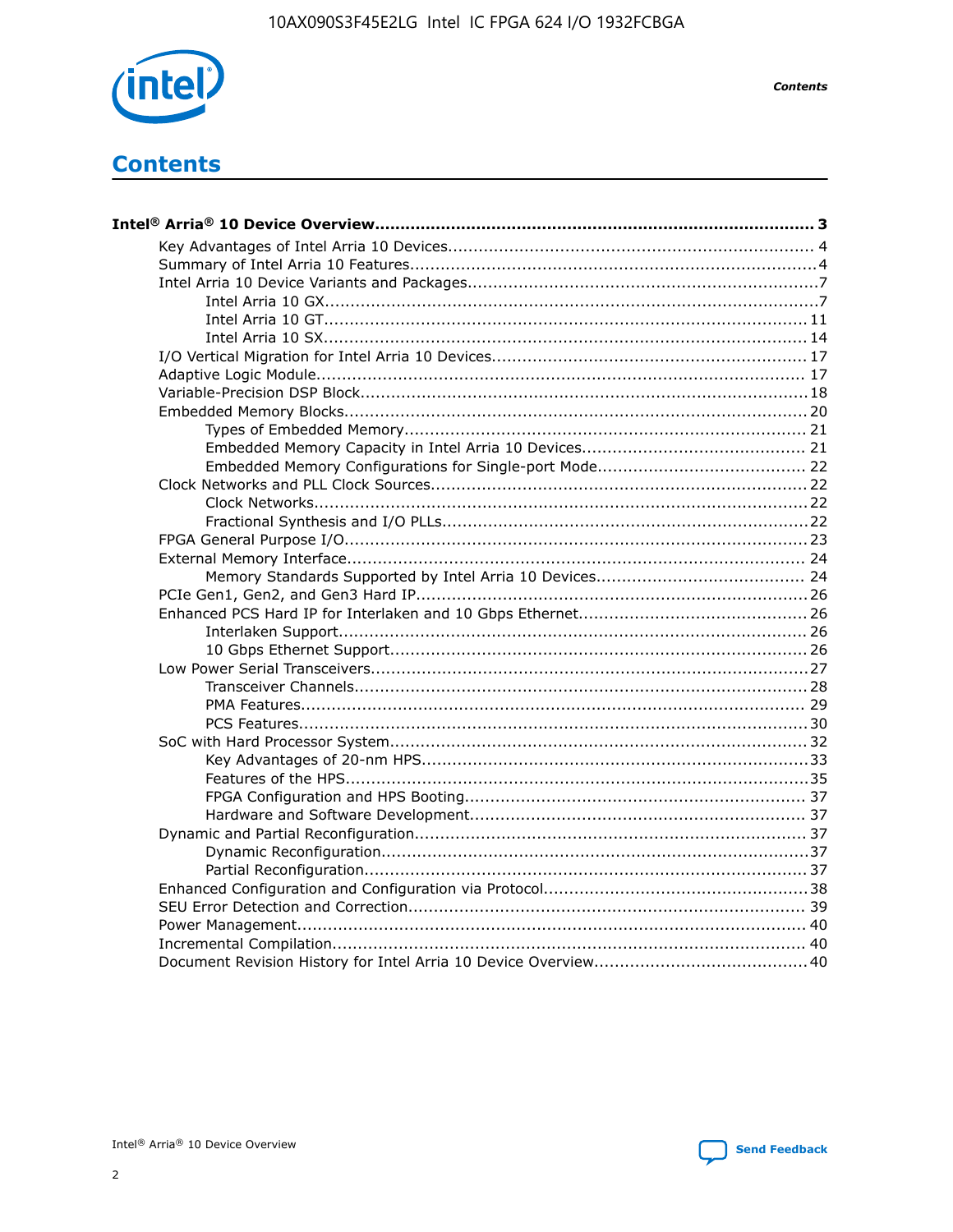**A10-OVERVIEW | 2018.12.06**

**[Send Feedback](mailto:FPGAtechdocfeedback@intel.com?subject=Feedback%20on%20Intel%20Arria%2010%20Device%20Overview%20(A10-OVERVIEW%202018.12.06)&body=We%20appreciate%20your%20feedback.%20In%20your%20comments,%20also%20specify%20the%20page%20number%20or%20paragraph.%20Thank%20you.)**



# **Intel® Arria® 10 Device Overview**

The Intel<sup>®</sup> Arria<sup>®</sup> 10 device family consists of high-performance and power-efficient 20 nm mid-range FPGAs and SoCs.

Intel Arria 10 device family delivers:

- Higher performance than the previous generation of mid-range and high-end FPGAs.
- Power efficiency attained through a comprehensive set of power-saving technologies.

The Intel Arria 10 devices are ideal for high performance, power-sensitive, midrange applications in diverse markets.

| <b>Market</b>         | <b>Applications</b>                                                                                               |
|-----------------------|-------------------------------------------------------------------------------------------------------------------|
| Wireless              | Channel and switch cards in remote radio heads<br>٠<br>Mobile backhaul<br>٠                                       |
| Wireline              | 40G/100G muxponders and transponders<br>٠<br>100G line cards<br>٠<br><b>Bridging</b><br>٠<br>Aggregation<br>٠     |
| <b>Broadcast</b>      | Studio switches<br>٠<br>Servers and transport<br>٠<br>Videoconferencing<br>٠<br>Professional audio and video<br>٠ |
| Computing and Storage | Flash cache<br>٠<br>Cloud computing servers<br>٠<br>Server acceleration<br>٠                                      |
| Medical               | Diagnostic scanners<br>٠<br>Diagnostic imaging<br>٠                                                               |
| Military              | Missile guidance and control<br>٠<br>Radar<br>٠<br>Electronic warfare<br>٠<br>Secure communications<br>٠          |

#### **Table 1. Sample Markets and Ideal Applications for Intel Arria 10 Devices**

#### **Related Information**

- [Intel Arria 10 Device Handbook: Known Issues](http://www.altera.com/support/kdb/solutions/rd07302013_646.html) Lists the planned updates to the *Intel Arria 10 Device Handbook* chapters.
- [Intel Arria 10 GX/GT Device Errata and Design Recommendations](https://www.intel.com/content/www/us/en/programmable/documentation/agz1493851706374.html#yqz1494433888646)
- [Intel Arria 10 SX Device Errata and Design Recommendations](https://www.intel.com/content/www/us/en/programmable/documentation/cru1462832385668.html#cru1462832558642)

Intel Corporation. All rights reserved. Intel, the Intel logo, Altera, Arria, Cyclone, Enpirion, MAX, Nios, Quartus and Stratix words and logos are trademarks of Intel Corporation or its subsidiaries in the U.S. and/or other countries. Intel warrants performance of its FPGA and semiconductor products to current specifications in accordance with Intel's standard warranty, but reserves the right to make changes to any products and services at any time without notice. Intel assumes no responsibility or liability arising out of the application or use of any information, product, or service described herein except as expressly agreed to in writing by Intel. Intel customers are advised to obtain the latest version of device specifications before relying on any published information and before placing orders for products or services. \*Other names and brands may be claimed as the property of others.

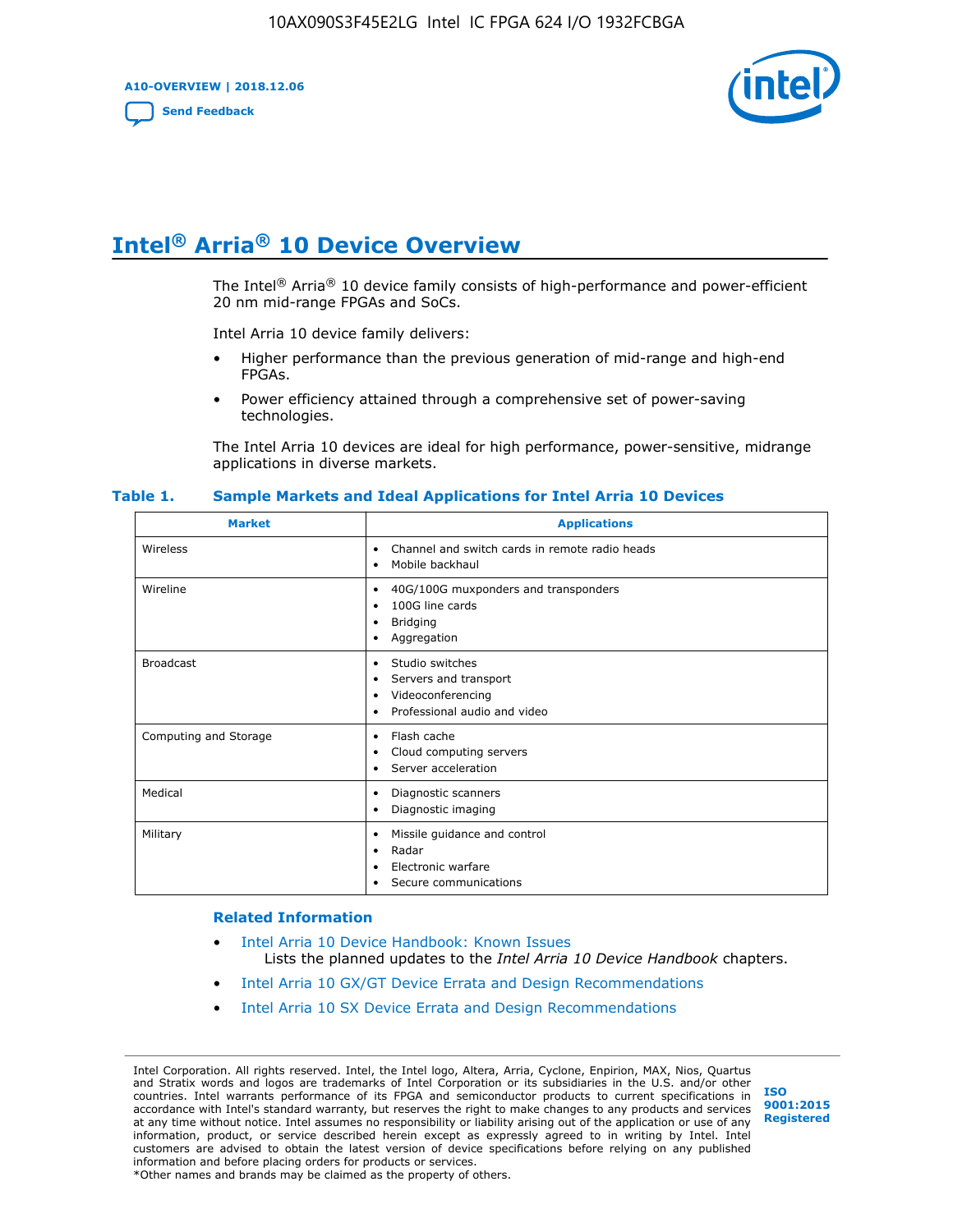

# **Key Advantages of Intel Arria 10 Devices**

## **Table 2. Key Advantages of the Intel Arria 10 Device Family**

| <b>Advantage</b>                                                                                          | <b>Supporting Feature</b>                                                                                                                                                                                                                                                                                                |  |  |  |  |  |  |
|-----------------------------------------------------------------------------------------------------------|--------------------------------------------------------------------------------------------------------------------------------------------------------------------------------------------------------------------------------------------------------------------------------------------------------------------------|--|--|--|--|--|--|
| Enhanced core architecture                                                                                | Built on TSMC's 20 nm process technology<br>٠<br>60% higher performance than the previous generation of mid-range FPGAs<br>٠<br>15% higher performance than the fastest previous-generation FPGA<br>٠                                                                                                                    |  |  |  |  |  |  |
| High-bandwidth integrated<br>transceivers                                                                 | Short-reach rates up to 25.8 Gigabits per second (Gbps)<br>٠<br>Backplane capability up to 12.5 Gbps<br>٠<br>Integrated 10GBASE-KR and 40GBASE-KR4 Forward Error Correction (FEC)<br>٠                                                                                                                                   |  |  |  |  |  |  |
| Improved logic integration and<br>hard IP blocks                                                          | 8-input adaptive logic module (ALM)<br>٠<br>Up to 65.6 megabits (Mb) of embedded memory<br>٠<br>Variable-precision digital signal processing (DSP) blocks<br>Fractional synthesis phase-locked loops (PLLs)<br>Hard PCI Express Gen3 IP blocks<br>Hard memory controllers and PHY up to 2,400 Megabits per second (Mbps) |  |  |  |  |  |  |
| Second generation hard<br>processor system (HPS) with<br>integrated ARM* Cortex*-A9*<br>MPCore* processor | Tight integration of a dual-core ARM Cortex-A9 MPCore processor, hard IP, and an<br>٠<br>FPGA in a single Intel Arria 10 system-on-a-chip (SoC)<br>Supports over 128 Gbps peak bandwidth with integrated data coherency between<br>$\bullet$<br>the processor and the FPGA fabric                                        |  |  |  |  |  |  |
| Advanced power savings                                                                                    | Comprehensive set of advanced power saving features<br>٠<br>Power-optimized MultiTrack routing and core architecture<br>٠<br>Up to 40% lower power compared to previous generation of mid-range FPGAs<br>٠<br>Up to 60% lower power compared to previous generation of high-end FPGAs                                    |  |  |  |  |  |  |

# **Summary of Intel Arria 10 Features**

## **Table 3. Summary of Features for Intel Arria 10 Devices**

| <b>Feature</b>                  | <b>Description</b>                                                                                                                                                                                                                                                                                                                                                                                       |
|---------------------------------|----------------------------------------------------------------------------------------------------------------------------------------------------------------------------------------------------------------------------------------------------------------------------------------------------------------------------------------------------------------------------------------------------------|
| Technology                      | TSMC's 20-nm SoC process technology<br>٠<br>Allows operation at a lower $V_{\text{CC}}$ level of 0.82 V instead of the 0.9 V standard $V_{\text{CC}}$ core voltage                                                                                                                                                                                                                                       |
| Packaging                       | 1.0 mm ball-pitch Fineline BGA packaging<br>0.8 mm ball-pitch Ultra Fineline BGA packaging<br>Multiple devices with identical package footprints for seamless migration between different<br><b>FPGA</b> densities<br>Devices with compatible package footprints allow migration to next generation high-end<br>Stratix $\mathcal{R}$ 10 devices<br>RoHS, leaded $(1)$ , and lead-free (Pb-free) options |
| High-performance<br>FPGA fabric | Enhanced 8-input ALM with four registers<br>٠<br>Improved multi-track routing architecture to reduce congestion and improve compilation time<br>Hierarchical core clocking architecture<br>Fine-grained partial reconfiguration                                                                                                                                                                          |
| Internal memory<br>blocks       | M20K-20-Kb memory blocks with hard error correction code (ECC)<br>Memory logic array block (MLAB)-640-bit memory                                                                                                                                                                                                                                                                                         |
|                                 | continued                                                                                                                                                                                                                                                                                                                                                                                                |



<sup>(1)</sup> Contact Intel for availability.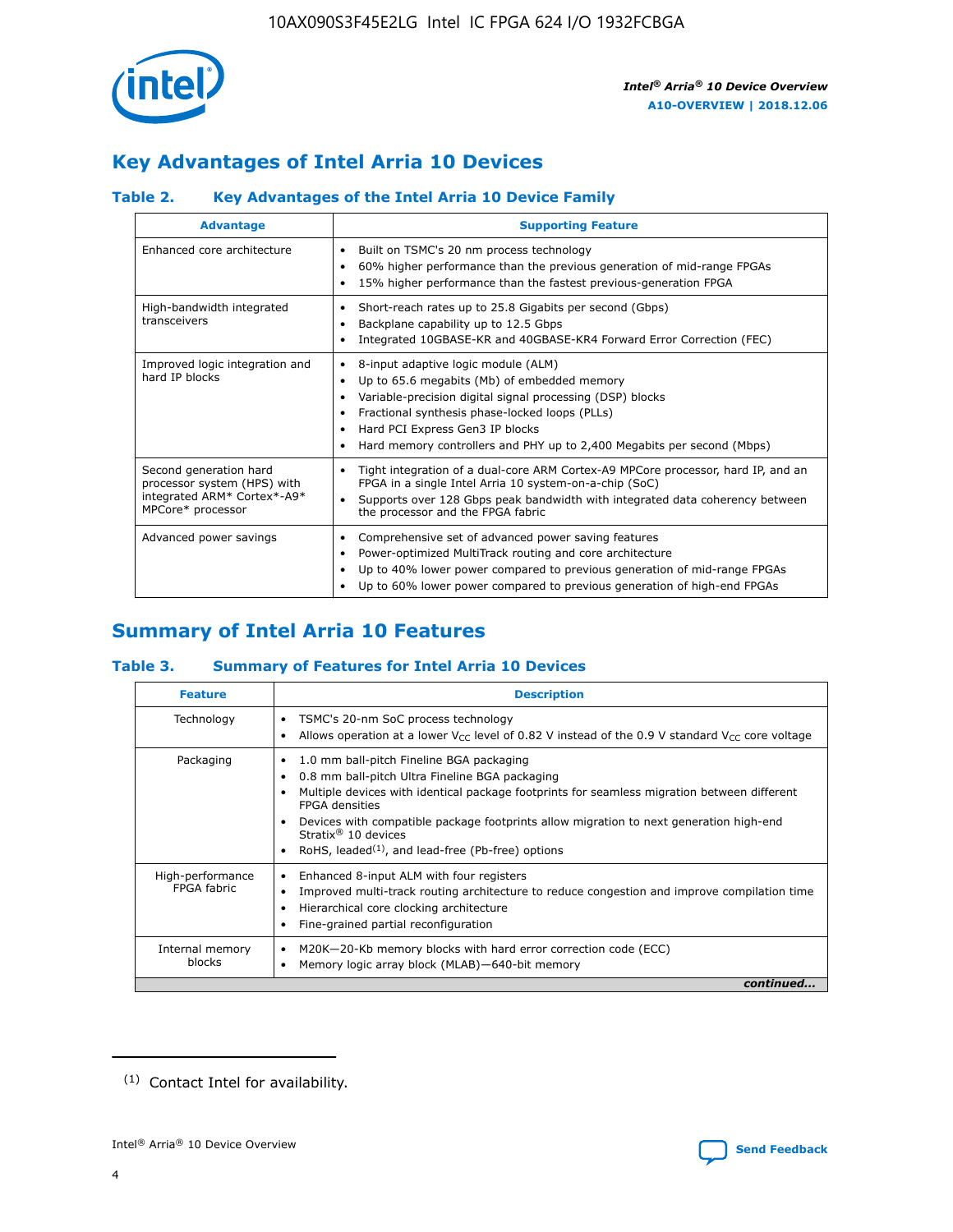$\mathbf{r}$ 



| <b>Feature</b>                         | <b>Description</b>                                                                                     |                                                                                                                                                                                                                                                                                                                                                                                                                                                                                                                                                                                                                                                                                                                                                                                                                                                                               |  |  |  |  |  |
|----------------------------------------|--------------------------------------------------------------------------------------------------------|-------------------------------------------------------------------------------------------------------------------------------------------------------------------------------------------------------------------------------------------------------------------------------------------------------------------------------------------------------------------------------------------------------------------------------------------------------------------------------------------------------------------------------------------------------------------------------------------------------------------------------------------------------------------------------------------------------------------------------------------------------------------------------------------------------------------------------------------------------------------------------|--|--|--|--|--|
| Embedded Hard IP<br>blocks             | Variable-precision DSP                                                                                 | Native support for signal processing precision levels from $18 \times 19$ to<br>$\bullet$<br>54 x 54<br>Native support for 27 x 27 multiplier mode<br>$\bullet$<br>64-bit accumulator and cascade for systolic finite impulse responses<br>$\bullet$<br>(FIRs)<br>Internal coefficient memory banks<br>$\bullet$<br>Preadder/subtractor for improved efficiency<br>Additional pipeline register to increase performance and reduce<br>power<br>Supports floating point arithmetic:<br>- Perform multiplication, addition, subtraction, multiply-add,<br>multiply-subtract, and complex multiplication.<br>- Supports multiplication with accumulation capability, cascade<br>summation, and cascade subtraction capability.<br>- Dynamic accumulator reset control.<br>- Support direct vector dot and complex multiplication chaining<br>multiply floating point DSP blocks. |  |  |  |  |  |
|                                        | Memory controller                                                                                      | DDR4, DDR3, and DDR3L                                                                                                                                                                                                                                                                                                                                                                                                                                                                                                                                                                                                                                                                                                                                                                                                                                                         |  |  |  |  |  |
|                                        | PCI Express*                                                                                           | PCI Express (PCIe*) Gen3 (x1, x2, x4, or x8), Gen2 (x1, x2, x4, or x8)<br>and Gen1 (x1, x2, x4, or x8) hard IP with complete protocol stack,<br>endpoint, and root port                                                                                                                                                                                                                                                                                                                                                                                                                                                                                                                                                                                                                                                                                                       |  |  |  |  |  |
|                                        | Transceiver I/O                                                                                        | 10GBASE-KR/40GBASE-KR4 Forward Error Correction (FEC)<br>PCS hard IPs that support:<br>٠<br>- 10-Gbps Ethernet (10GbE)<br>- PCIe PIPE interface<br>- Interlaken<br>- Gbps Ethernet (GbE)<br>- Common Public Radio Interface (CPRI) with deterministic latency<br>support<br>- Gigabit-capable passive optical network (GPON) with fast lock-<br>time support<br>13.5G JESD204b<br>$\bullet$<br>8B/10B, 64B/66B, 64B/67B encoders and decoders<br>$\bullet$<br>Custom mode support for proprietary protocols                                                                                                                                                                                                                                                                                                                                                                   |  |  |  |  |  |
| Core clock networks                    | $\bullet$                                                                                              | Up to 800 MHz fabric clocking, depending on the application:<br>- 667 MHz external memory interface clocking with 2,400 Mbps DDR4 interface<br>- 800 MHz LVDS interface clocking with 1,600 Mbps LVDS interface<br>Global, regional, and peripheral clock networks<br>Clock networks that are not used can be gated to reduce dynamic power                                                                                                                                                                                                                                                                                                                                                                                                                                                                                                                                   |  |  |  |  |  |
| Phase-locked loops<br>(PLLs)           | High-resolution fractional synthesis PLLs:<br>٠<br>Integer PLLs:<br>- Adjacent to general purpose I/Os | - Precision clock synthesis, clock delay compensation, and zero delay buffering (ZDB)<br>- Support integer mode and fractional mode<br>- Fractional mode support with third-order delta-sigma modulation<br>- Support external memory and LVDS interfaces                                                                                                                                                                                                                                                                                                                                                                                                                                                                                                                                                                                                                     |  |  |  |  |  |
| FPGA General-purpose<br>$I/Os$ (GPIOs) | On-chip termination (OCT)<br>٠                                                                         | 1.6 Gbps LVDS-every pair can be configured as receiver or transmitter<br>1.2 V to 3.0 V single-ended LVTTL/LVCMOS interfacing                                                                                                                                                                                                                                                                                                                                                                                                                                                                                                                                                                                                                                                                                                                                                 |  |  |  |  |  |
| <b>External Memory</b><br>Interface    | $\bullet$                                                                                              | Hard memory controller- DDR4, DDR3, and DDR3L support<br>$-$ DDR4 $-$ speeds up to 1,200 MHz/2,400 Mbps<br>- DDR3-speeds up to 1,067 MHz/2,133 Mbps<br>Soft memory controller—provides support for RLDRAM $3^{(2)}$ , QDR IV $^{(2)}$ , and QDR II+<br>continued                                                                                                                                                                                                                                                                                                                                                                                                                                                                                                                                                                                                              |  |  |  |  |  |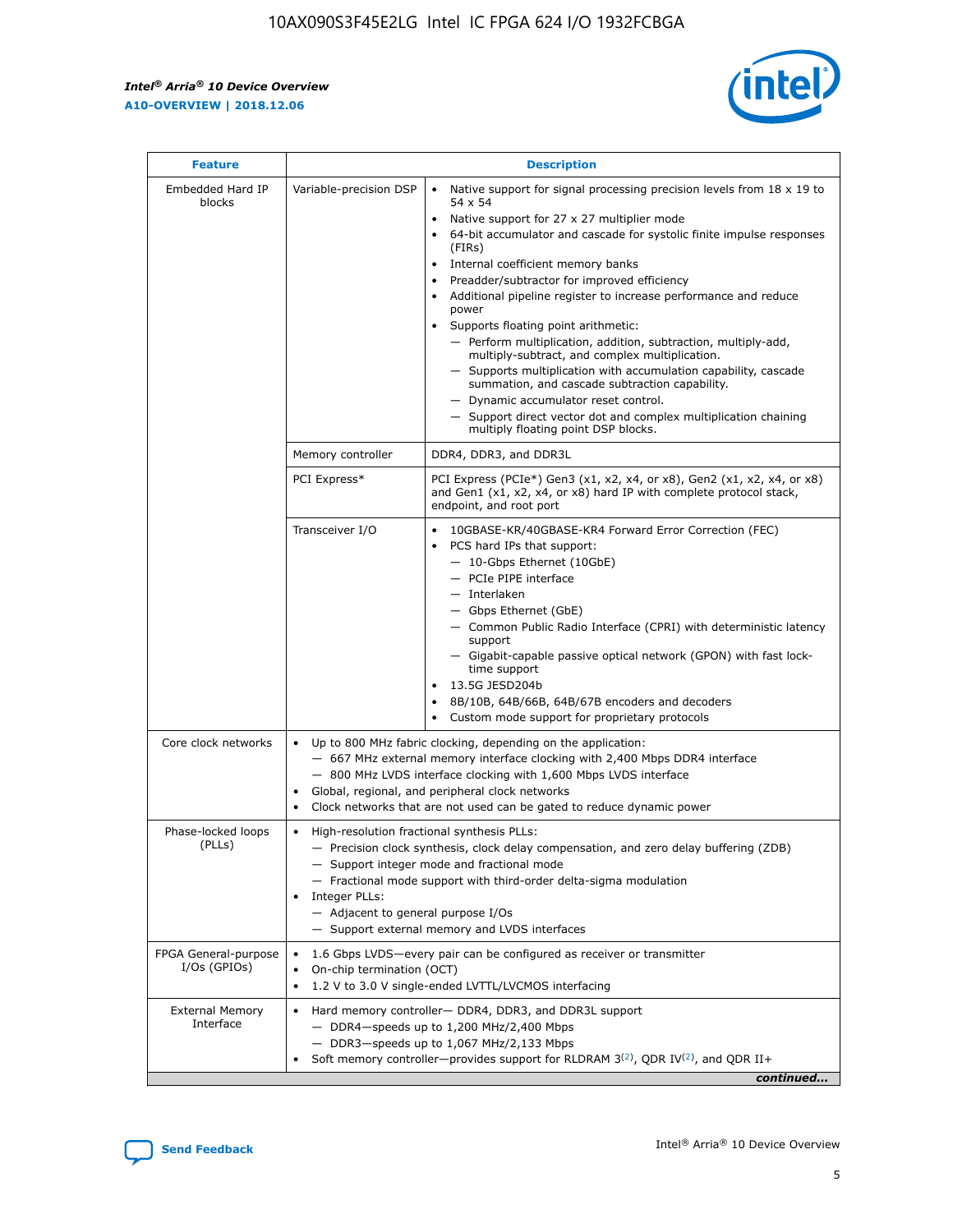

| <b>Feature</b>                                    | <b>Description</b>                                                                                                                                                                                                                                                                                                                                                                                                                                                                                                                                                                                                                                                      |
|---------------------------------------------------|-------------------------------------------------------------------------------------------------------------------------------------------------------------------------------------------------------------------------------------------------------------------------------------------------------------------------------------------------------------------------------------------------------------------------------------------------------------------------------------------------------------------------------------------------------------------------------------------------------------------------------------------------------------------------|
| Low-power serial<br>transceivers                  | • Continuous operating range:<br>- Intel Arria 10 GX-1 Gbps to 17.4 Gbps<br>$-$ Intel Arria 10 GT $-1$ Gbps to 25.8 Gbps<br>Backplane support:<br>$\bullet$<br>$-$ Intel Arria 10 GX-up to 12.5<br>- Intel Arria 10 GT-up to 12.5<br>Extended range down to 125 Mbps with oversampling<br>ATX transmit PLLs with user-configurable fractional synthesis capability<br>Electronic Dispersion Compensation (EDC) support for XFP, SFP+, OSFP, and CFP optical<br>module<br>Adaptive linear and decision feedback equalization<br>$\bullet$<br>Transmitter pre-emphasis and de-emphasis<br>$\bullet$<br>Dynamic partial reconfiguration of individual transceiver channels |
| <b>HPS</b><br>(Intel Arria 10 SX<br>devices only) | Processor and system<br>• Dual-core ARM Cortex-A9 MPCore processor-1.2 GHz CPU with<br>1.5 GHz overdrive capability<br>256 KB on-chip RAM and 64 KB on-chip ROM<br>System peripherals—general-purpose timers, watchdog timers, direct<br>memory access (DMA) controller, FPGA configuration manager, and<br>clock and reset managers<br>• Security features—anti-tamper, secure boot, Advanced Encryption<br>Standard (AES) and authentication (SHA)<br>• ARM CoreSight* JTAG debug access port, trace port, and on-chip<br>trace storage                                                                                                                               |
|                                                   | <b>External interfaces</b><br>Hard memory interface—Hard memory controller (2,400 Mbps DDR4,<br>and 2,133 Mbps DDR3), Quad serial peripheral interface (QSPI) flash<br>controller, NAND flash controller, direct memory access (DMA)<br>controller, Secure Digital/MultiMediaCard (SD/MMC) controller<br>Communication interface-10/100/1000 Ethernet media access<br>$\bullet$<br>control (MAC), USB On-The-GO (OTG) controllers, I <sup>2</sup> C controllers,<br>UART 16550, serial peripheral interface (SPI), and up to 62<br>HPS GPIO interfaces (48 direct-share I/Os)                                                                                           |
|                                                   | • High-performance ARM AMBA* AXI bus bridges that support<br>Interconnects to core<br>simultaneous read and write<br>HPS-FPGA bridges-include the FPGA-to-HPS, HPS-to-FPGA, and<br>$\bullet$<br>lightweight HPS-to-FPGA bridges that allow the FPGA fabric to issue<br>transactions to slaves in the HPS, and vice versa<br>Configuration bridge that allows HPS configuration manager to<br>configure the core logic via dedicated 32-bit configuration port<br>FPGA-to-HPS SDRAM controller bridge-provides configuration<br>interfaces for the multiport front end (MPFE) of the HPS SDRAM<br>controller                                                             |
| Configuration                                     | Tamper protection—comprehensive design protection to protect your valuable IP investments<br>Enhanced 256-bit advanced encryption standard (AES) design security with authentication<br>٠<br>Configuration via protocol (CvP) using PCIe Gen1, Gen2, or Gen3<br>continued                                                                                                                                                                                                                                                                                                                                                                                               |

<sup>(2)</sup> Intel Arria 10 devices support this external memory interface using hard PHY with soft memory controller.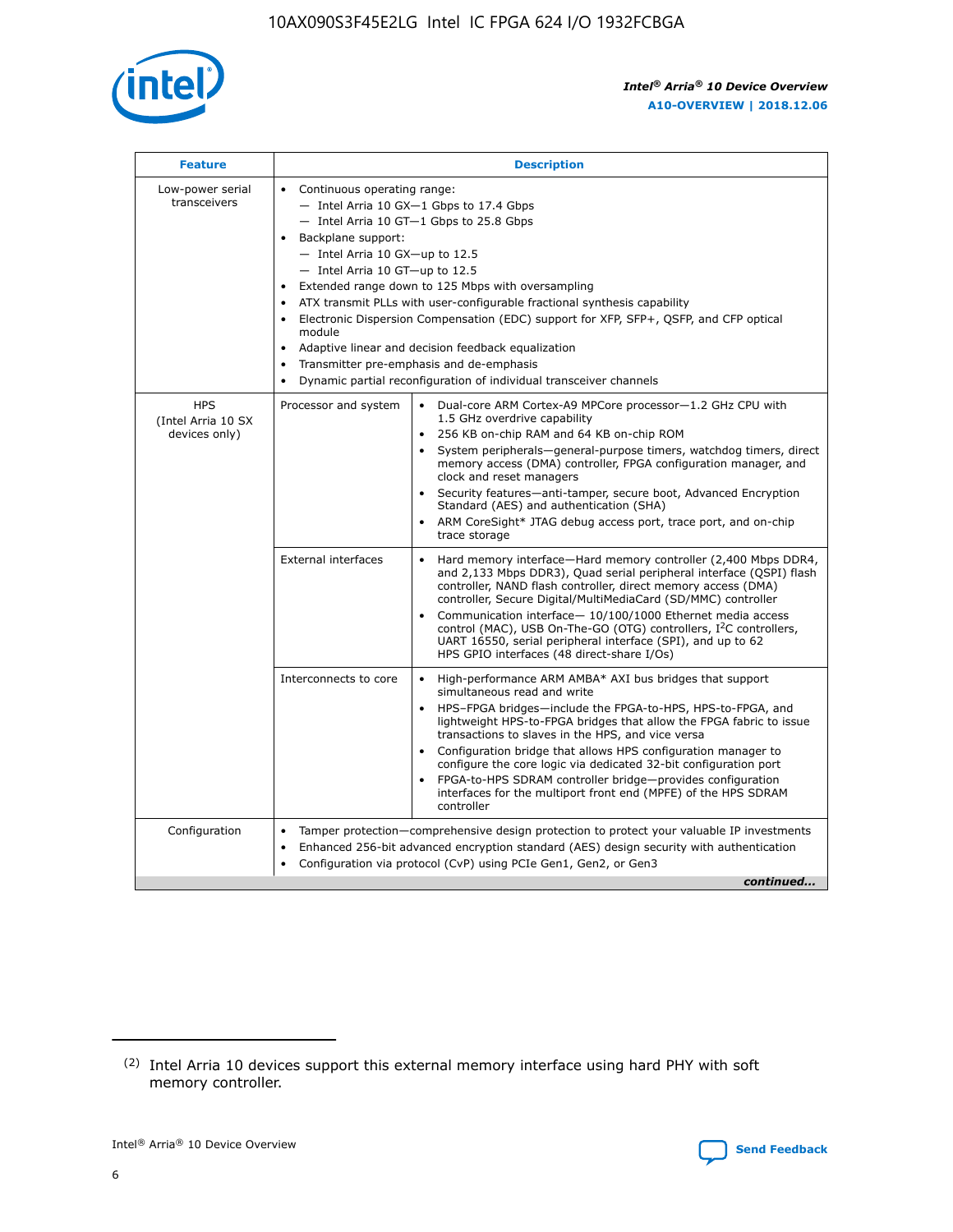

| <b>Feature</b>     | <b>Description</b>                                                                                                                                                                                                    |
|--------------------|-----------------------------------------------------------------------------------------------------------------------------------------------------------------------------------------------------------------------|
|                    | Dynamic reconfiguration of the transceivers and PLLs<br>Fine-grained partial reconfiguration of the core fabric<br>Active Serial x4 Interface                                                                         |
| Power management   | SmartVID<br>Low static power device options<br>Programmable Power Technology<br>Intel Quartus <sup>®</sup> Prime integrated power analysis                                                                            |
| Software and tools | Intel Quartus Prime design suite<br>Transceiver toolkit<br>٠<br>Platform Designer system integration tool<br>DSP Builder for Intel FPGAs<br>OpenCL <sup>™</sup> support<br>Intel SoC FPGA Embedded Design Suite (EDS) |

## **Related Information**

[Intel Arria 10 Transceiver PHY Overview](https://www.intel.com/content/www/us/en/programmable/documentation/nik1398707230472.html#nik1398706768037) Provides details on Intel Arria 10 transceivers.

# **Intel Arria 10 Device Variants and Packages**

#### **Table 4. Device Variants for the Intel Arria 10 Device Family**

| <b>Variant</b>    | <b>Description</b>                                                                                                                                                                                                     |
|-------------------|------------------------------------------------------------------------------------------------------------------------------------------------------------------------------------------------------------------------|
| Intel Arria 10 GX | FPGA featuring 17.4 Gbps transceivers for short reach applications with 12.5 backplane driving<br>capability.                                                                                                          |
| Intel Arria 10 GT | FPGA featuring:<br>17.4 Gbps transceivers for short reach applications with 12.5 backplane driving capability.<br>25.8 Gbps transceivers for supporting CAUI-4 and CEI-25G applications with CFP2 and CFP4<br>modules. |
| Intel Arria 10 SX | SoC integrating ARM-based HPS and FPGA featuring 17.4 Gbps transceivers for short reach<br>applications with 12.5 backplane driving capability.                                                                        |

## **Intel Arria 10 GX**

This section provides the available options, maximum resource counts, and package plan for the Intel Arria 10 GX devices.

The information in this section is correct at the time of publication. For the latest information and to get more details, refer to the Intel FPGA Product Selector.

#### **Related Information**

#### [Intel FPGA Product Selector](http://www.altera.com/products/selector/psg-selector.html) Provides the latest information on Intel products.

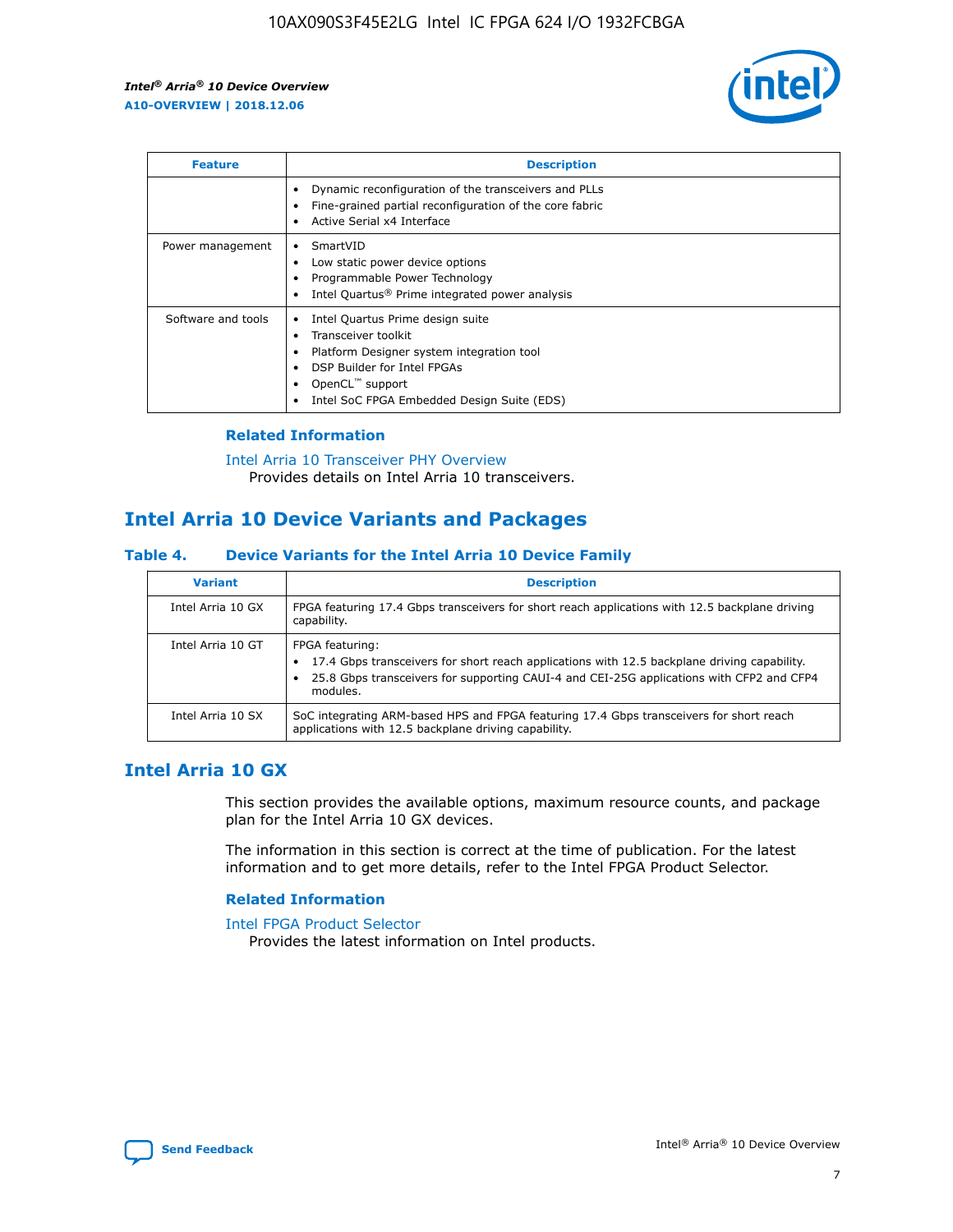

## **Available Options**





#### **Related Information**

[Transceiver Performance for Intel Arria 10 GX/SX Devices](https://www.intel.com/content/www/us/en/programmable/documentation/mcn1413182292568.html#mcn1413213965502) Provides more information about the transceiver speed grade.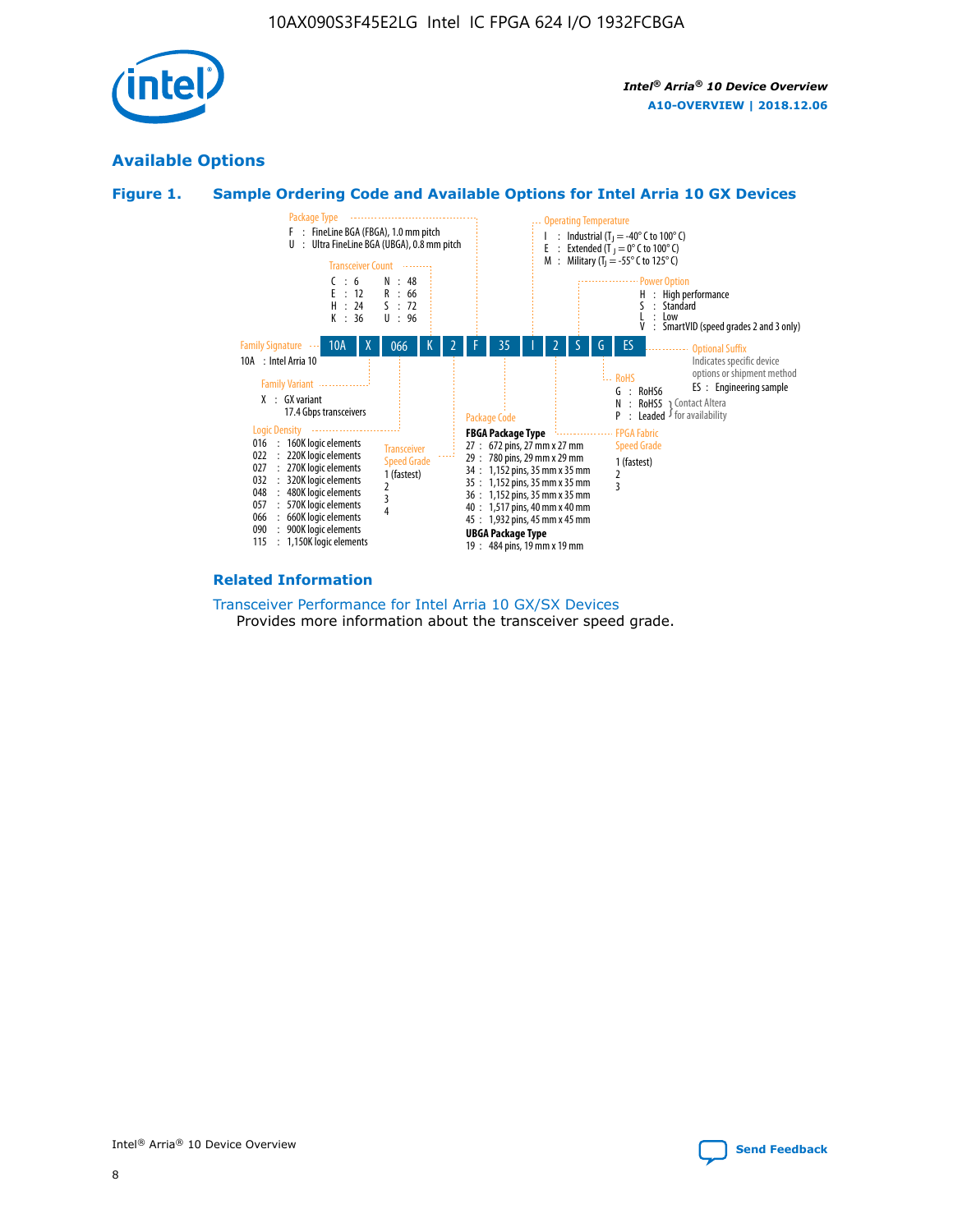

## **Maximum Resources**

#### **Table 5. Maximum Resource Counts for Intel Arria 10 GX Devices (GX 160, GX 220, GX 270, GX 320, and GX 480)**

| <b>Resource</b>         |                                                          | <b>Product Line</b> |                                                 |                |                |                |  |  |  |
|-------------------------|----------------------------------------------------------|---------------------|-------------------------------------------------|----------------|----------------|----------------|--|--|--|
|                         |                                                          | <b>GX 160</b>       | <b>GX 220</b><br><b>GX 270</b><br><b>GX 320</b> |                |                | <b>GX 480</b>  |  |  |  |
| Logic Elements (LE) (K) |                                                          | 160                 | 220                                             | 270            | 320            | 480            |  |  |  |
| <b>ALM</b>              |                                                          | 61,510              | 80,330                                          | 101,620        | 119,900        | 183,590        |  |  |  |
| Register                |                                                          | 246,040             | 321,320                                         | 406,480        | 479,600        | 734,360        |  |  |  |
| Memory (Kb)             | M <sub>20</sub> K                                        | 8,800               | 11,740                                          | 15,000         | 17,820         | 28,620         |  |  |  |
|                         | <b>MLAB</b>                                              | 1,050               | 1,690                                           | 2,452          | 2,727          | 4,164          |  |  |  |
|                         | 985<br>Variable-precision DSP Block<br>156<br>192<br>830 |                     |                                                 |                | 1,368          |                |  |  |  |
| 18 x 19 Multiplier      |                                                          | 312                 | 384                                             | 1,660          | 1,970          | 2,736          |  |  |  |
| PLL                     | Fractional<br>Synthesis                                  | 6                   | 6                                               | 8              | 8              | 12             |  |  |  |
|                         | I/O                                                      | 6                   | 6                                               | 8              | 8              | 12             |  |  |  |
| 17.4 Gbps Transceiver   |                                                          | 12                  | 12                                              | 24             | 24             |                |  |  |  |
| GPIO <sup>(3)</sup>     |                                                          | 288                 | 288                                             | 384<br>384     |                | 492            |  |  |  |
| LVDS Pair $(4)$         |                                                          | 120                 | 120                                             | 168            | 168            | 222            |  |  |  |
| PCIe Hard IP Block      |                                                          | $\mathbf{1}$        | 1                                               | $\overline{2}$ | $\overline{2}$ | $\overline{2}$ |  |  |  |
| Hard Memory Controller  |                                                          | 6                   | 6                                               | 8              | 8              | 12             |  |  |  |

<sup>(4)</sup> Each LVDS I/O pair can be used as differential input or output.



<sup>(3)</sup> The number of GPIOs does not include transceiver I/Os. In the Intel Quartus Prime software, the number of user I/Os includes transceiver I/Os.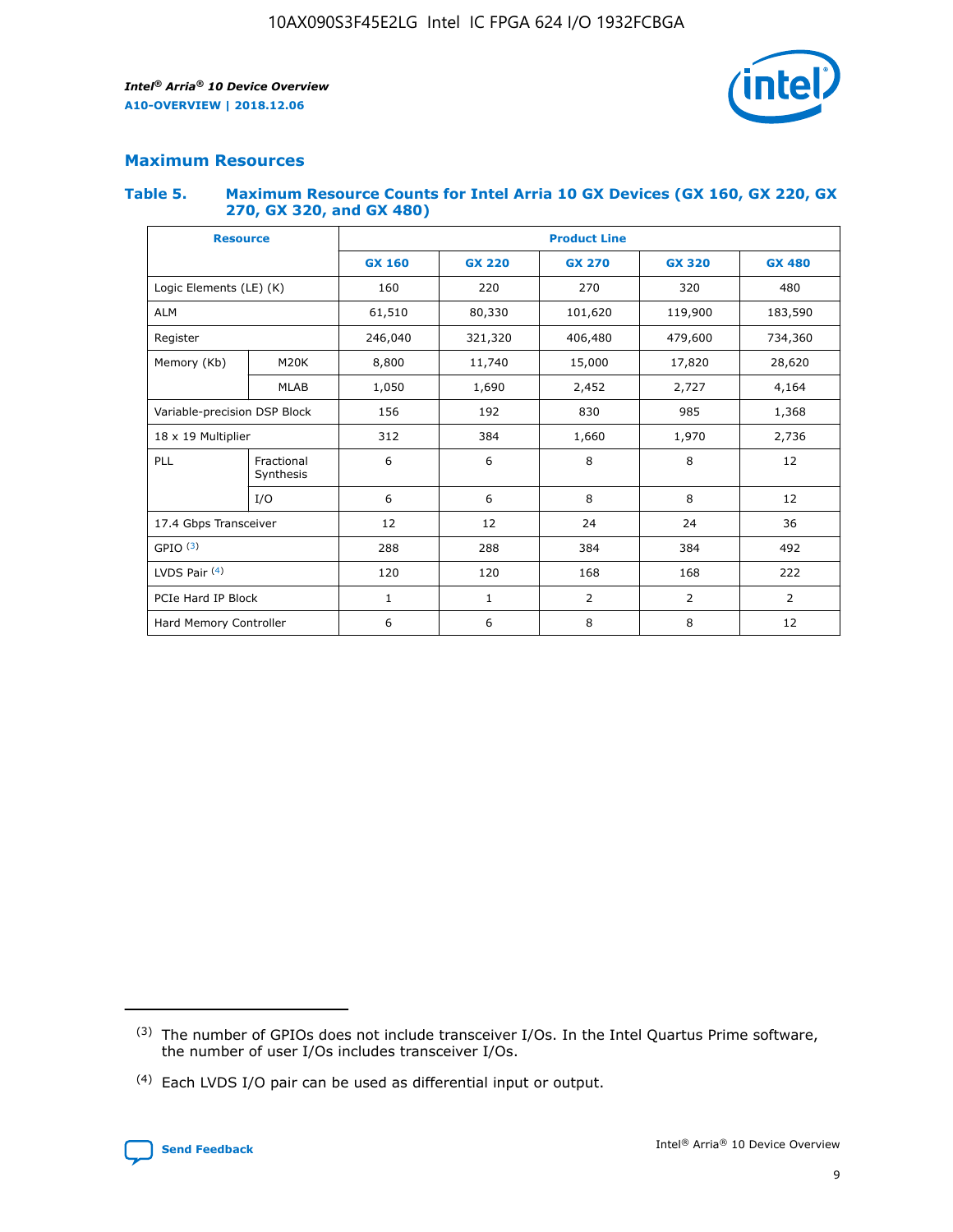

## **Table 6. Maximum Resource Counts for Intel Arria 10 GX Devices (GX 570, GX 660, GX 900, and GX 1150)**

|                              | <b>Resource</b>         | <b>Product Line</b> |                |                |                |  |  |  |
|------------------------------|-------------------------|---------------------|----------------|----------------|----------------|--|--|--|
|                              |                         | <b>GX 570</b>       | <b>GX 660</b>  | <b>GX 900</b>  | <b>GX 1150</b> |  |  |  |
| Logic Elements (LE) (K)      |                         | 570                 | 660            | 900            | 1,150          |  |  |  |
| <b>ALM</b>                   |                         | 217,080             | 251,680        | 339,620        | 427,200        |  |  |  |
| Register                     |                         | 868,320             | 1,006,720      | 1,358,480      | 1,708,800      |  |  |  |
| Memory (Kb)                  | <b>M20K</b>             | 36,000              | 42,620         | 48,460         | 54,260         |  |  |  |
|                              | <b>MLAB</b>             | 5,096               | 5,788          | 9,386          | 12,984         |  |  |  |
| Variable-precision DSP Block |                         | 1,523               | 1,687          | 1,518          | 1,518          |  |  |  |
| $18 \times 19$ Multiplier    |                         | 3,046               | 3,374          | 3,036          | 3,036          |  |  |  |
| PLL                          | Fractional<br>Synthesis | 16                  | 16             | 32             | 32             |  |  |  |
|                              | I/O                     | 16                  | 16             | 16             | 16             |  |  |  |
| 17.4 Gbps Transceiver        |                         | 48                  | 48             | 96             | 96             |  |  |  |
| GPIO <sup>(3)</sup>          |                         | 696                 | 696            | 768            | 768            |  |  |  |
| LVDS Pair $(4)$              |                         | 324                 | 324            | 384            | 384            |  |  |  |
| PCIe Hard IP Block           |                         | 2                   | $\overline{2}$ | $\overline{4}$ | 4              |  |  |  |
| Hard Memory Controller       |                         | 16                  | 16             | 16             | 16             |  |  |  |

## **Package Plan**

## **Table 7. Package Plan for Intel Arria 10 GX Devices (U19, F27, and F29)**

Refer to I/O and High Speed I/O in Intel Arria 10 Devices chapter for the number of 3 V I/O, LVDS I/O, and LVDS channels in each device package.

| <b>Product Line</b> | U <sub>19</sub><br>$(19 \text{ mm} \times 19 \text{ mm})$<br>484-pin UBGA) |          |             |         | <b>F27</b><br>(27 mm × 27 mm,<br>672-pin FBGA) |             | <b>F29</b><br>(29 mm × 29 mm,<br>780-pin FBGA) |          |             |  |
|---------------------|----------------------------------------------------------------------------|----------|-------------|---------|------------------------------------------------|-------------|------------------------------------------------|----------|-------------|--|
|                     | 3 V I/O                                                                    | LVDS I/O | <b>XCVR</b> | 3 V I/O | LVDS I/O                                       | <b>XCVR</b> | 3 V I/O                                        | LVDS I/O | <b>XCVR</b> |  |
| GX 160              | 48                                                                         | 192      | 6           | 48      | 192                                            | 12          | 48                                             | 240      | 12          |  |
| GX 220              | 48                                                                         | 192      | 6           | 48      | 192                                            | 12          | 48                                             | 240      | 12          |  |
| GX 270              |                                                                            |          |             | 48      | 192                                            | 12          | 48                                             | 312      | 12          |  |
| GX 320              |                                                                            |          |             | 48      | 192                                            | 12          | 48                                             | 312      | 12          |  |
| GX 480              |                                                                            |          |             |         |                                                |             | 48                                             | 312      | 12          |  |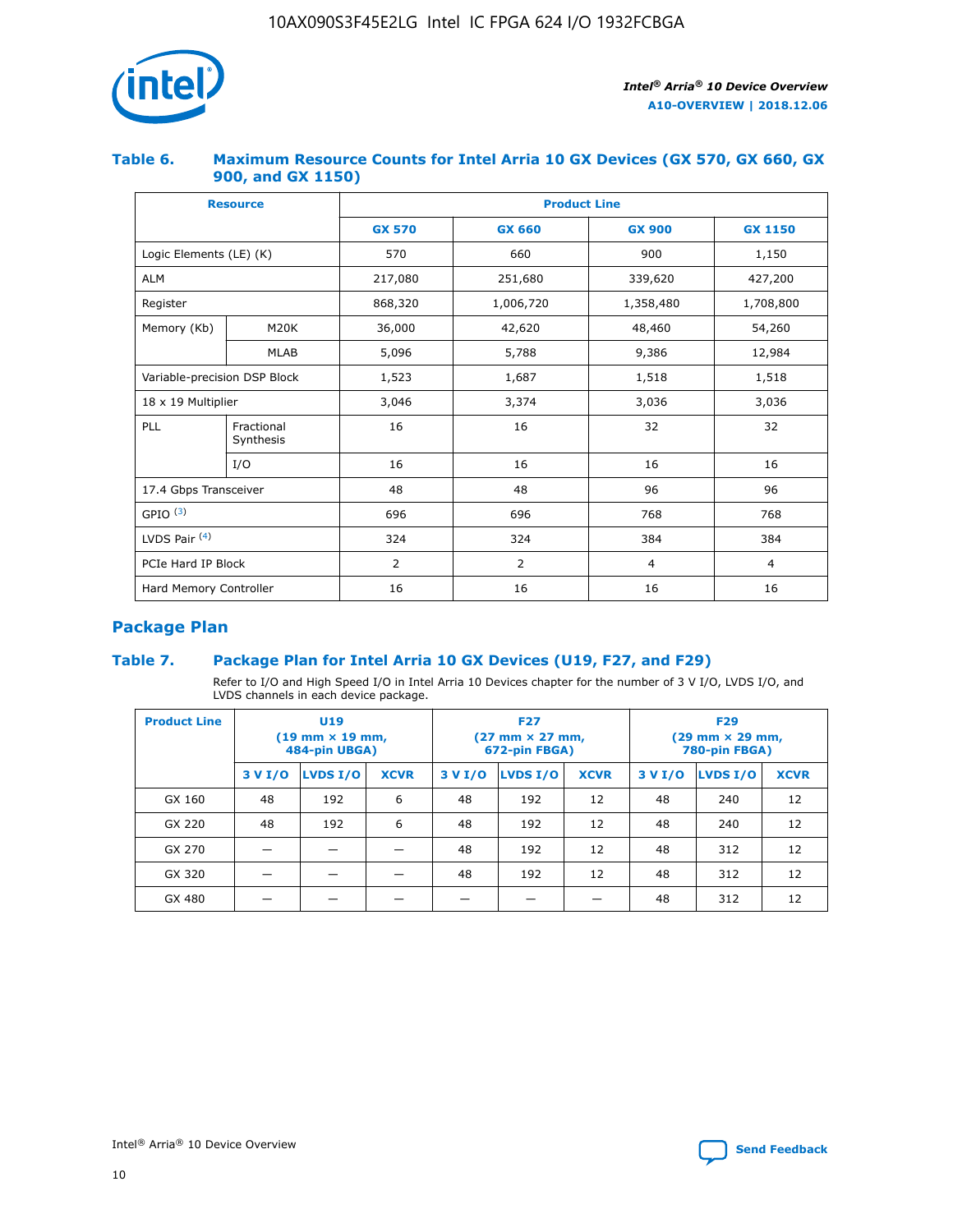

#### **Table 8. Package Plan for Intel Arria 10 GX Devices (F34, F35, NF40, and KF40)**

Refer to I/O and High Speed I/O in Intel Arria 10 Devices chapter for the number of 3 V I/O, LVDS I/O, and LVDS channels in each device package.

| <b>Product Line</b> | <b>F34</b><br>$(35 \text{ mm} \times 35 \text{ mm})$<br>1152-pin FBGA) |                    | <b>F35</b><br>$(35 \text{ mm} \times 35 \text{ mm})$<br><b>1152-pin FBGA)</b> |           | <b>KF40</b><br>$(40$ mm $\times$ 40 mm,<br>1517-pin FBGA) |             |           | <b>NF40</b><br>$(40$ mm $\times$ 40 mm,<br><b>1517-pin FBGA)</b> |             |            |                    |             |
|---------------------|------------------------------------------------------------------------|--------------------|-------------------------------------------------------------------------------|-----------|-----------------------------------------------------------|-------------|-----------|------------------------------------------------------------------|-------------|------------|--------------------|-------------|
|                     | 3V<br>I/O                                                              | <b>LVDS</b><br>I/O | <b>XCVR</b>                                                                   | 3V<br>I/O | <b>LVDS</b><br>I/O                                        | <b>XCVR</b> | 3V<br>I/O | <b>LVDS</b><br>I/O                                               | <b>XCVR</b> | 3 V<br>I/O | <b>LVDS</b><br>I/O | <b>XCVR</b> |
| GX 270              | 48                                                                     | 336                | 24                                                                            | 48        | 336                                                       | 24          |           |                                                                  |             |            |                    |             |
| GX 320              | 48                                                                     | 336                | 24                                                                            | 48        | 336                                                       | 24          |           |                                                                  |             |            |                    |             |
| GX 480              | 48                                                                     | 444                | 24                                                                            | 48        | 348                                                       | 36          |           |                                                                  |             |            |                    |             |
| GX 570              | 48                                                                     | 444                | 24                                                                            | 48        | 348                                                       | 36          | 96        | 600                                                              | 36          | 48         | 540                | 48          |
| GX 660              | 48                                                                     | 444                | 24                                                                            | 48        | 348                                                       | 36          | 96        | 600                                                              | 36          | 48         | 540                | 48          |
| GX 900              |                                                                        | 504                | 24                                                                            | -         |                                                           |             |           |                                                                  |             |            | 600                | 48          |
| GX 1150             |                                                                        | 504                | 24                                                                            |           |                                                           |             |           |                                                                  |             |            | 600                | 48          |

#### **Table 9. Package Plan for Intel Arria 10 GX Devices (RF40, NF45, SF45, and UF45)**

Refer to I/O and High Speed I/O in Intel Arria 10 Devices chapter for the number of 3 V I/O, LVDS I/O, and LVDS channels in each device package.

| <b>Product Line</b> | <b>RF40</b><br>$(40$ mm $\times$ 40 mm,<br>1517-pin FBGA) |                    | <b>NF45</b><br>$(45 \text{ mm} \times 45 \text{ mm})$<br><b>1932-pin FBGA)</b> |            |                    | <b>SF45</b><br>$(45 \text{ mm} \times 45 \text{ mm})$<br><b>1932-pin FBGA)</b> |            |                    | <b>UF45</b><br>$(45 \text{ mm} \times 45 \text{ mm})$<br><b>1932-pin FBGA)</b> |           |                    |             |
|---------------------|-----------------------------------------------------------|--------------------|--------------------------------------------------------------------------------|------------|--------------------|--------------------------------------------------------------------------------|------------|--------------------|--------------------------------------------------------------------------------|-----------|--------------------|-------------|
|                     | 3V<br>I/O                                                 | <b>LVDS</b><br>I/O | <b>XCVR</b>                                                                    | 3 V<br>I/O | <b>LVDS</b><br>I/O | <b>XCVR</b>                                                                    | 3 V<br>I/O | <b>LVDS</b><br>I/O | <b>XCVR</b>                                                                    | 3V<br>I/O | <b>LVDS</b><br>I/O | <b>XCVR</b> |
| GX 900              |                                                           | 342                | 66                                                                             | _          | 768                | 48                                                                             |            | 624                | 72                                                                             |           | 480                | 96          |
| GX 1150             |                                                           | 342                | 66                                                                             | _          | 768                | 48                                                                             |            | 624                | 72                                                                             |           | 480                | 96          |

#### **Related Information**

[I/O and High-Speed Differential I/O Interfaces in Intel Arria 10 Devices chapter, Intel](https://www.intel.com/content/www/us/en/programmable/documentation/sam1403482614086.html#sam1403482030321) [Arria 10 Device Handbook](https://www.intel.com/content/www/us/en/programmable/documentation/sam1403482614086.html#sam1403482030321)

Provides the number of 3 V and LVDS I/Os, and LVDS channels for each Intel Arria 10 device package.

## **Intel Arria 10 GT**

This section provides the available options, maximum resource counts, and package plan for the Intel Arria 10 GT devices.

The information in this section is correct at the time of publication. For the latest information and to get more details, refer to the Intel FPGA Product Selector.

#### **Related Information**

#### [Intel FPGA Product Selector](http://www.altera.com/products/selector/psg-selector.html)

Provides the latest information on Intel products.

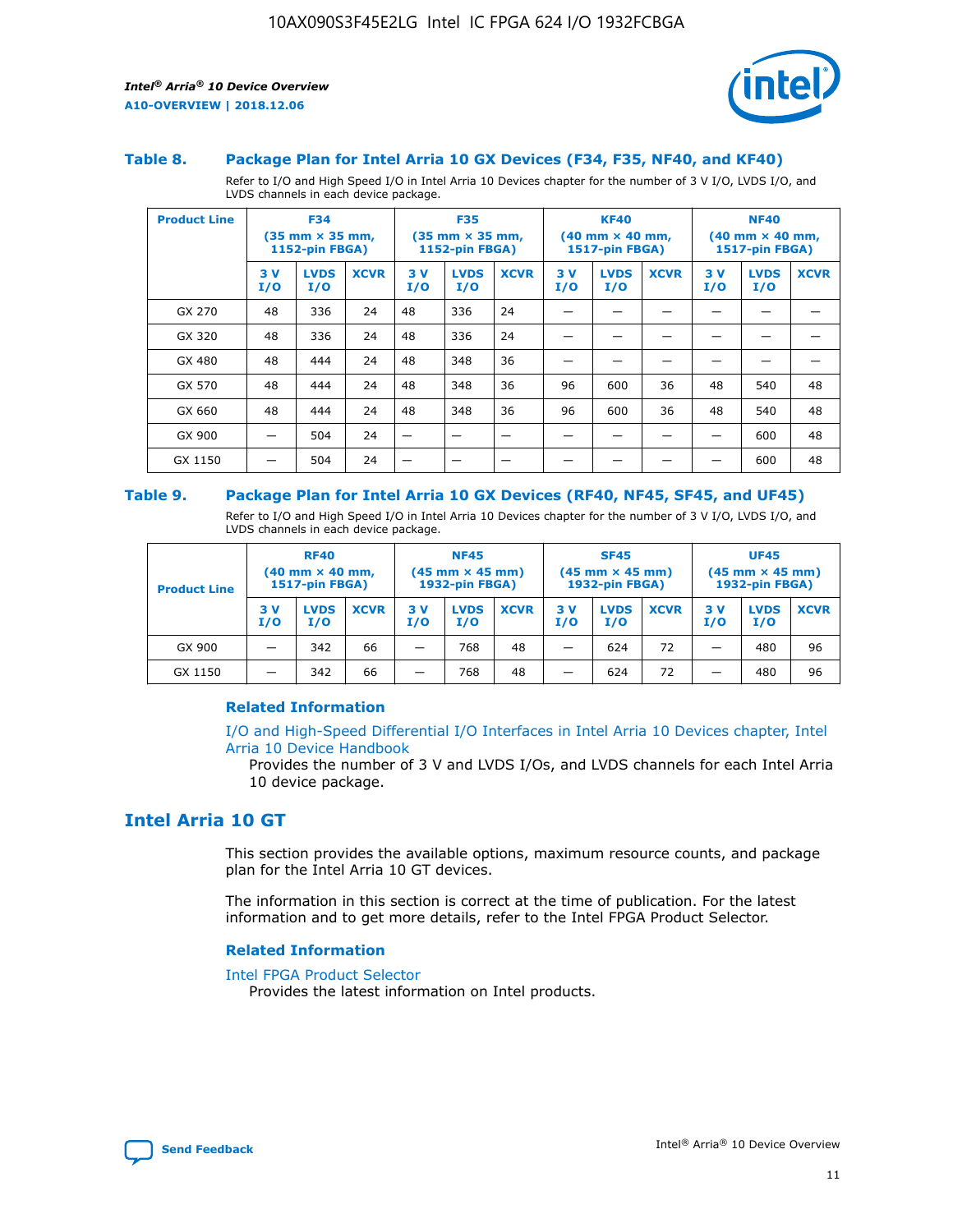

## **Available Options**

## **Figure 2. Sample Ordering Code and Available Options for Intel Arria 10 GT Devices**

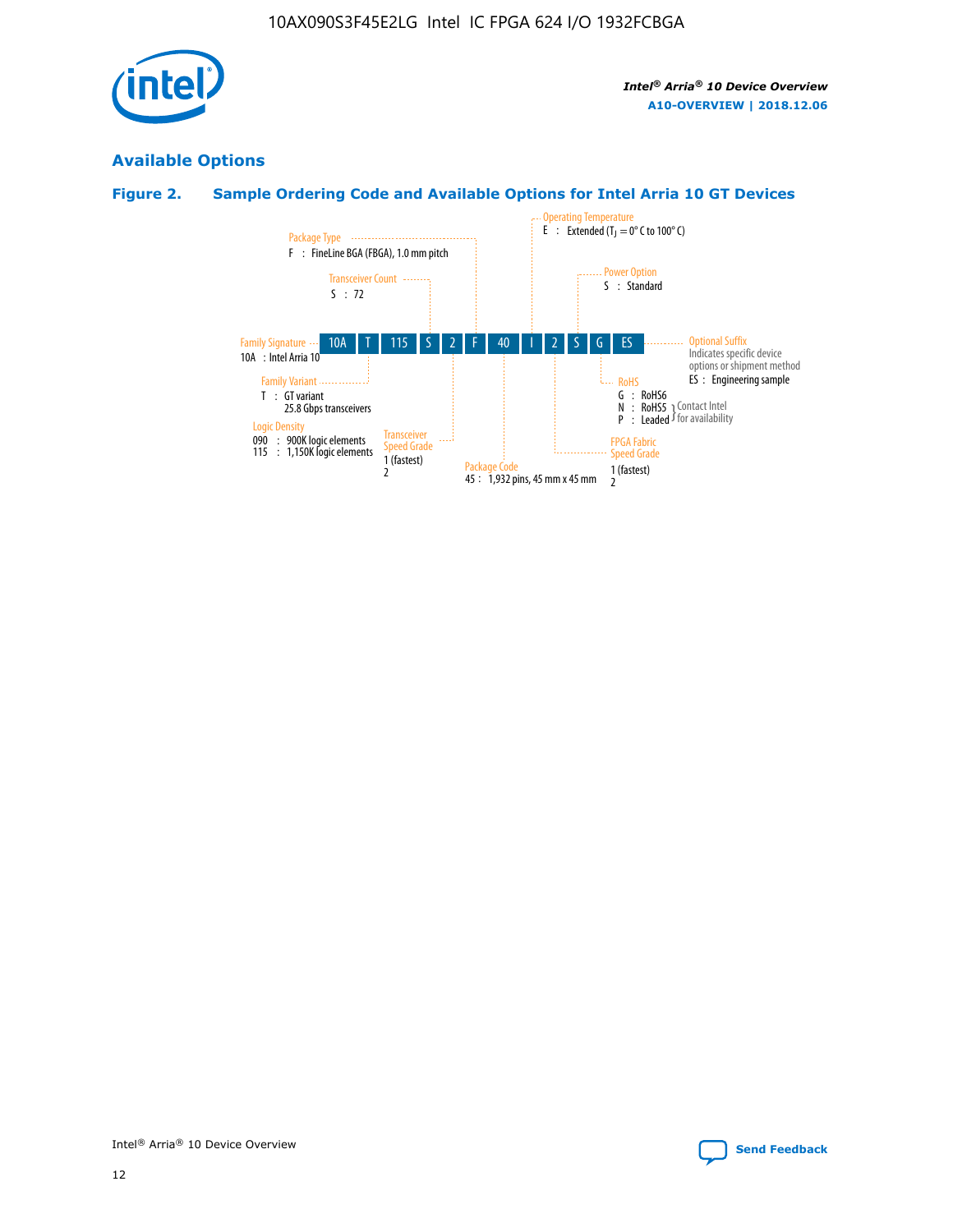

## **Maximum Resources**

#### **Table 10. Maximum Resource Counts for Intel Arria 10 GT Devices**

|                              | <b>Resource</b>      | <b>Product Line</b> |                |  |
|------------------------------|----------------------|---------------------|----------------|--|
|                              |                      | <b>GT 900</b>       | GT 1150        |  |
| Logic Elements (LE) (K)      |                      | 900                 | 1,150          |  |
| <b>ALM</b>                   |                      | 339,620             | 427,200        |  |
| Register                     |                      | 1,358,480           | 1,708,800      |  |
| Memory (Kb)                  | M20K                 | 48,460              | 54,260         |  |
|                              | <b>MLAB</b>          | 9,386               | 12,984         |  |
| Variable-precision DSP Block |                      | 1,518               | 1,518          |  |
| 18 x 19 Multiplier           |                      | 3,036               | 3,036          |  |
| PLL                          | Fractional Synthesis | 32                  | 32             |  |
|                              | I/O                  | 16                  | 16             |  |
| Transceiver                  | 17.4 Gbps            | 72(5)               | 72(5)          |  |
|                              | 25.8 Gbps            | 6                   | 6              |  |
| GPIO <sup>(6)</sup>          |                      | 624                 | 624            |  |
| LVDS Pair $(7)$              |                      | 312                 | 312            |  |
| PCIe Hard IP Block           |                      | $\overline{4}$      | $\overline{4}$ |  |
| Hard Memory Controller       |                      | 16                  | 16             |  |

### **Related Information**

#### [Intel Arria 10 GT Channel Usage](https://www.intel.com/content/www/us/en/programmable/documentation/nik1398707230472.html#nik1398707008178)

Configuring GT/GX channels in Intel Arria 10 GT devices.

## **Package Plan**

#### **Table 11. Package Plan for Intel Arria 10 GT Devices**

Refer to I/O and High Speed I/O in Intel Arria 10 Devices chapter for the number of 3 V I/O, LVDS I/O, and LVDS channels in each device package.

| <b>Product Line</b> | <b>SF45</b><br>(45 mm × 45 mm, 1932-pin FBGA) |                 |             |  |  |  |
|---------------------|-----------------------------------------------|-----------------|-------------|--|--|--|
|                     | 3 V I/O                                       | <b>LVDS I/O</b> | <b>XCVR</b> |  |  |  |
| GT 900              |                                               | 624             | 72          |  |  |  |
| GT 1150             |                                               | 624             | 72          |  |  |  |

<sup>(7)</sup> Each LVDS I/O pair can be used as differential input or output.



 $(5)$  If all 6 GT channels are in use, 12 of the GX channels are not usable.

<sup>(6)</sup> The number of GPIOs does not include transceiver I/Os. In the Intel Quartus Prime software, the number of user I/Os includes transceiver I/Os.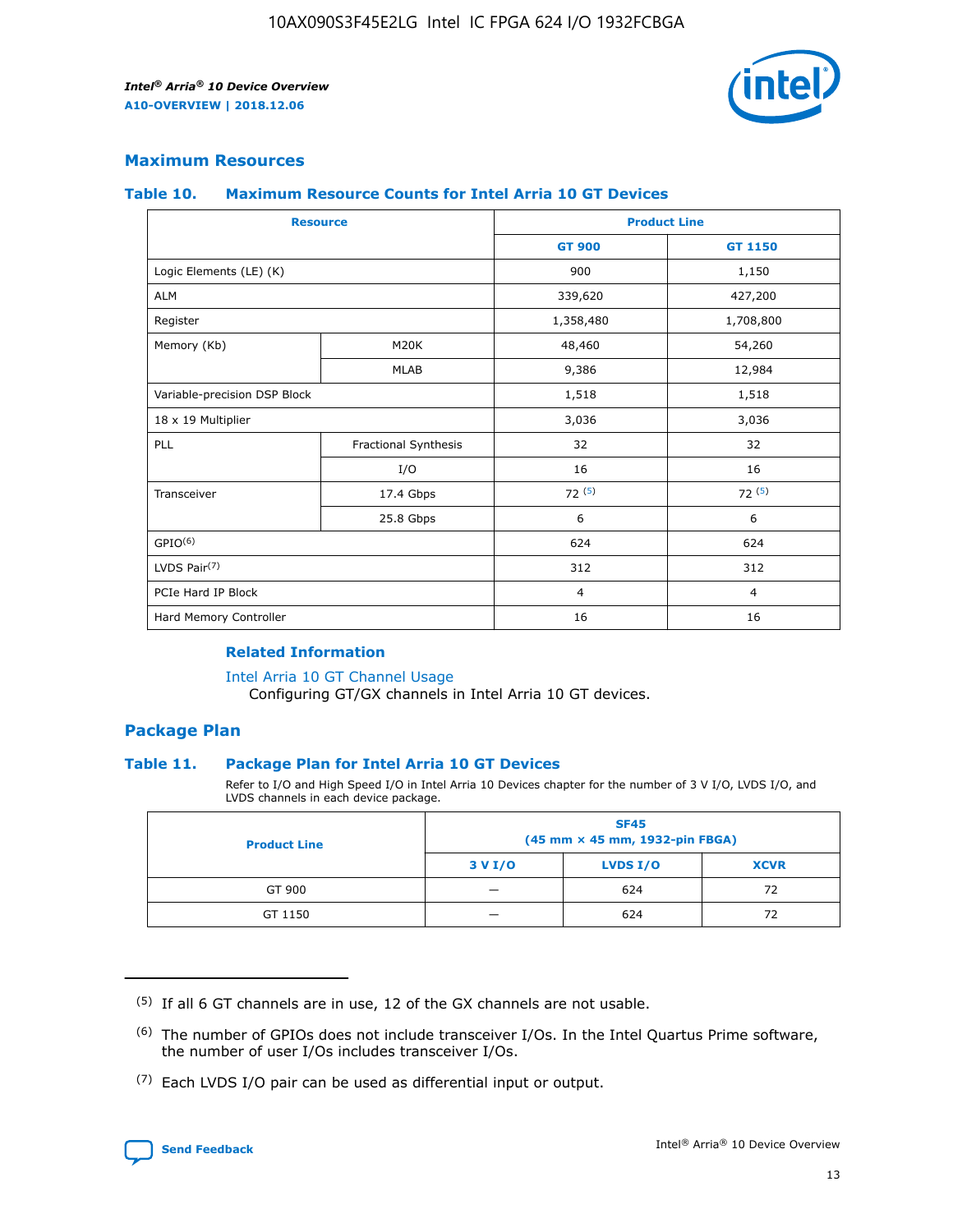

#### **Related Information**

[I/O and High-Speed Differential I/O Interfaces in Intel Arria 10 Devices chapter, Intel](https://www.intel.com/content/www/us/en/programmable/documentation/sam1403482614086.html#sam1403482030321) [Arria 10 Device Handbook](https://www.intel.com/content/www/us/en/programmable/documentation/sam1403482614086.html#sam1403482030321)

Provides the number of 3 V and LVDS I/Os, and LVDS channels for each Intel Arria 10 device package.

## **Intel Arria 10 SX**

This section provides the available options, maximum resource counts, and package plan for the Intel Arria 10 SX devices.

The information in this section is correct at the time of publication. For the latest information and to get more details, refer to the Intel FPGA Product Selector.

#### **Related Information**

[Intel FPGA Product Selector](http://www.altera.com/products/selector/psg-selector.html) Provides the latest information on Intel products.

#### **Available Options**

#### **Figure 3. Sample Ordering Code and Available Options for Intel Arria 10 SX Devices**



#### **Related Information**

[Transceiver Performance for Intel Arria 10 GX/SX Devices](https://www.intel.com/content/www/us/en/programmable/documentation/mcn1413182292568.html#mcn1413213965502) Provides more information about the transceiver speed grade.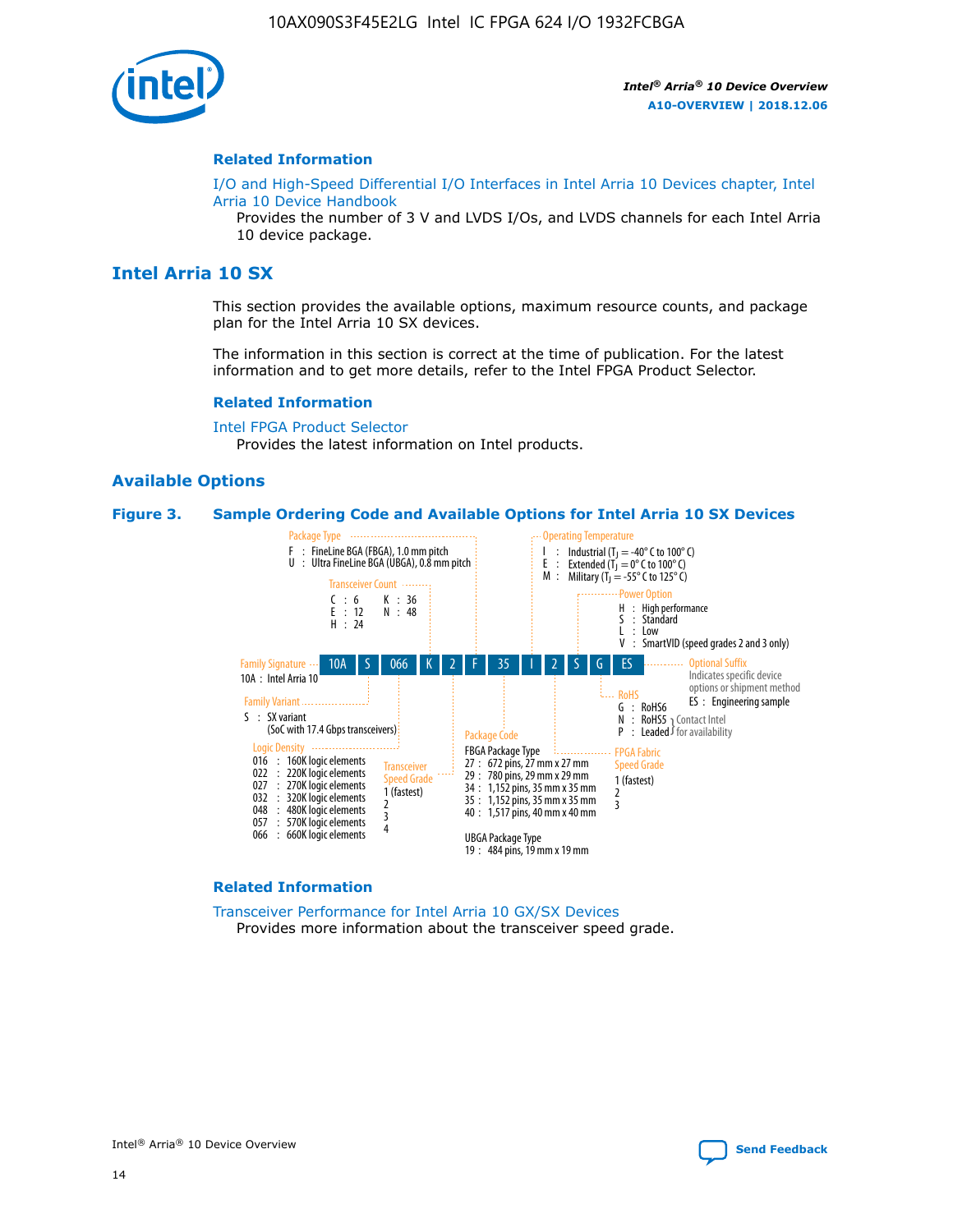

## **Maximum Resources**

#### **Table 12. Maximum Resource Counts for Intel Arria 10 SX Devices**

| <b>Resource</b>                   |                         | <b>Product Line</b> |               |                |                |                |                |                |  |  |  |
|-----------------------------------|-------------------------|---------------------|---------------|----------------|----------------|----------------|----------------|----------------|--|--|--|
|                                   |                         | <b>SX 160</b>       | <b>SX 220</b> | <b>SX 270</b>  | <b>SX 320</b>  | <b>SX 480</b>  | <b>SX 570</b>  | <b>SX 660</b>  |  |  |  |
| Logic Elements (LE) (K)           |                         | 160                 | 220           | 270            | 320            | 480            | 570            | 660            |  |  |  |
| <b>ALM</b>                        |                         | 61,510              | 80,330        | 101,620        | 119,900        | 183,590        | 217,080        | 251,680        |  |  |  |
| Register                          |                         | 246,040             | 321,320       | 406,480        | 479,600        | 734,360        | 868,320        | 1,006,720      |  |  |  |
| Memory (Kb)                       | M <sub>20</sub> K       | 8,800               | 11,740        | 15,000         | 17,820         | 28,620         | 36,000         | 42,620         |  |  |  |
|                                   | <b>MLAB</b>             | 1,050               | 1,690         | 2,452          | 2,727          | 4,164          | 5,096          | 5,788          |  |  |  |
| Variable-precision DSP Block      |                         | 156                 | 192           | 830            | 985            | 1,368          | 1,523          | 1,687          |  |  |  |
| 18 x 19 Multiplier                |                         | 312                 | 384           | 1,660          | 1,970          | 2,736          | 3,046          | 3,374          |  |  |  |
| PLL                               | Fractional<br>Synthesis | 6                   | 6             | 8              | 8              | 12             | 16             | 16             |  |  |  |
|                                   | I/O                     | 6                   | 6             | 8              | 8              | 12             | 16             | 16             |  |  |  |
| 17.4 Gbps Transceiver             |                         | 12                  | 12            | 24             | 24             | 36             | 48             | 48             |  |  |  |
| GPIO <sup>(8)</sup>               |                         | 288                 | 288           | 384            | 384            | 492            | 696            | 696            |  |  |  |
| LVDS Pair $(9)$                   |                         | 120                 | 120           | 168            | 168            | 174            | 324            | 324            |  |  |  |
| PCIe Hard IP Block                |                         | $\mathbf{1}$        | $\mathbf{1}$  | $\overline{2}$ | $\overline{2}$ | $\overline{2}$ | $\overline{2}$ | $\overline{2}$ |  |  |  |
| Hard Memory Controller            |                         | 6                   | 6             | 8              | 8              | 12             | 16             | 16             |  |  |  |
| ARM Cortex-A9 MPCore<br>Processor |                         | Yes                 | Yes           | Yes            | Yes            | Yes            | Yes            | <b>Yes</b>     |  |  |  |

## **Package Plan**

#### **Table 13. Package Plan for Intel Arria 10 SX Devices (U19, F27, F29, and F34)**

Refer to I/O and High Speed I/O in Intel Arria 10 Devices chapter for the number of 3 V I/O, LVDS I/O, and LVDS channels in each device package.

| <b>Product Line</b> | <b>U19</b><br>$(19 \text{ mm} \times 19 \text{ mm})$<br>484-pin UBGA) |                    |             | <b>F27</b><br>$(27 \text{ mm} \times 27 \text{ mm})$<br>672-pin FBGA) |                    | <b>F29</b><br>$(29$ mm $\times$ 29 mm,<br>780-pin FBGA) |            |                    | <b>F34</b><br>$(35 \text{ mm} \times 35 \text{ mm})$<br>1152-pin FBGA) |           |                    |             |
|---------------------|-----------------------------------------------------------------------|--------------------|-------------|-----------------------------------------------------------------------|--------------------|---------------------------------------------------------|------------|--------------------|------------------------------------------------------------------------|-----------|--------------------|-------------|
|                     | 3V<br>I/O                                                             | <b>LVDS</b><br>I/O | <b>XCVR</b> | 3V<br>I/O                                                             | <b>LVDS</b><br>I/O | <b>XCVR</b>                                             | 3 V<br>I/O | <b>LVDS</b><br>I/O | <b>XCVR</b>                                                            | 3V<br>I/O | <b>LVDS</b><br>I/O | <b>XCVR</b> |
| SX 160              | 48                                                                    | 144                | 6           | 48                                                                    | 192                | 12                                                      | 48         | 240                | 12                                                                     | –         |                    |             |
| SX 220              | 48                                                                    | 144                | 6           | 48                                                                    | 192                | 12                                                      | 48         | 240                | 12                                                                     |           |                    |             |
| SX 270              |                                                                       |                    |             | 48                                                                    | 192                | 12                                                      | 48         | 312                | 12                                                                     | 48        | 336                | 24          |
| SX 320              |                                                                       |                    |             | 48                                                                    | 192                | 12                                                      | 48         | 312                | 12                                                                     | 48        | 336                | 24          |
|                     | continued                                                             |                    |             |                                                                       |                    |                                                         |            |                    |                                                                        |           |                    |             |

 $(8)$  The number of GPIOs does not include transceiver I/Os. In the Intel Quartus Prime software, the number of user I/Os includes transceiver I/Os.

 $(9)$  Each LVDS I/O pair can be used as differential input or output.

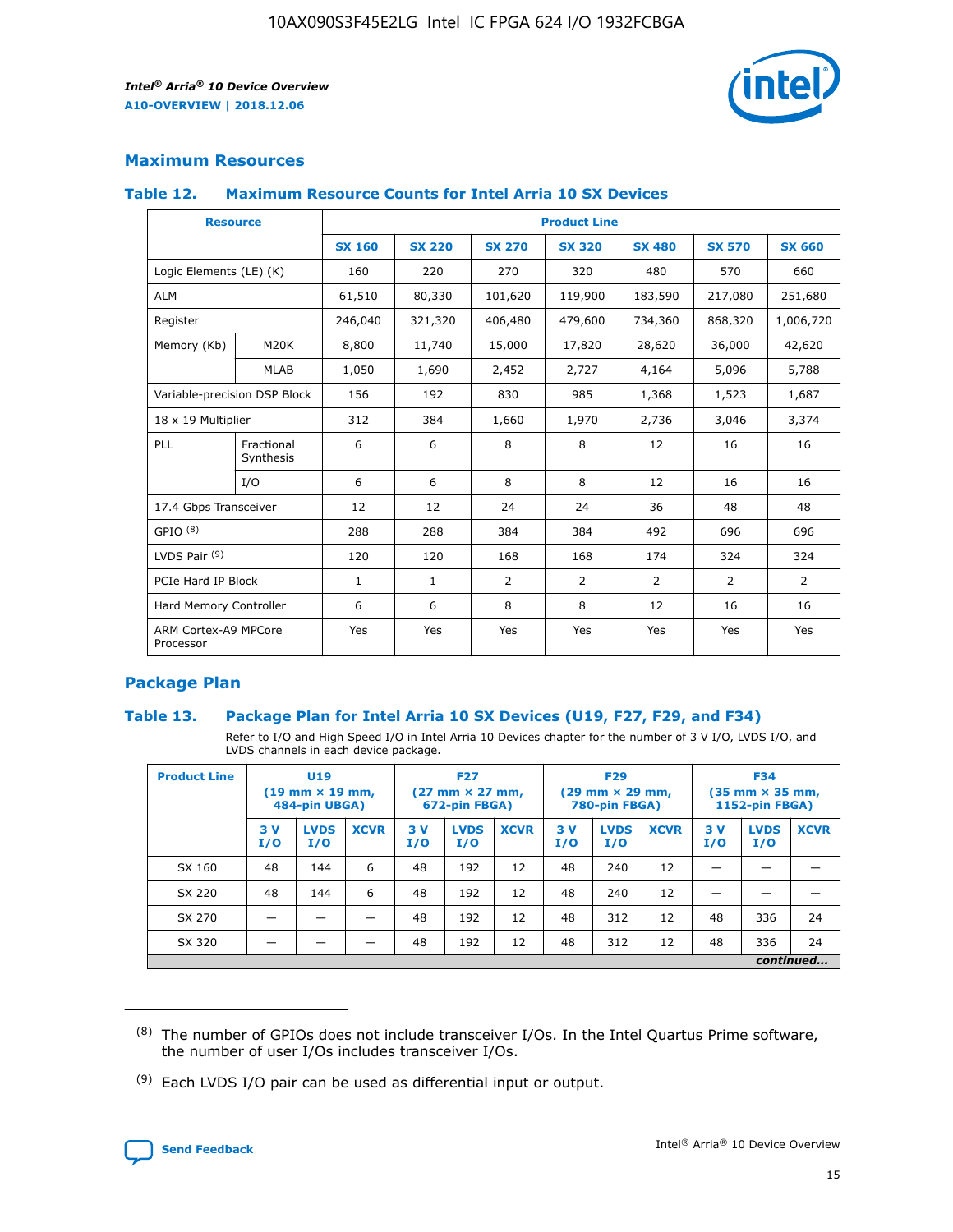

| <b>Product Line</b> | U <sub>19</sub><br>$(19 \text{ mm} \times 19 \text{ mm})$<br>484-pin UBGA) |                    | <b>F27</b><br>$(27 \text{ mm} \times 27 \text{ mm})$<br>672-pin FBGA) |            | <b>F29</b><br>$(29 \text{ mm} \times 29 \text{ mm})$<br>780-pin FBGA) |             |           | <b>F34</b><br>$(35 \text{ mm} \times 35 \text{ mm})$<br><b>1152-pin FBGA)</b> |             |           |                    |             |
|---------------------|----------------------------------------------------------------------------|--------------------|-----------------------------------------------------------------------|------------|-----------------------------------------------------------------------|-------------|-----------|-------------------------------------------------------------------------------|-------------|-----------|--------------------|-------------|
|                     | 3 V<br>I/O                                                                 | <b>LVDS</b><br>I/O | <b>XCVR</b>                                                           | 3 V<br>I/O | <b>LVDS</b><br>I/O                                                    | <b>XCVR</b> | 3V<br>I/O | <b>LVDS</b><br>I/O                                                            | <b>XCVR</b> | 3V<br>I/O | <b>LVDS</b><br>I/O | <b>XCVR</b> |
| SX 480              |                                                                            |                    |                                                                       |            |                                                                       |             | 48        | 312                                                                           | 12          | 48        | 444                | 24          |
| SX 570              |                                                                            |                    |                                                                       |            |                                                                       |             |           |                                                                               |             | 48        | 444                | 24          |
| SX 660              |                                                                            |                    |                                                                       |            |                                                                       |             |           |                                                                               |             | 48        | 444                | 24          |

## **Table 14. Package Plan for Intel Arria 10 SX Devices (F35, KF40, and NF40)**

Refer to I/O and High Speed I/O in Intel Arria 10 Devices chapter for the number of 3 V I/O, LVDS I/O, and LVDS channels in each device package.

| <b>Product Line</b> | <b>F35</b><br>$(35 \text{ mm} \times 35 \text{ mm})$<br><b>1152-pin FBGA)</b> |          |             |                                           | <b>KF40</b><br>(40 mm × 40 mm,<br>1517-pin FBGA) |    | <b>NF40</b><br>$(40 \text{ mm} \times 40 \text{ mm})$<br>1517-pin FBGA) |          |             |  |
|---------------------|-------------------------------------------------------------------------------|----------|-------------|-------------------------------------------|--------------------------------------------------|----|-------------------------------------------------------------------------|----------|-------------|--|
|                     | 3 V I/O                                                                       | LVDS I/O | <b>XCVR</b> | <b>LVDS I/O</b><br><b>XCVR</b><br>3 V I/O |                                                  |    | 3 V I/O                                                                 | LVDS I/O | <b>XCVR</b> |  |
| SX 270              | 48                                                                            | 336      | 24          |                                           |                                                  |    |                                                                         |          |             |  |
| SX 320              | 48                                                                            | 336      | 24          |                                           |                                                  |    |                                                                         |          |             |  |
| SX 480              | 48                                                                            | 348      | 36          |                                           |                                                  |    |                                                                         |          |             |  |
| SX 570              | 48                                                                            | 348      | 36          | 96                                        | 600                                              | 36 | 48                                                                      | 540      | 48          |  |
| SX 660              | 48                                                                            | 348      | 36          | 96                                        | 600                                              | 36 | 48                                                                      | 540      | 48          |  |

## **Related Information**

[I/O and High-Speed Differential I/O Interfaces in Intel Arria 10 Devices chapter, Intel](https://www.intel.com/content/www/us/en/programmable/documentation/sam1403482614086.html#sam1403482030321) [Arria 10 Device Handbook](https://www.intel.com/content/www/us/en/programmable/documentation/sam1403482614086.html#sam1403482030321)

Provides the number of 3 V and LVDS I/Os, and LVDS channels for each Intel Arria 10 device package.

Intel<sup>®</sup> Arria<sup>®</sup> 10 Device Overview **[Send Feedback](mailto:FPGAtechdocfeedback@intel.com?subject=Feedback%20on%20Intel%20Arria%2010%20Device%20Overview%20(A10-OVERVIEW%202018.12.06)&body=We%20appreciate%20your%20feedback.%20In%20your%20comments,%20also%20specify%20the%20page%20number%20or%20paragraph.%20Thank%20you.)** Send Feedback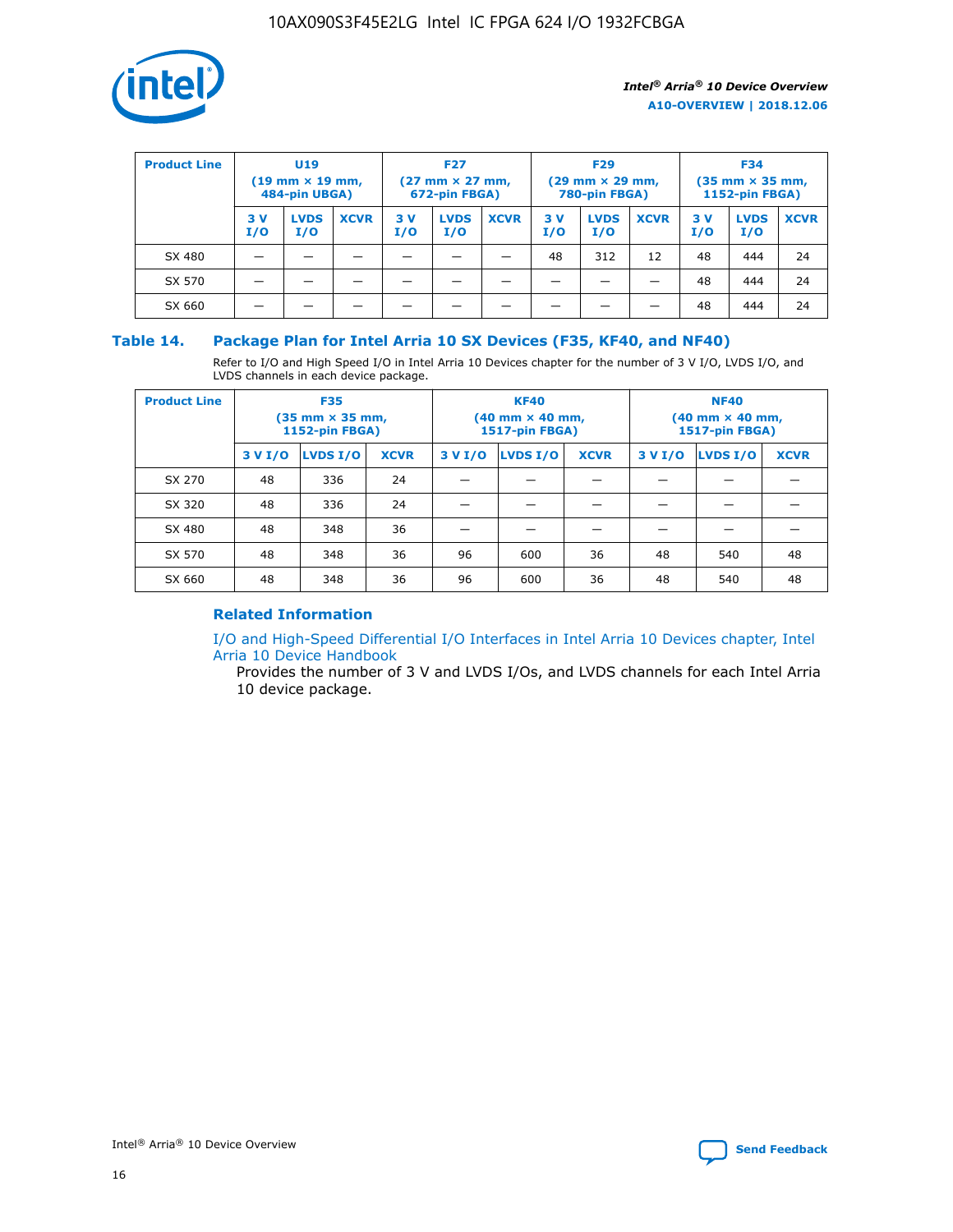

# **I/O Vertical Migration for Intel Arria 10 Devices**

#### **Figure 4. Migration Capability Across Intel Arria 10 Product Lines**

- The arrows indicate the migration paths. The devices included in each vertical migration path are shaded. Devices with fewer resources in the same path have lighter shades.
- To achieve the full I/O migration across product lines in the same migration path, restrict I/Os and transceivers usage to match the product line with the lowest I/O and transceiver counts.
- An LVDS I/O bank in the source device may be mapped to a 3 V I/O bank in the target device. To use memory interface clock frequency higher than 533 MHz, assign external memory interface pins only to banks that are LVDS I/O in both devices.
- There may be nominal 0.15 mm package height difference between some product lines in the same package type.
	- **Variant Product Line Package U19 F27 F29 F34 F35 KF40 NF40 RF40 NF45 SF45 UF45** Intel® Arria® 10 GX GX 160 GX 220 GX 270 GX 320 GX 480 GX 570 GX 660 GX 900 GX 1150 Intel Arria 10 GT GT 900 GT 1150 Intel Arria 10 SX SX 160 SX 220 SX 270 SX 320 SX 480 SX 570 SX 660
- Some migration paths are not shown in the Intel Quartus Prime software **Pin Migration View**.

*Note:* To verify the pin migration compatibility, use the **Pin Migration View** window in the Intel Quartus Prime software Pin Planner.

# **Adaptive Logic Module**

Intel Arria 10 devices use a 20 nm ALM as the basic building block of the logic fabric.

The ALM architecture is the same as the previous generation FPGAs, allowing for efficient implementation of logic functions and easy conversion of IP between the device generations.

The ALM, as shown in following figure, uses an 8-input fracturable look-up table (LUT) with four dedicated registers to help improve timing closure in register-rich designs and achieve an even higher design packing capability than the traditional two-register per LUT architecture.

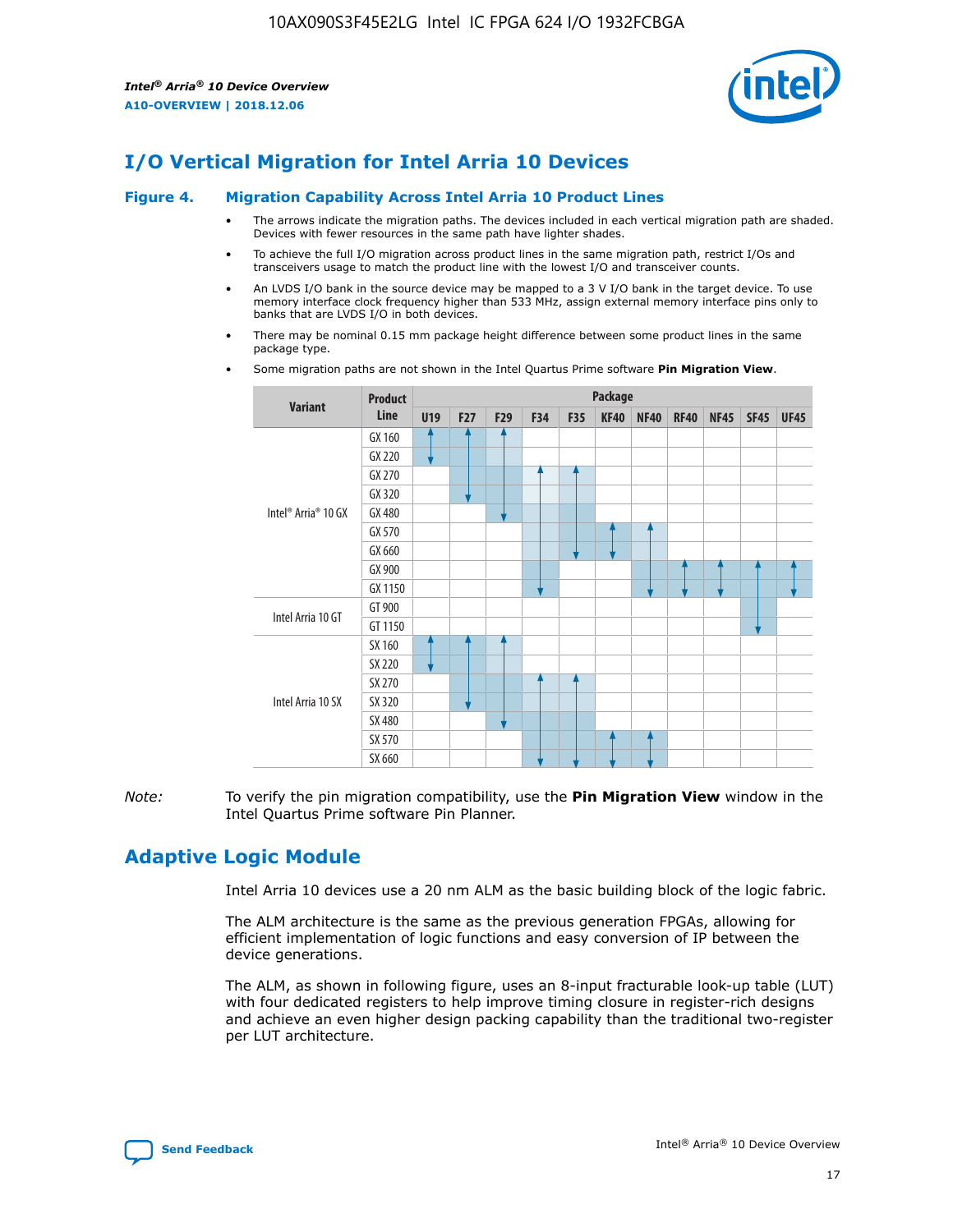

**Figure 5. ALM for Intel Arria 10 Devices**



The Intel Quartus Prime software optimizes your design according to the ALM logic structure and automatically maps legacy designs into the Intel Arria 10 ALM architecture.

# **Variable-Precision DSP Block**

The Intel Arria 10 variable precision DSP blocks support fixed-point arithmetic and floating-point arithmetic.

Features for fixed-point arithmetic:

- High-performance, power-optimized, and fully registered multiplication operations
- 18-bit and 27-bit word lengths
- Two 18 x 19 multipliers or one 27 x 27 multiplier per DSP block
- Built-in addition, subtraction, and 64-bit double accumulation register to combine multiplication results
- Cascading 19-bit or 27-bit when pre-adder is disabled and cascading 18-bit when pre-adder is used to form the tap-delay line for filtering applications
- Cascading 64-bit output bus to propagate output results from one block to the next block without external logic support
- Hard pre-adder supported in 19-bit and 27-bit modes for symmetric filters
- Internal coefficient register bank in both 18-bit and 27-bit modes for filter implementation
- 18-bit and 27-bit systolic finite impulse response (FIR) filters with distributed output adder
- Biased rounding support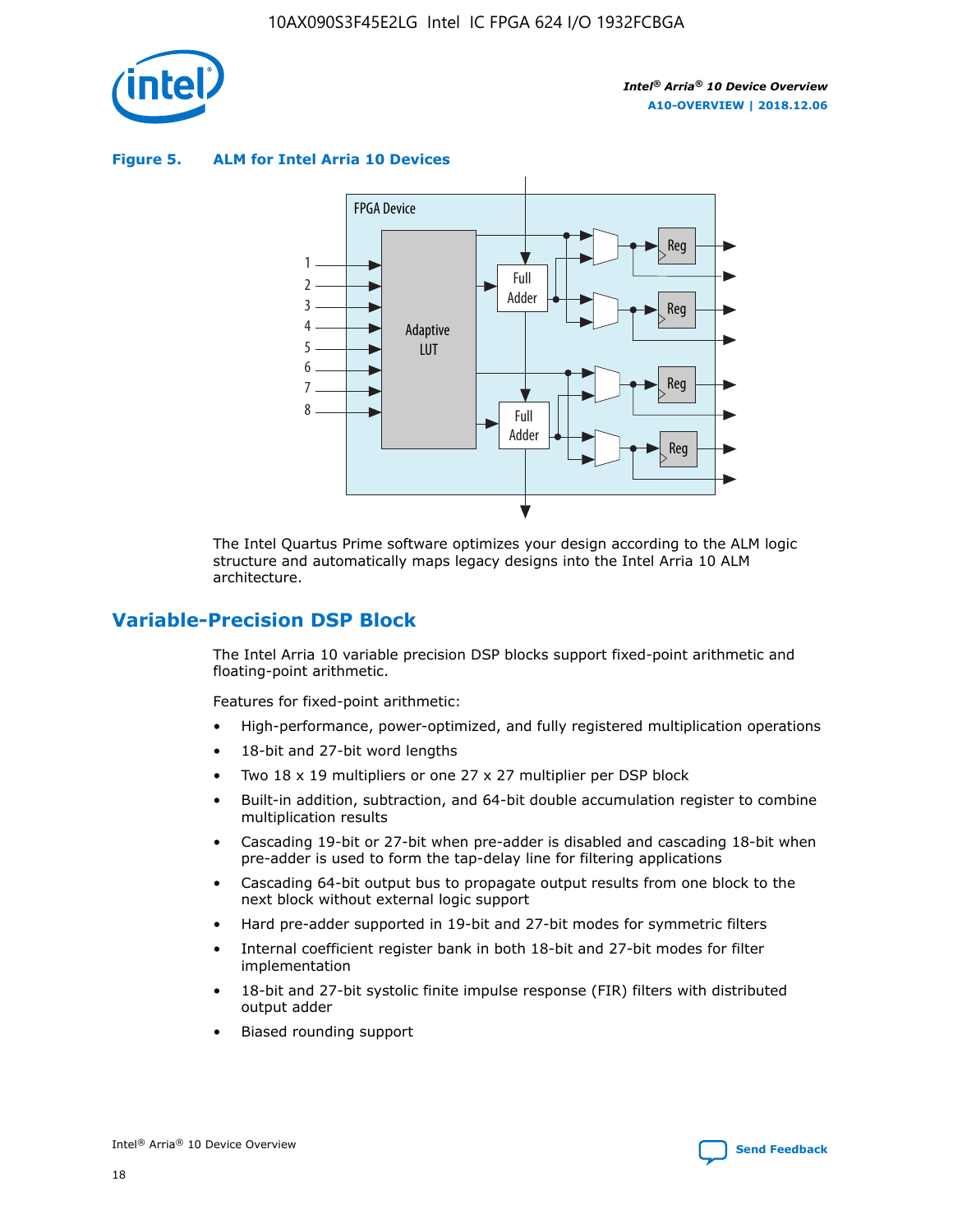

Features for floating-point arithmetic:

- A completely hardened architecture that supports multiplication, addition, subtraction, multiply-add, and multiply-subtract
- Multiplication with accumulation capability and a dynamic accumulator reset control
- Multiplication with cascade summation capability
- Multiplication with cascade subtraction capability
- Complex multiplication
- Direct vector dot product
- Systolic FIR filter

#### **Table 15. Variable-Precision DSP Block Configurations for Intel Arria 10 Devices**

| <b>Usage Example</b>                                       | <b>Multiplier Size (Bit)</b>    | <b>DSP Block Resources</b> |
|------------------------------------------------------------|---------------------------------|----------------------------|
| Medium precision fixed point                               | Two 18 x 19                     |                            |
| High precision fixed or Single precision<br>floating point | One 27 x 27                     |                            |
| Fixed point FFTs                                           | One 19 x 36 with external adder |                            |
| Very high precision fixed point                            | One 36 x 36 with external adder |                            |
| Double precision floating point                            | One 54 x 54 with external adder | 4                          |

#### **Table 16. Resources for Fixed-Point Arithmetic in Intel Arria 10 Devices**

The table lists the variable-precision DSP resources by bit precision for each Intel Arria 10 device.

| <b>Variant</b>  | <b>Product Line</b> | <b>Variable-</b><br>precision<br><b>DSP Block</b> | <b>Independent Input and Output</b><br><b>Multiplications Operator</b> |                                     | 18 x 19<br><b>Multiplier</b><br><b>Adder Sum</b> | $18 \times 18$<br><b>Multiplier</b><br><b>Adder</b> |
|-----------------|---------------------|---------------------------------------------------|------------------------------------------------------------------------|-------------------------------------|--------------------------------------------------|-----------------------------------------------------|
|                 |                     |                                                   | 18 x 19<br><b>Multiplier</b>                                           | $27 \times 27$<br><b>Multiplier</b> | <b>Mode</b>                                      | <b>Summed with</b><br>36 bit Input                  |
| AIntel Arria 10 | GX 160              | 156                                               | 312                                                                    | 156                                 | 156                                              | 156                                                 |
| GX              | GX 220              | 192                                               | 384                                                                    | 192                                 | 192                                              | 192                                                 |
|                 | GX 270              | 830                                               | 1,660                                                                  | 830                                 | 830                                              | 830                                                 |
|                 | GX 320              | 984                                               | 1,968                                                                  | 984                                 | 984                                              | 984                                                 |
|                 | GX 480              | 1,368                                             | 2,736                                                                  | 1,368                               | 1,368                                            | 1,368                                               |
|                 | GX 570              | 1,523                                             | 3,046                                                                  | 1,523                               | 1,523                                            | 1,523                                               |
|                 | GX 660              | 1,687                                             | 3,374                                                                  | 1,687                               | 1,687                                            | 1,687                                               |
|                 | GX 900              | 1,518                                             | 3,036                                                                  | 1,518                               | 1,518                                            | 1,518                                               |
|                 | GX 1150             | 1,518                                             | 3,036                                                                  | 1,518                               | 1,518                                            | 1,518                                               |
| Intel Arria 10  | GT 900              | 1,518                                             | 3,036                                                                  | 1,518                               | 1,518                                            | 1,518                                               |
| GT              | GT 1150             | 1,518                                             | 3,036                                                                  | 1,518                               | 1,518                                            | 1,518                                               |
| Intel Arria 10  | SX 160              | 156                                               | 312                                                                    | 156                                 | 156                                              | 156                                                 |
| <b>SX</b>       | SX 220              | 192                                               | 384                                                                    | 192                                 | 192                                              | 192                                                 |
|                 | SX 270              | 830                                               | 1,660                                                                  | 830                                 | 830                                              | 830                                                 |
|                 |                     |                                                   |                                                                        |                                     |                                                  | continued                                           |

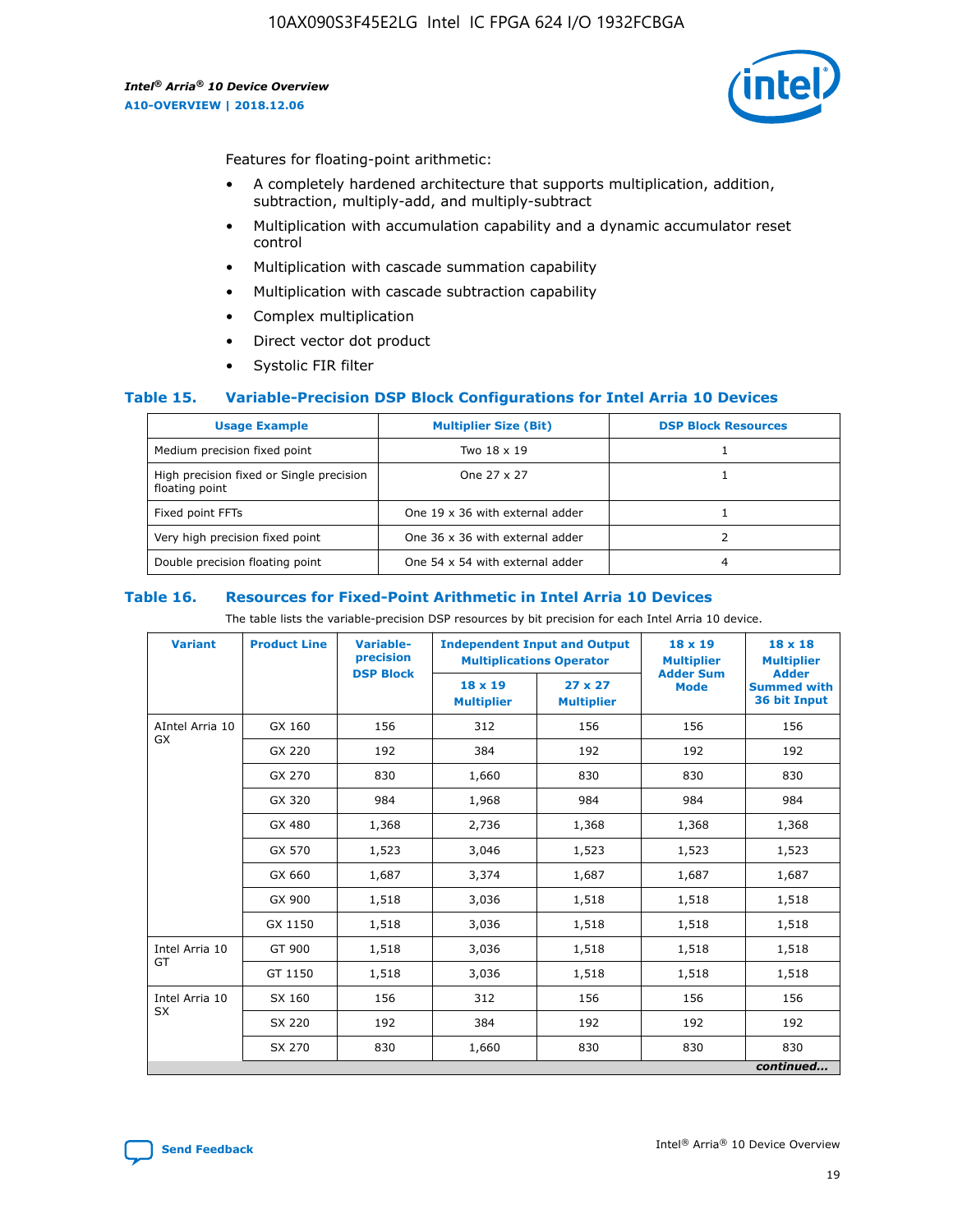

| <b>Variant</b> | <b>Product Line</b> | <b>Variable-</b><br>precision<br><b>DSP Block</b> | <b>Independent Input and Output</b><br><b>Multiplications Operator</b> |                                     | $18 \times 19$<br><b>Multiplier</b><br><b>Adder Sum</b> | $18 \times 18$<br><b>Multiplier</b><br><b>Adder</b> |  |
|----------------|---------------------|---------------------------------------------------|------------------------------------------------------------------------|-------------------------------------|---------------------------------------------------------|-----------------------------------------------------|--|
|                |                     |                                                   | $18 \times 19$<br><b>Multiplier</b>                                    | $27 \times 27$<br><b>Multiplier</b> | <b>Mode</b>                                             | <b>Summed with</b><br>36 bit Input                  |  |
|                | SX 320              | 984                                               | 1,968                                                                  | 984                                 | 984                                                     | 984                                                 |  |
|                | SX 480              | 1,368                                             | 2,736                                                                  | 1,368                               | 1,368                                                   | 1,368                                               |  |
|                | SX 570              | 1,523                                             | 3,046                                                                  | 1,523                               | 1,523                                                   | 1,523                                               |  |
|                | SX 660              | 1,687                                             | 3,374                                                                  | 1,687                               | 1,687                                                   | 1,687                                               |  |

## **Table 17. Resources for Floating-Point Arithmetic in Intel Arria 10 Devices**

The table lists the variable-precision DSP resources by bit precision for each Intel Arria 10 device.

| <b>Variant</b>              | <b>Product Line</b> | <b>Variable-</b><br>precision<br><b>DSP Block</b> | <b>Single</b><br><b>Precision</b><br><b>Floating-Point</b><br><b>Multiplication</b><br><b>Mode</b> | <b>Single-Precision</b><br><b>Floating-Point</b><br><b>Adder Mode</b> | Single-<br><b>Precision</b><br><b>Floating-Point</b><br><b>Multiply</b><br><b>Accumulate</b><br><b>Mode</b> | <b>Peak</b><br><b>Giga Floating-</b><br><b>Point</b><br><b>Operations</b><br>per Second<br>(GFLOPs) |
|-----------------------------|---------------------|---------------------------------------------------|----------------------------------------------------------------------------------------------------|-----------------------------------------------------------------------|-------------------------------------------------------------------------------------------------------------|-----------------------------------------------------------------------------------------------------|
| Intel Arria 10<br>GX        | GX 160              | 156                                               | 156                                                                                                | 156                                                                   | 156                                                                                                         | 140                                                                                                 |
|                             | GX 220              | 192                                               | 192                                                                                                | 192                                                                   | 192                                                                                                         | 173                                                                                                 |
|                             | GX 270              | 830                                               | 830                                                                                                | 830                                                                   | 830                                                                                                         | 747                                                                                                 |
|                             | GX 320              | 984                                               | 984                                                                                                | 984                                                                   | 984                                                                                                         | 886                                                                                                 |
|                             | GX 480              | 1,369                                             | 1,368                                                                                              | 1,368                                                                 | 1,368                                                                                                       | 1,231                                                                                               |
|                             | GX 570              | 1,523                                             | 1,523                                                                                              | 1,523                                                                 | 1,523                                                                                                       | 1,371                                                                                               |
|                             | GX 660              | 1,687                                             | 1,687                                                                                              | 1,687                                                                 | 1,687                                                                                                       | 1,518                                                                                               |
|                             | GX 900              | 1,518                                             | 1,518                                                                                              | 1,518                                                                 | 1,518                                                                                                       | 1,366                                                                                               |
|                             | GX 1150             | 1,518                                             | 1,518                                                                                              | 1,518                                                                 | 1,518                                                                                                       | 1,366                                                                                               |
| Intel Arria 10              | GT 900              | 1,518                                             | 1,518                                                                                              | 1,518                                                                 | 1,518                                                                                                       | 1,366                                                                                               |
| GT                          | GT 1150             | 1,518                                             | 1,518                                                                                              | 1,518                                                                 | 1,518                                                                                                       | 1,366                                                                                               |
| Intel Arria 10<br><b>SX</b> | SX 160              | 156                                               | 156                                                                                                | 156                                                                   | 156                                                                                                         | 140                                                                                                 |
|                             | SX 220              | 192                                               | 192                                                                                                | 192                                                                   | 192                                                                                                         | 173                                                                                                 |
|                             | SX 270              | 830                                               | 830                                                                                                | 830                                                                   | 830                                                                                                         | 747                                                                                                 |
|                             | SX 320              | 984                                               | 984                                                                                                | 984                                                                   | 984                                                                                                         | 886                                                                                                 |
|                             | SX 480              | 1,369                                             | 1,368                                                                                              | 1,368                                                                 | 1,368                                                                                                       | 1,231                                                                                               |
|                             | SX 570              | 1,523                                             | 1,523                                                                                              | 1,523                                                                 | 1,523                                                                                                       | 1,371                                                                                               |
|                             | SX 660              | 1,687                                             | 1,687                                                                                              | 1,687                                                                 | 1,687                                                                                                       | 1,518                                                                                               |

# **Embedded Memory Blocks**

The embedded memory blocks in the devices are flexible and designed to provide an optimal amount of small- and large-sized memory arrays to fit your design requirements.

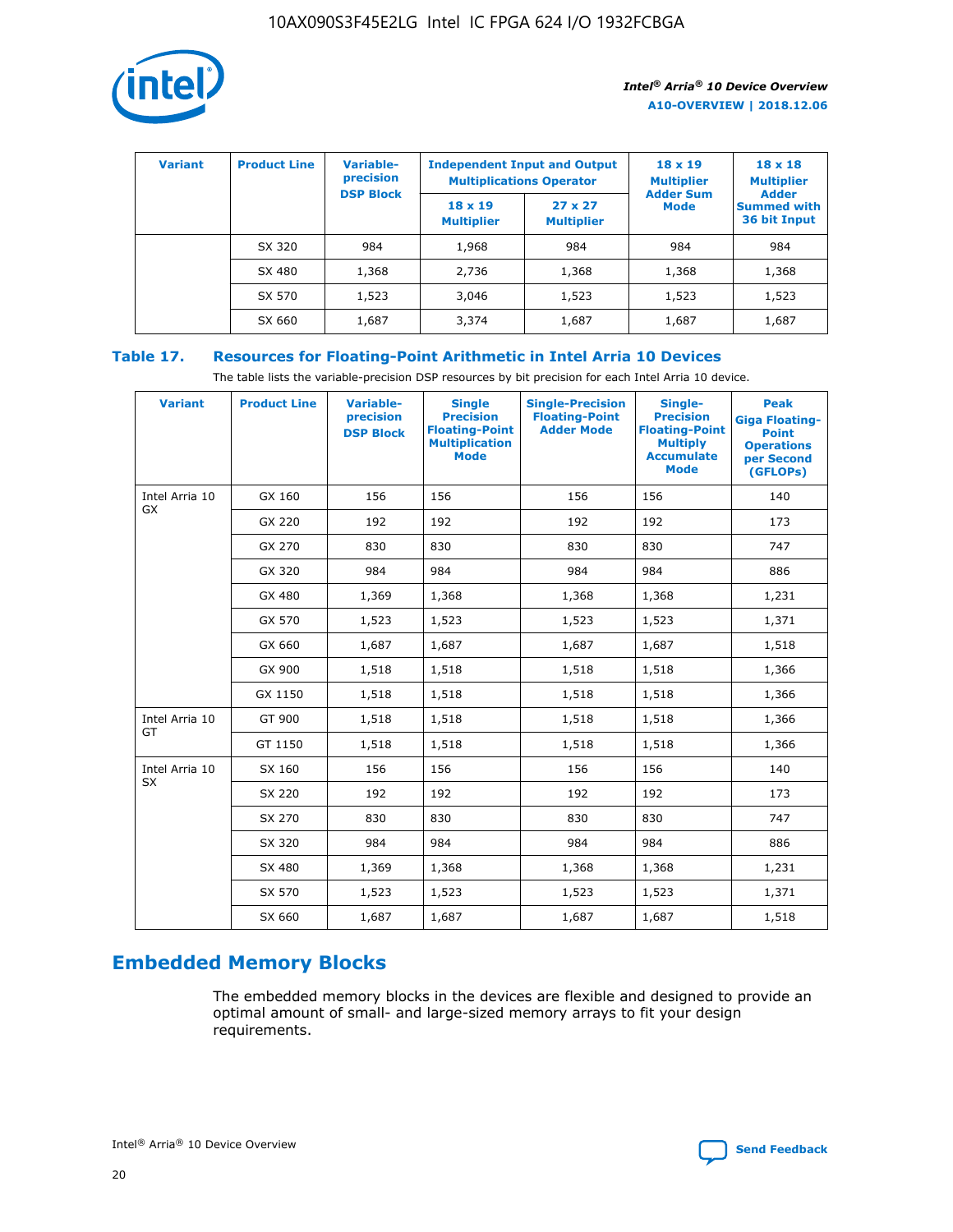

# **Types of Embedded Memory**

The Intel Arria 10 devices contain two types of memory blocks:

- 20 Kb M20K blocks—blocks of dedicated memory resources. The M20K blocks are ideal for larger memory arrays while still providing a large number of independent ports.
- 640 bit memory logic array blocks (MLABs)—enhanced memory blocks that are configured from dual-purpose logic array blocks (LABs). The MLABs are ideal for wide and shallow memory arrays. The MLABs are optimized for implementation of shift registers for digital signal processing (DSP) applications, wide and shallow FIFO buffers, and filter delay lines. Each MLAB is made up of ten adaptive logic modules (ALMs). In the Intel Arria 10 devices, you can configure these ALMs as ten 32 x 2 blocks, giving you one 32 x 20 simple dual-port SRAM block per MLAB.

## **Embedded Memory Capacity in Intel Arria 10 Devices**

|                   | <b>Product</b> |              | <b>M20K</b>         | <b>MLAB</b>  |                     | <b>Total RAM Bit</b> |
|-------------------|----------------|--------------|---------------------|--------------|---------------------|----------------------|
| <b>Variant</b>    | Line           | <b>Block</b> | <b>RAM Bit (Kb)</b> | <b>Block</b> | <b>RAM Bit (Kb)</b> | (Kb)                 |
| Intel Arria 10 GX | GX 160         | 440          | 8,800               | 1,680        | 1,050               | 9,850                |
|                   | GX 220         | 587          | 11,740              | 2,703        | 1,690               | 13,430               |
|                   | GX 270         | 750          | 15,000              | 3,922        | 2,452               | 17,452               |
|                   | GX 320         | 891          | 17,820              | 4,363        | 2,727               | 20,547               |
|                   | GX 480         | 1,431        | 28,620              | 6,662        | 4,164               | 32,784               |
|                   | GX 570         | 1,800        | 36,000              | 8,153        | 5,096               | 41,096               |
|                   | GX 660         | 2,131        | 42,620              | 9,260        | 5,788               | 48,408               |
|                   | GX 900         | 2,423        | 48,460              | 15,017       | 9,386               | 57,846               |
|                   | GX 1150        | 2,713        | 54,260              | 20,774       | 12,984              | 67,244               |
| Intel Arria 10 GT | GT 900         | 2,423        | 48,460              | 15,017       | 9,386               | 57,846               |
|                   | GT 1150        | 2,713        | 54,260              | 20,774       | 12,984              | 67,244               |
| Intel Arria 10 SX | SX 160         | 440          | 8,800               | 1,680        | 1,050               | 9,850                |
|                   | SX 220         | 587          | 11,740              | 2,703        | 1,690               | 13,430               |
|                   | SX 270         | 750          | 15,000              | 3,922        | 2,452               | 17,452               |
|                   | SX 320         | 891          | 17,820              | 4,363        | 2,727               | 20,547               |
|                   | SX 480         | 1,431        | 28,620              | 6,662        | 4,164               | 32,784               |
|                   | SX 570         | 1,800        | 36,000              | 8,153        | 5,096               | 41,096               |
|                   | SX 660         | 2,131        | 42,620              | 9,260        | 5,788               | 48,408               |

#### **Table 18. Embedded Memory Capacity and Distribution in Intel Arria 10 Devices**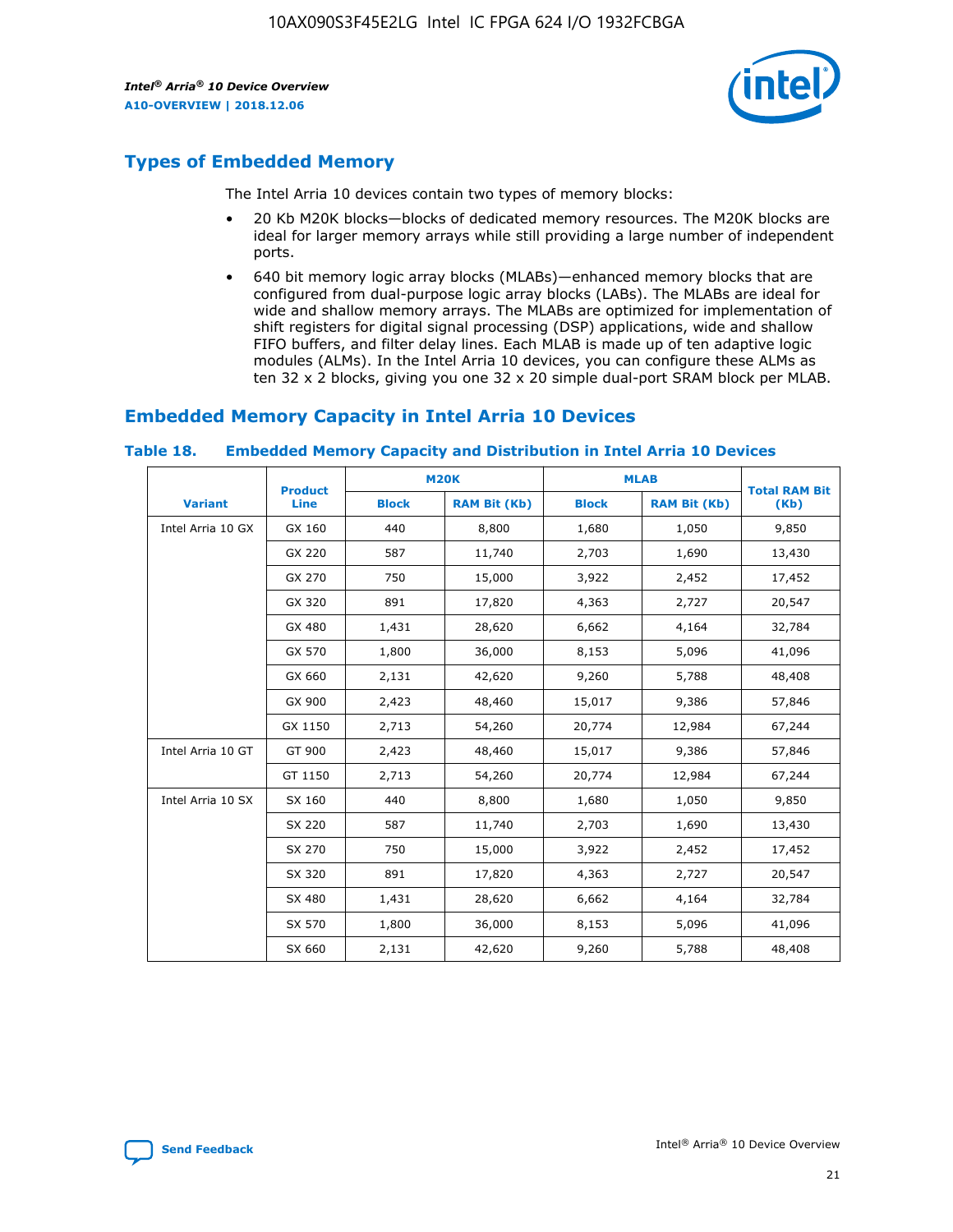

# **Embedded Memory Configurations for Single-port Mode**

#### **Table 19. Single-port Embedded Memory Configurations for Intel Arria 10 Devices**

This table lists the maximum configurations supported for single-port RAM and ROM modes.

| <b>Memory Block</b> | Depth (bits) | <b>Programmable Width</b> |
|---------------------|--------------|---------------------------|
| MLAB                | 32           | x16, x18, or x20          |
|                     | 64(10)       | x8, x9, x10               |
| M20K                | 512          | x40, x32                  |
|                     | 1K           | x20, x16                  |
|                     | 2K           | x10, x8                   |
|                     | 4K           | x5, x4                    |
|                     | 8K           | x2                        |
|                     | 16K          | x1                        |

# **Clock Networks and PLL Clock Sources**

The clock network architecture is based on Intel's global, regional, and peripheral clock structure. This clock structure is supported by dedicated clock input pins, fractional clock synthesis PLLs, and integer I/O PLLs.

## **Clock Networks**

The Intel Arria 10 core clock networks are capable of up to 800 MHz fabric operation across the full industrial temperature range. For the external memory interface, the clock network supports the hard memory controller with speeds up to 2,400 Mbps in a quarter-rate transfer.

To reduce power consumption, the Intel Quartus Prime software identifies all unused sections of the clock network and powers them down.

## **Fractional Synthesis and I/O PLLs**

Intel Arria 10 devices contain up to 32 fractional synthesis PLLs and up to 16 I/O PLLs that are available for both specific and general purpose uses in the core:

- Fractional synthesis PLLs—located in the column adjacent to the transceiver blocks
- I/O PLLs—located in each bank of the 48 I/Os

## **Fractional Synthesis PLLs**

You can use the fractional synthesis PLLs to:

- Reduce the number of oscillators that are required on your board
- Reduce the number of clock pins that are used in the device by synthesizing multiple clock frequencies from a single reference clock source

<sup>(10)</sup> Supported through software emulation and consumes additional MLAB blocks.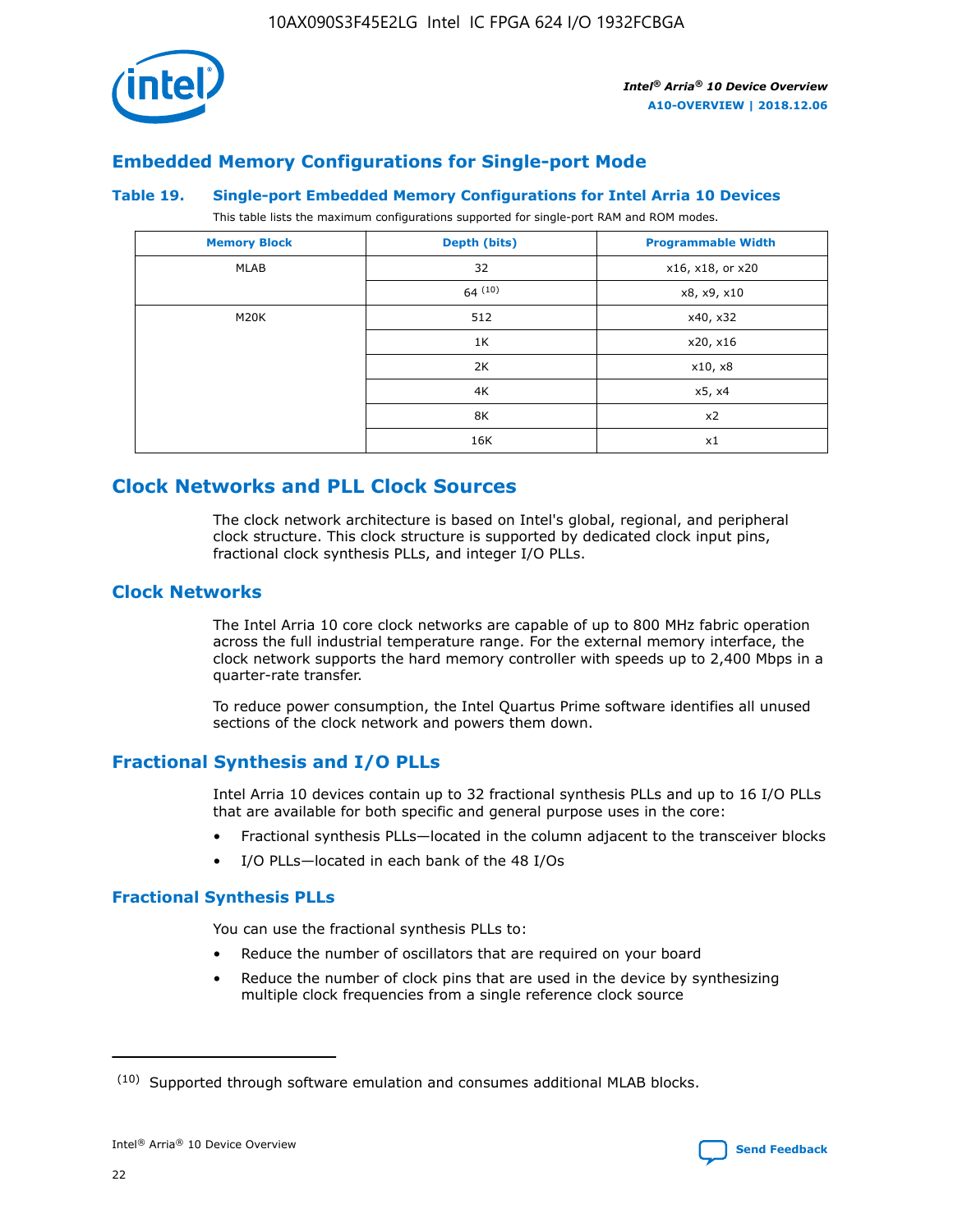

The fractional synthesis PLLs support the following features:

- Reference clock frequency synthesis for transceiver CMU and Advanced Transmit (ATX) PLLs
- Clock network delay compensation
- Zero-delay buffering
- Direct transmit clocking for transceivers
- Independently configurable into two modes:
	- Conventional integer mode equivalent to the general purpose PLL
	- Enhanced fractional mode with third order delta-sigma modulation
- PLL cascading

#### **I/O PLLs**

The integer mode I/O PLLs are located in each bank of 48 I/Os. You can use the I/O PLLs to simplify the design of external memory and high-speed LVDS interfaces.

In each I/O bank, the I/O PLLs are adjacent to the hard memory controllers and LVDS SERDES. Because these PLLs are tightly coupled with the I/Os that need to use them, it makes it easier to close timing.

You can use the I/O PLLs for general purpose applications in the core such as clock network delay compensation and zero-delay buffering.

Intel Arria 10 devices support PLL-to-PLL cascading.

## **FPGA General Purpose I/O**

Intel Arria 10 devices offer highly configurable GPIOs. Each I/O bank contains 48 general purpose I/Os and a high-efficiency hard memory controller.

The following list describes the features of the GPIOs:

- Consist of 3 V I/Os for high-voltage application and LVDS I/Os for differential signaling
	- Up to two 3 V I/O banks, available in some devices, that support up to 3 V I/O standards
	- LVDS I/O banks that support up to 1.8 V I/O standards
- Support a wide range of single-ended and differential I/O interfaces
- LVDS speeds up to 1.6 Gbps
- Each LVDS pair of pins has differential input and output buffers, allowing you to configure the LVDS direction for each pair.
- Programmable bus hold and weak pull-up
- Programmable differential output voltage  $(V_{OD})$  and programmable pre-emphasis

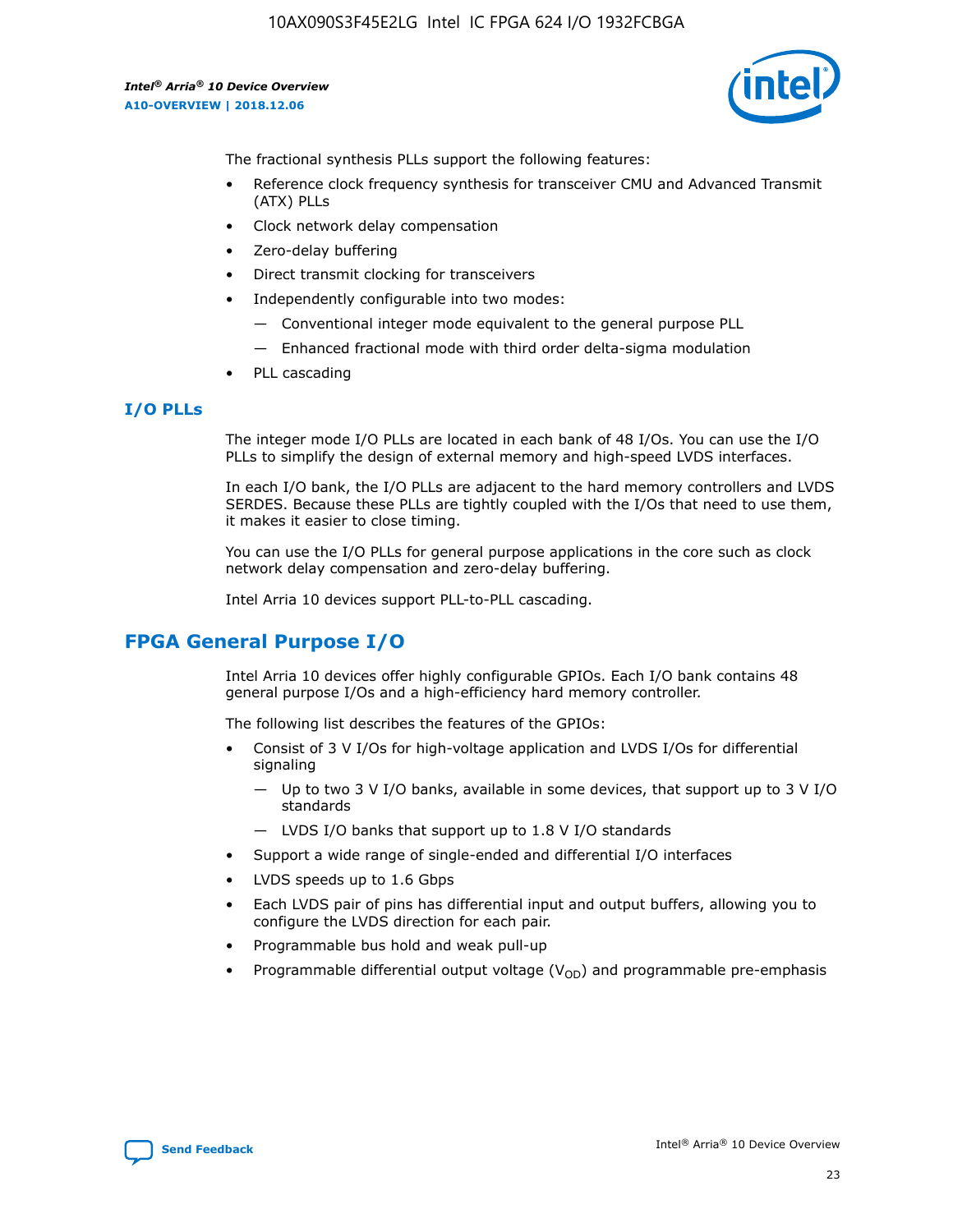

- Series (R<sub>S</sub>) and parallel (R<sub>T</sub>) on-chip termination (OCT) for all I/O banks with OCT calibration to limit the termination impedance variation
- On-chip dynamic termination that has the ability to swap between series and parallel termination, depending on whether there is read or write on a common bus for signal integrity
- Easy timing closure support using the hard read FIFO in the input register path, and delay-locked loop (DLL) delay chain with fine and coarse architecture

# **External Memory Interface**

Intel Arria 10 devices offer massive external memory bandwidth, with up to seven 32 bit DDR4 memory interfaces running at up to 2,400 Mbps. This bandwidth provides additional ease of design, lower power, and resource efficiencies of hardened highperformance memory controllers.

The memory interface within Intel Arria 10 FPGAs and SoCs delivers the highest performance and ease of use. You can configure up to a maximum width of 144 bits when using the hard or soft memory controllers. If required, you can bypass the hard memory controller and use a soft controller implemented in the user logic.

Each I/O contains a hardened DDR read/write path (PHY) capable of performing key memory interface functionality such as read/write leveling, FIFO buffering to lower latency and improve margin, timing calibration, and on-chip termination.

The timing calibration is aided by the inclusion of hard microcontrollers based on Intel's Nios® II technology, specifically tailored to control the calibration of multiple memory interfaces. This calibration allows the Intel Arria 10 device to compensate for any changes in process, voltage, or temperature either within the Intel Arria 10 device itself, or within the external memory device. The advanced calibration algorithms ensure maximum bandwidth and robust timing margin across all operating conditions.

In addition to parallel memory interfaces, Intel Arria 10 devices support serial memory technologies such as the Hybrid Memory Cube (HMC). The HMC is supported by the Intel Arria 10 high-speed serial transceivers which connect up to four HMC links, with each link running at data rates up to 15 Gbps.

#### **Related Information**

#### [External Memory Interface Spec Estimator](http://www.altera.com/technology/memory/estimator/mem-emif-index.html)

Provides a parametric tool that allows you to find and compare the performance of the supported external memory interfaces in IntelFPGAs.

## **Memory Standards Supported by Intel Arria 10 Devices**

The I/Os are designed to provide high performance support for existing and emerging external memory standards.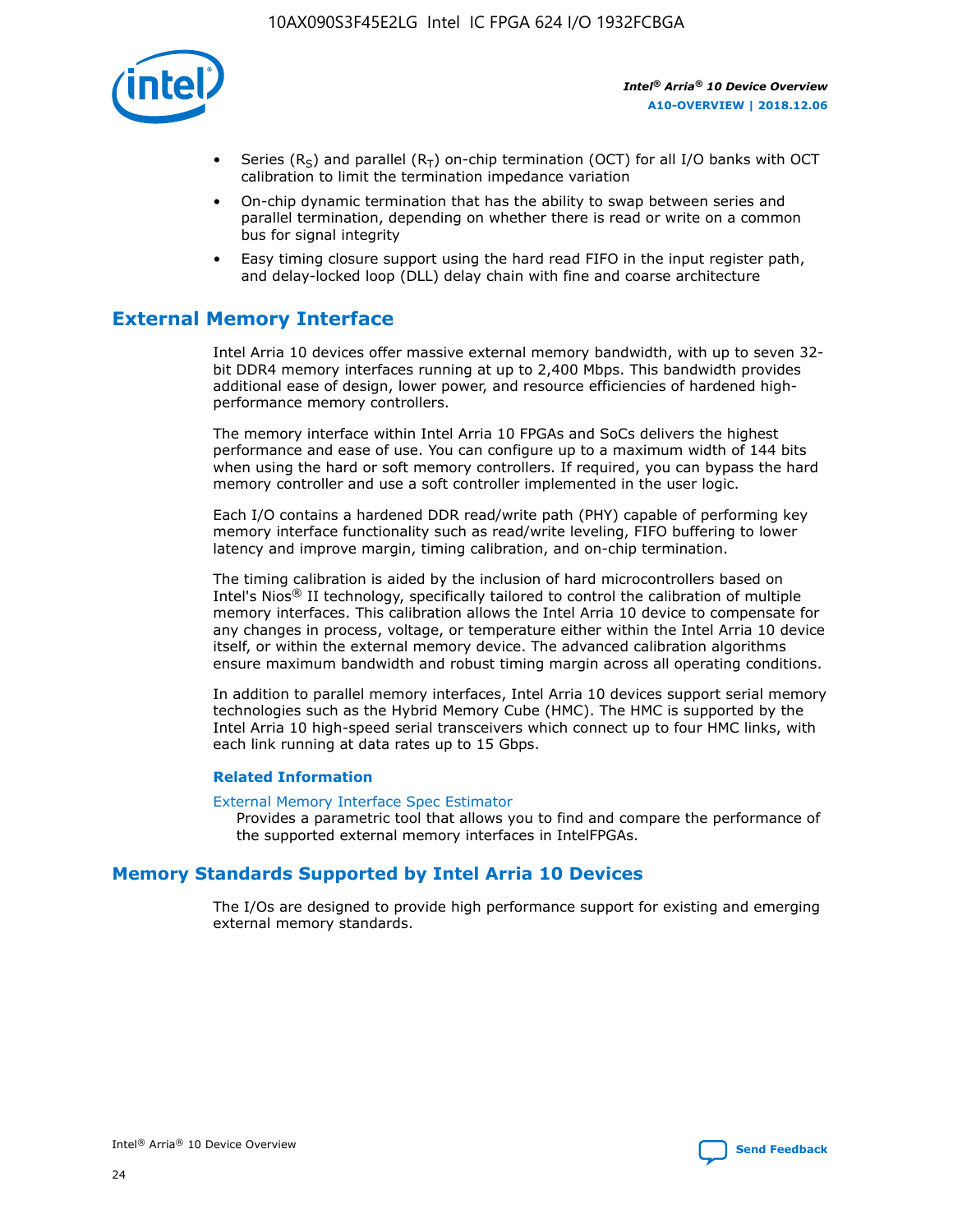

#### **Table 20. Memory Standards Supported by the Hard Memory Controller**

This table lists the overall capability of the hard memory controller. For specific details, refer to the External Memory Interface Spec Estimator and Intel Arria 10 Device Datasheet.

| <b>Memory Standard</b> | <b>Rate Support</b> | <b>Ping Pong PHY Support</b> | <b>Maximum Frequency</b><br>(MHz) |
|------------------------|---------------------|------------------------------|-----------------------------------|
| <b>DDR4 SDRAM</b>      | Quarter rate        | Yes                          | 1,067                             |
|                        |                     |                              | 1,200                             |
| <b>DDR3 SDRAM</b>      | Half rate           | Yes                          | 533                               |
|                        |                     |                              | 667                               |
|                        | Quarter rate        | Yes                          | 1,067                             |
|                        |                     |                              | 1,067                             |
| <b>DDR3L SDRAM</b>     | Half rate           | Yes                          | 533                               |
|                        |                     |                              | 667                               |
|                        | Quarter rate        | Yes                          | 933                               |
|                        |                     |                              | 933                               |
| LPDDR3 SDRAM           | Half rate           |                              | 533                               |
|                        | Quarter rate        |                              | 800                               |

#### **Table 21. Memory Standards Supported by the Soft Memory Controller**

| <b>Memory Standard</b>      | <b>Rate Support</b> | <b>Maximum Frequency</b><br>(MHz) |
|-----------------------------|---------------------|-----------------------------------|
| <b>RLDRAM 3 (11)</b>        | Quarter rate        | 1,200                             |
| ODR IV SRAM <sup>(11)</sup> | Quarter rate        | 1,067                             |
| <b>ODR II SRAM</b>          | Full rate           | 333                               |
|                             | Half rate           | 633                               |
| <b>ODR II+ SRAM</b>         | Full rate           | 333                               |
|                             | Half rate           | 633                               |
| <b>ODR II+ Xtreme SRAM</b>  | Full rate           | 333                               |
|                             | Half rate           | 633                               |

#### **Table 22. Memory Standards Supported by the HPS Hard Memory Controller**

The hard processor system (HPS) is available in Intel Arria 10 SoC devices only.

| <b>Memory Standard</b> | <b>Rate Support</b> | <b>Maximum Frequency</b><br>(MHz) |
|------------------------|---------------------|-----------------------------------|
| <b>DDR4 SDRAM</b>      | Half rate           | 1,200                             |
| <b>DDR3 SDRAM</b>      | Half rate           | 1,067                             |
| <b>DDR3L SDRAM</b>     | Half rate           | 933                               |

<sup>(11)</sup> Intel Arria 10 devices support this external memory interface using hard PHY with soft memory controller.

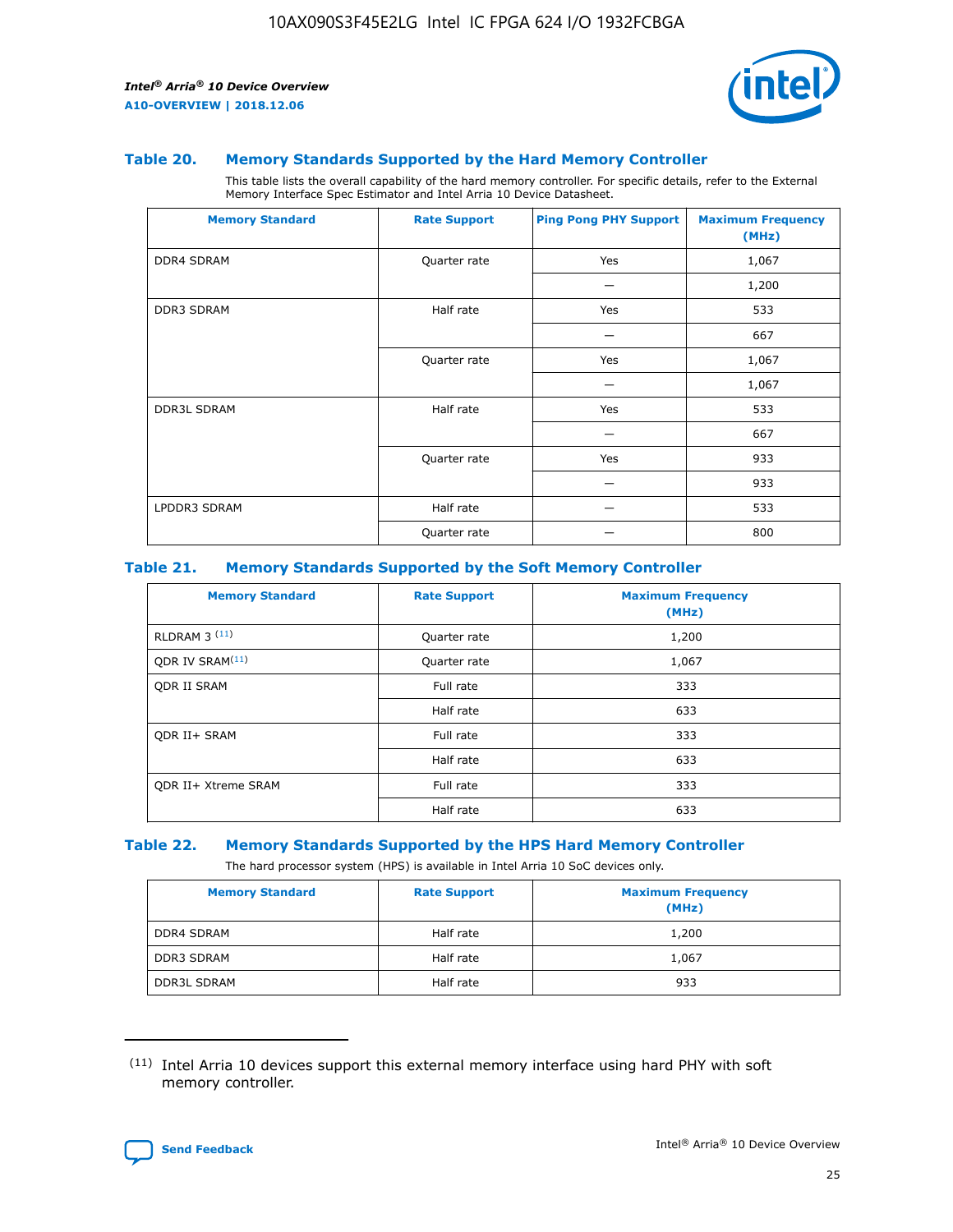

#### **Related Information**

#### [Intel Arria 10 Device Datasheet](https://www.intel.com/content/www/us/en/programmable/documentation/mcn1413182292568.html#mcn1413182153340)

Lists the memory interface performance according to memory interface standards, rank or chip select configurations, and Intel Arria 10 device speed grades.

# **PCIe Gen1, Gen2, and Gen3 Hard IP**

Intel Arria 10 devices contain PCIe hard IP that is designed for performance and ease-of-use:

- Includes all layers of the PCIe stack—transaction, data link and physical layers.
- Supports PCIe Gen3, Gen2, and Gen1 Endpoint and Root Port in x1, x2, x4, or x8 lane configuration.
- Operates independently from the core logic—optional configuration via protocol (CvP) allows the PCIe link to power up and complete link training in less than 100 ms while the Intel Arria 10 device completes loading the programming file for the rest of the FPGA.
- Provides added functionality that makes it easier to support emerging features such as Single Root I/O Virtualization (SR-IOV) and optional protocol extensions.
- Provides improved end-to-end datapath protection using ECC.
- Supports FPGA configuration via protocol (CvP) using PCIe at Gen3, Gen2, or Gen1 speed.

#### **Related Information**

PCS Features on page 30

# **Enhanced PCS Hard IP for Interlaken and 10 Gbps Ethernet**

## **Interlaken Support**

The Intel Arria 10 enhanced PCS hard IP provides integrated Interlaken PCS supporting rates up to 25.8 Gbps per lane.

The Interlaken PCS is based on the proven functionality of the PCS developed for Intel's previous generation FPGAs, which demonstrated interoperability with Interlaken ASSP vendors and third-party IP suppliers. The Interlaken PCS is present in every transceiver channel in Intel Arria 10 devices.

#### **Related Information**

PCS Features on page 30

## **10 Gbps Ethernet Support**

The Intel Arria 10 enhanced PCS hard IP supports 10GBASE-R PCS compliant with IEEE 802.3 10 Gbps Ethernet (10GbE). The integrated hard IP support for 10GbE and the 10 Gbps transceivers save external PHY cost, board space, and system power.

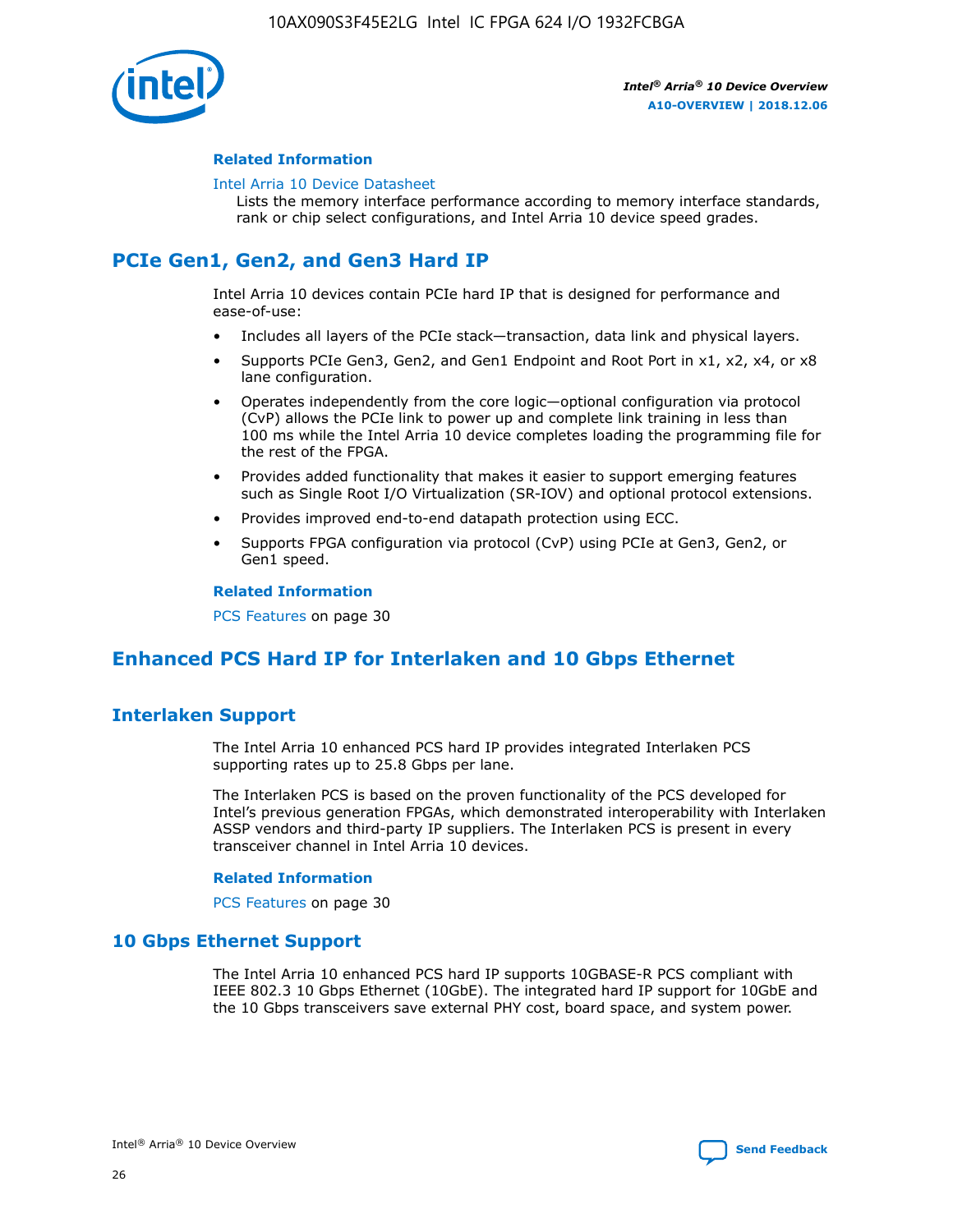

The scalable hard IP supports multiple independent 10GbE ports while using a single PLL for all the 10GBASE-R PCS instantiations, which saves on core logic resources and clock networks:

- Simplifies multiport 10GbE systems compared to XAUI interfaces that require an external XAUI-to-10G PHY.
- Incorporates Electronic Dispersion Compensation (EDC), which enables direct connection to standard 10 Gbps XFP and SFP+ pluggable optical modules.
- Supports backplane Ethernet applications and includes a hard 10GBASE-KR Forward Error Correction (FEC) circuit that you can use for 10 Gbps and 40 Gbps applications.

The 10 Gbps Ethernet PCS hard IP and 10GBASE-KR FEC are present in every transceiver channel.

#### **Related Information**

PCS Features on page 30

# **Low Power Serial Transceivers**

Intel Arria 10 FPGAs and SoCs include lowest power transceivers that deliver high bandwidth, throughput and low latency.

Intel Arria 10 devices deliver the industry's lowest power consumption per transceiver channel:

- 12.5 Gbps transceivers at as low as 242 mW
- 10 Gbps transceivers at as low as 168 mW
- 6 Gbps transceivers at as low as 117 mW

Intel Arria 10 transceivers support various data rates according to application:

- Chip-to-chip and chip-to-module applications—from 1 Gbps up to 25.8 Gbps
- Long reach and backplane applications—from 1 Gbps up to 12.5 with advanced adaptive equalization
- Critical power sensitive applications—from 1 Gbps up to 11.3 Gbps using lower power modes

The combination of 20 nm process technology and architectural advances provide the following benefits:

- Significant reduction in die area and power consumption
- Increase of up to two times in transceiver I/O density compared to previous generation devices while maintaining optimal signal integrity
- Up to 72 total transceiver channels—you can configure up to 6 of these channels to run as fast as 25.8 Gbps
- All channels feature continuous data rate support up to the maximum rated speed

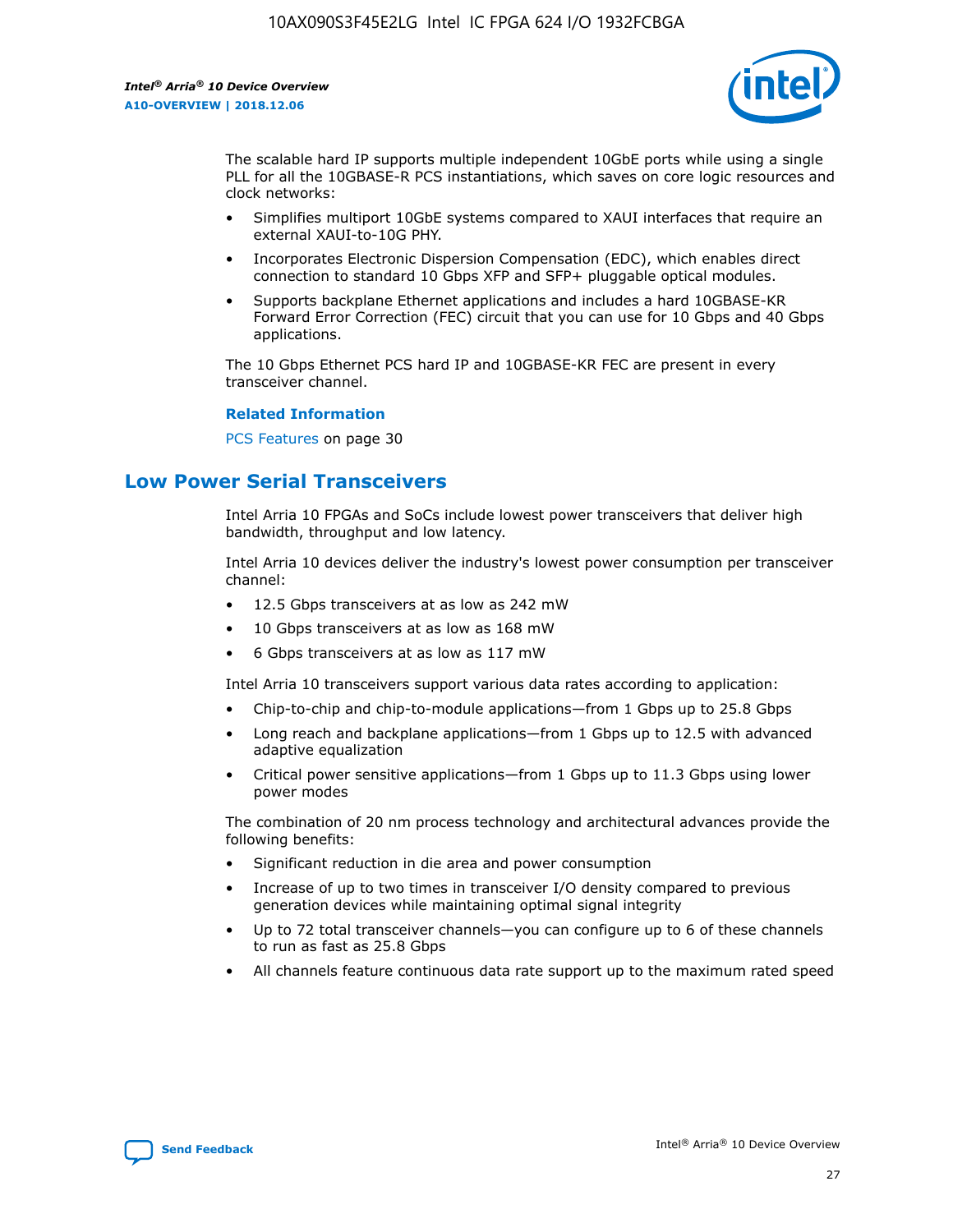

## Transceiver PMA TX/RX PCS ATX PLL Transceiver PMA TX/RX PCS fPLL Network Flexible Clock Distribution Network PCS Transceiver PMA TX/RX FPGA **Clock Distribution** Fabric PCS Transceiver PMA TX/RX ATX Flexible PLL PCS Transceiver PMA TX/RX ▲ fPLL Transceiver PMA TX/RX PCS 4

## **Figure 6. Intel Arria 10 Transceiver Block Architecture**

## **Transceiver Channels**

All transceiver channels feature a dedicated Physical Medium Attachment (PMA) and a hardened Physical Coding Sublayer (PCS).

- The PMA provides primary interfacing capabilities to physical channels.
- The PCS typically handles encoding/decoding, word alignment, and other preprocessing functions before transferring data to the FPGA core fabric.

A transceiver channel consists of a PMA and a PCS block. Most transceiver banks have 6 channels. There are some transceiver banks that contain only 3 channels.

A wide variety of bonded and non-bonded data rate configurations is possible using a highly configurable clock distribution network. Up to 80 independent transceiver data rates can be configured.

The following figures are graphical representations of top views of the silicon die, which correspond to reverse views for flip chip packages. Different Intel Arria 10 devices may have different floorplans than the ones shown in the figures.

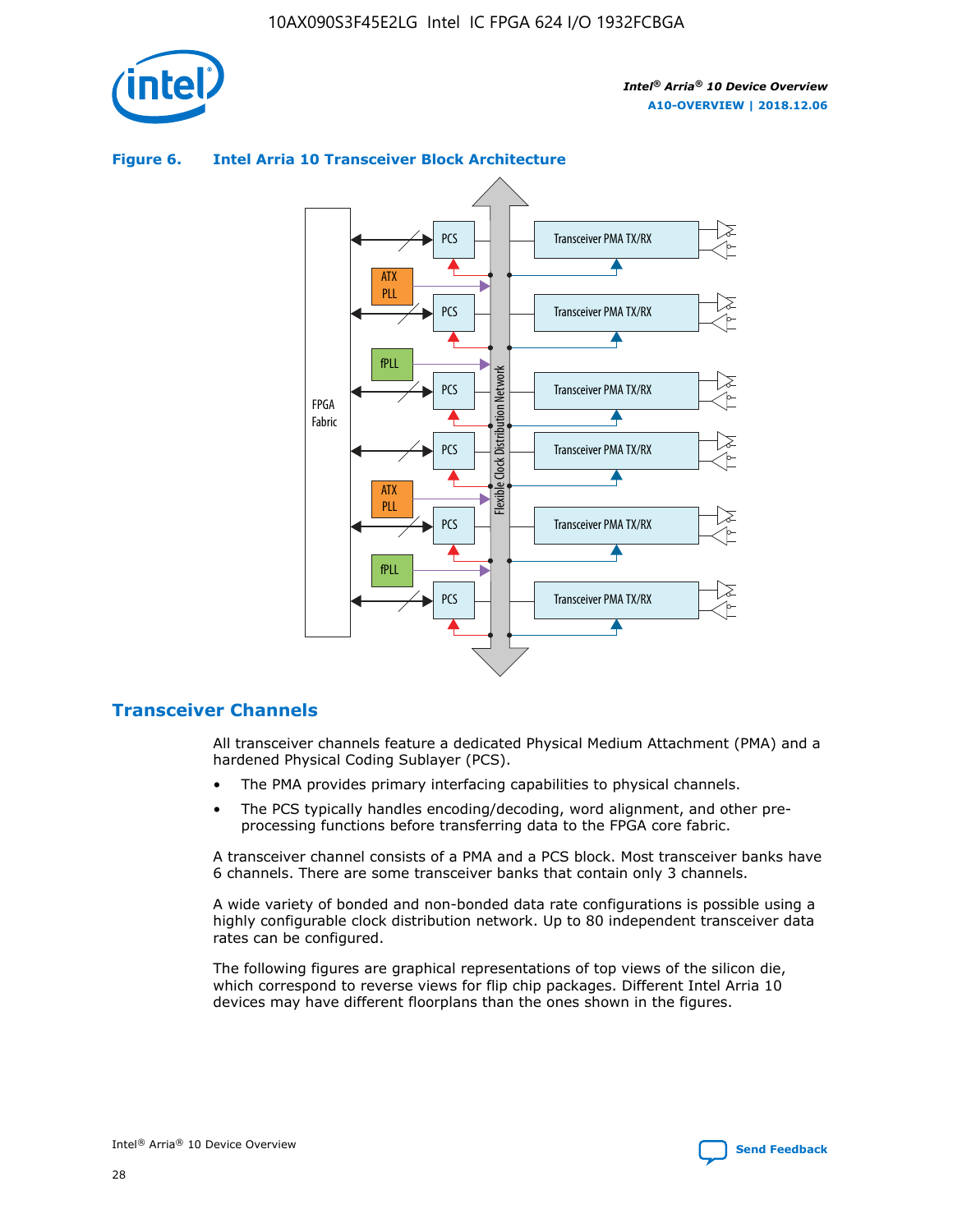

## **Figure 7. Device Chip Overview for Intel Arria 10 GX and GT Devices**



M20K Internal Memory Blocks Core Logic Fabric Transceiver Channels Hard IP Per Transceiver: Standard PCS and Enhanced PCS Hard IPs PCI Express Gen3 Hard IP Fractional PLLs M20K Internal Memory Blocks PCI Express Gen3 Hard IP Variable Precision DSP Blocks I/O PLLs Hard Memory Controllers, General-Purpose I/O Cells, LVDS Hard Processor Subsystem, Dual-Core ARM Cortex A9 M20K Internal Memory Blocks Variable Precision DSP Blocks M20K Internal Memory Blocks Core Logic Fabric I/O PLLs Hard Memory Controllers, General-Purpose I/O Cells, LVDS M20K Internal Memory Blocks Variable Precision DSP Blocks M20K Internal Memory Blocks Transceiver Channels Hard IP Per Transceiver: Standard PCS and Enhanced PCS Hard IPs PCI Express Gen3 Hard IP Fractional PLLs PCI Express Gen3 Hard IP  $\ddot{\cdot}$ Hard PCS Transceiver PMA fPLL ATX (LC) Hard PCS Transceiver PMA **Transmit** Hard PCS Transceiver PMA PLL fPLL Hard PCS Transceiver PMA Transceiver Clock Networks ATX (LC) Hard PCS Transceiver PMA Transmi Hard PCS Transceiver PMA PLL fPLL Hard PCS Transceiver PMA Transceiver PMA Hard PCS ATX (LC) **Transmit** Hard PCS Transceiver PMA PLL Unused transceiver chann can be used as additional transceiver transmit PLLs

## **PMA Features**

Intel Arria 10 transceivers provide exceptional signal integrity at data rates up to 25.8 Gbps. Clocking options include ultra-low jitter ATX PLLs (LC tank based), clock multiplier unit (CMU) PLLs, and fractional PLLs.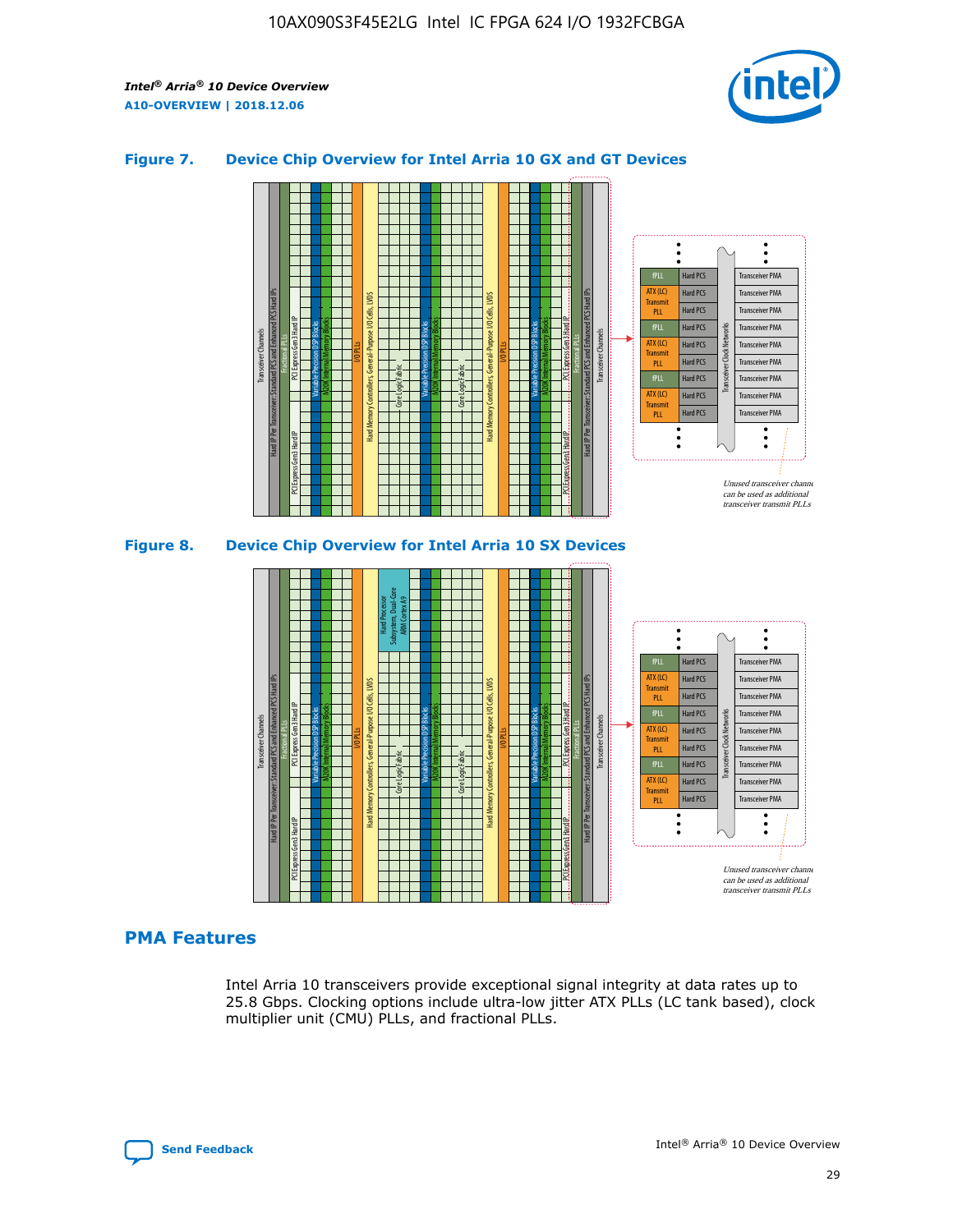

Each transceiver channel contains a channel PLL that can be used as the CMU PLL or clock data recovery (CDR) PLL. In CDR mode, the channel PLL recovers the receiver clock and data in the transceiver channel. Up to 80 independent data rates can be configured on a single Intel Arria 10 device.

## **Table 23. PMA Features of the Transceivers in Intel Arria 10 Devices**

| <b>Feature</b>                                             | <b>Capability</b>                                                                                                                                                                                                             |
|------------------------------------------------------------|-------------------------------------------------------------------------------------------------------------------------------------------------------------------------------------------------------------------------------|
| Chip-to-Chip Data Rates                                    | 1 Gbps to 17.4 Gbps (Intel Arria 10 GX devices)<br>1 Gbps to 25.8 Gbps (Intel Arria 10 GT devices)                                                                                                                            |
| <b>Backplane Support</b>                                   | Drive backplanes at data rates up to 12.5 Gbps                                                                                                                                                                                |
| <b>Optical Module Support</b>                              | SFP+/SFP, XFP, CXP, QSFP/QSFP28, CFP/CFP2/CFP4                                                                                                                                                                                |
| Cable Driving Support                                      | SFP+ Direct Attach, PCI Express over cable, eSATA                                                                                                                                                                             |
| Transmit Pre-Emphasis                                      | 4-tap transmit pre-emphasis and de-emphasis to compensate for system channel loss                                                                                                                                             |
| Continuous Time Linear<br>Equalizer (CTLE)                 | Dual mode, high-gain, and high-data rate, linear receive equalization to compensate for<br>system channel loss                                                                                                                |
| Decision Feedback Equalizer<br>(DFE)                       | 7-fixed and 4-floating tap DFE to equalize backplane channel loss in the presence of<br>crosstalk and noisy environments                                                                                                      |
| Variable Gain Amplifier                                    | Optimizes the signal amplitude prior to the CDR sampling and operates in fixed and<br>adaptive modes                                                                                                                          |
| Altera Digital Adaptive<br>Parametric Tuning (ADAPT)       | Fully digital adaptation engine to automatically adjust all link equalization parameters-<br>including CTLE, DFE, and variable gain amplifier blocks—that provide optimal link margin<br>without intervention from user logic |
| Precision Signal Integrity<br>Calibration Engine (PreSICE) | Hardened calibration controller to quickly calibrate all transceiver control parameters on<br>power-up, which provides the optimal signal integrity and jitter performance                                                    |
| Advanced Transmit (ATX)<br><b>PLL</b>                      | Low jitter ATX (LC tank based) PLLs with continuous tuning range to cover a wide range of<br>standard and proprietary protocols                                                                                               |
| <b>Fractional PLLs</b>                                     | On-chip fractional frequency synthesizers to replace on-board crystal oscillators and reduce<br>system cost                                                                                                                   |
| Digitally Assisted Analog<br><b>CDR</b>                    | Superior jitter tolerance with fast lock time                                                                                                                                                                                 |
| <b>Dynamic Partial</b><br>Reconfiguration                  | Allows independent control of the Avalon memory-mapped interface of each transceiver<br>channel for the highest transceiver flexibility                                                                                       |
| Multiple PCS-PMA and PCS-<br>PLD interface widths          | 8-, 10-, 16-, 20-, 32-, 40-, or 64-bit interface widths for flexibility of deserialization width,<br>encoding, and reduced latency                                                                                            |

## **PCS Features**

This table summarizes the Intel Arria 10 transceiver PCS features. You can use the transceiver PCS to support a wide range of protocols ranging from 1 Gbps to 25.8 Gbps.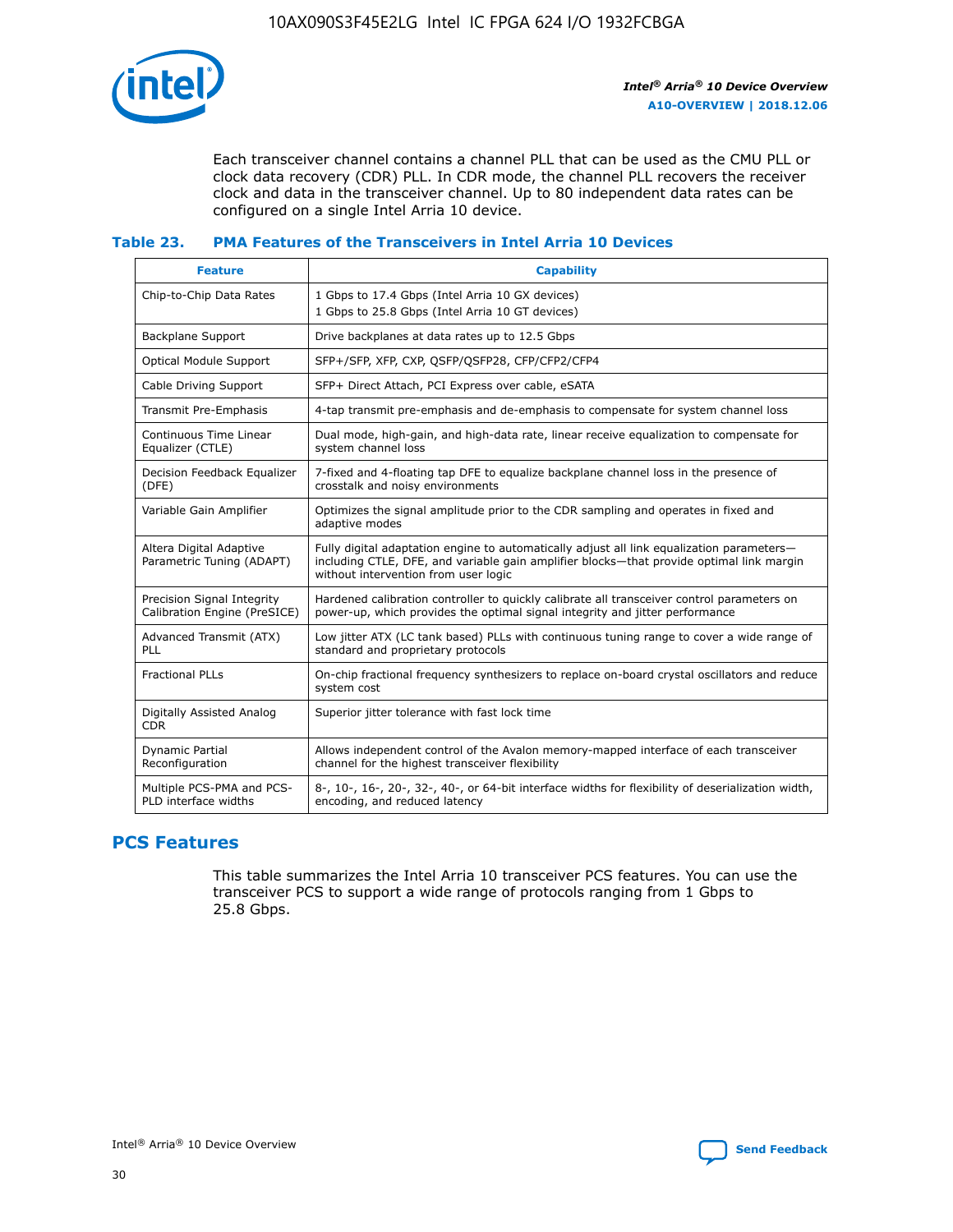

| <b>PCS</b>    | <b>Description</b>                                                                                                                                                                                                                                                                                                                                                                                             |
|---------------|----------------------------------------------------------------------------------------------------------------------------------------------------------------------------------------------------------------------------------------------------------------------------------------------------------------------------------------------------------------------------------------------------------------|
| Standard PCS  | Operates at a data rate up to 12 Gbps<br>Supports protocols such as PCI-Express, CPRI 4.2+, GigE, IEEE 1588 in Hard PCS<br>Implements other protocols using Basic/Custom (Standard PCS) transceiver<br>configuration rules.                                                                                                                                                                                    |
| Enhanced PCS  | Performs functions common to most serial data industry standards, such as word<br>alignment, encoding/decoding, and framing, before data is sent or received off-chip<br>through the PMA<br>• Handles data transfer to and from the FPGA fabric<br>Handles data transfer internally to and from the PMA<br>Provides frequency compensation<br>Performs channel bonding for multi-channel low skew applications |
| PCIe Gen3 PCS | Supports the seamless switching of Data and Clock between the Gen1, Gen2, and Gen3<br>data rates<br>Provides support for PIPE 3.0 features<br>Supports the PIPE interface with the Hard IP enabled, as well as with the Hard IP<br>bypassed                                                                                                                                                                    |

#### **Related Information**

- PCIe Gen1, Gen2, and Gen3 Hard IP on page 26
- Interlaken Support on page 26
- 10 Gbps Ethernet Support on page 26

## **PCS Protocol Support**

This table lists some of the protocols supported by the Intel Arria 10 transceiver PCS. For more information about the blocks in the transmitter and receiver data paths, refer to the related information.

| <b>Protocol</b>                                 | <b>Data Rate</b><br>(Gbps) | <b>Transceiver IP</b>       | <b>PCS Support</b>                      |
|-------------------------------------------------|----------------------------|-----------------------------|-----------------------------------------|
| PCIe Gen3 x1, x2, x4, x8                        | 8.0                        | Native PHY (PIPE)           | Standard PCS and PCIe<br>Gen3 PCS       |
| PCIe Gen2 x1, x2, x4, x8                        | 5.0                        | Native PHY (PIPE)           | <b>Standard PCS</b>                     |
| PCIe Gen1 x1, x2, x4, x8                        | 2.5                        | Native PHY (PIPE)           | Standard PCS                            |
| 1000BASE-X Gigabit Ethernet                     | 1.25                       | Native PHY                  | <b>Standard PCS</b>                     |
| 1000BASE-X Gigabit Ethernet with<br>IEEE 1588v2 | 1.25                       | Native PHY                  | Standard PCS                            |
| 10GBASE-R                                       | 10.3125                    | Native PHY                  | <b>Enhanced PCS</b>                     |
| 10GBASE-R with IEEE 1588v2                      | 10.3125                    | Native PHY                  | <b>Enhanced PCS</b>                     |
| 10GBASE-R with KR FEC                           | 10.3125                    | Native PHY                  | <b>Enhanced PCS</b>                     |
| 10GBASE-KR and 1000BASE-X                       | 10.3125                    | 1G/10GbE and 10GBASE-KR PHY | Standard PCS and<br><b>Enhanced PCS</b> |
| Interlaken (CEI-6G/11G)                         | 3.125 to 17.4              | Native PHY                  | <b>Enhanced PCS</b>                     |
| SFI-S/SFI-5.2                                   | 11.2                       | Native PHY                  | <b>Enhanced PCS</b>                     |
| $10G$ SDI                                       | 10.692                     | Native PHY                  | <b>Enhanced PCS</b>                     |
|                                                 |                            |                             | continued                               |

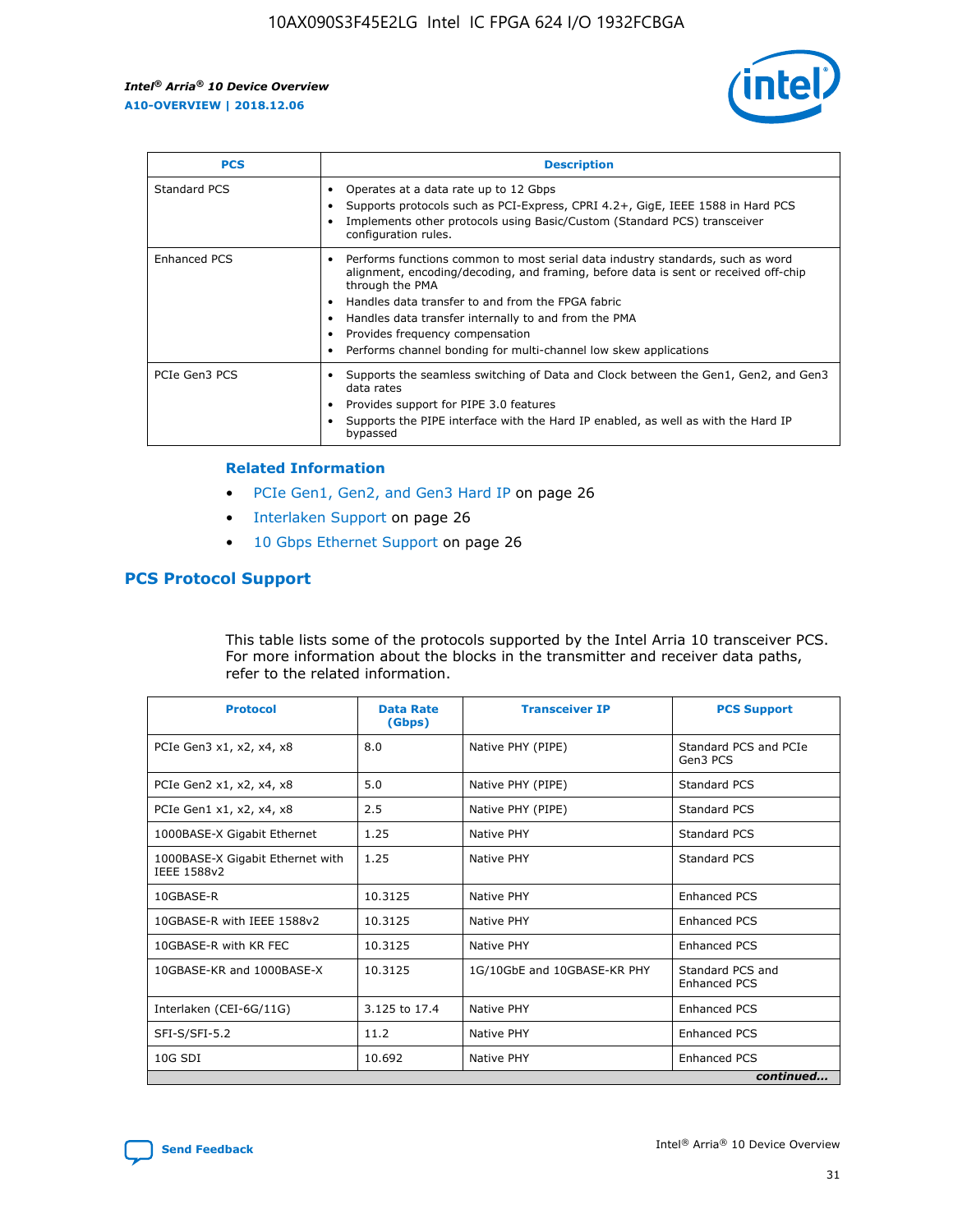

| <b>Protocol</b>      | <b>Data Rate</b><br>(Gbps) | <b>Transceiver IP</b> | <b>PCS Support</b> |
|----------------------|----------------------------|-----------------------|--------------------|
| CPRI 6.0 (64B/66B)   | 0.6144 to<br>10.1376       | Native PHY            | Enhanced PCS       |
| CPRI 4.2 (8B/10B)    | 0.6144 to<br>9.8304        | Native PHY            | Standard PCS       |
| OBSAI RP3 v4.2       | 0.6144 to 6.144            | Native PHY            | Standard PCS       |
| SD-SDI/HD-SDI/3G-SDI | $0.143(12)$ to<br>2.97     | Native PHY            | Standard PCS       |

## **Related Information**

#### [Intel Arria 10 Transceiver PHY User Guide](https://www.intel.com/content/www/us/en/programmable/documentation/nik1398707230472.html#nik1398707091164)

Provides more information about the supported transceiver protocols and PHY IP, the PMA architecture, and the standard, enhanced, and PCIe Gen3 PCS architecture.

# **SoC with Hard Processor System**

Each SoC device combines an FPGA fabric and a hard processor system (HPS) in a single device. This combination delivers the flexibility of programmable logic with the power and cost savings of hard IP in these ways:

- Reduces board space, system power, and bill of materials cost by eliminating a discrete embedded processor
- Allows you to differentiate the end product in both hardware and software, and to support virtually any interface standard
- Extends the product life and revenue through in-field hardware and software updates

 $(12)$  The 0.143 Gbps data rate is supported using oversampling of user logic that you must implement in the FPGA fabric.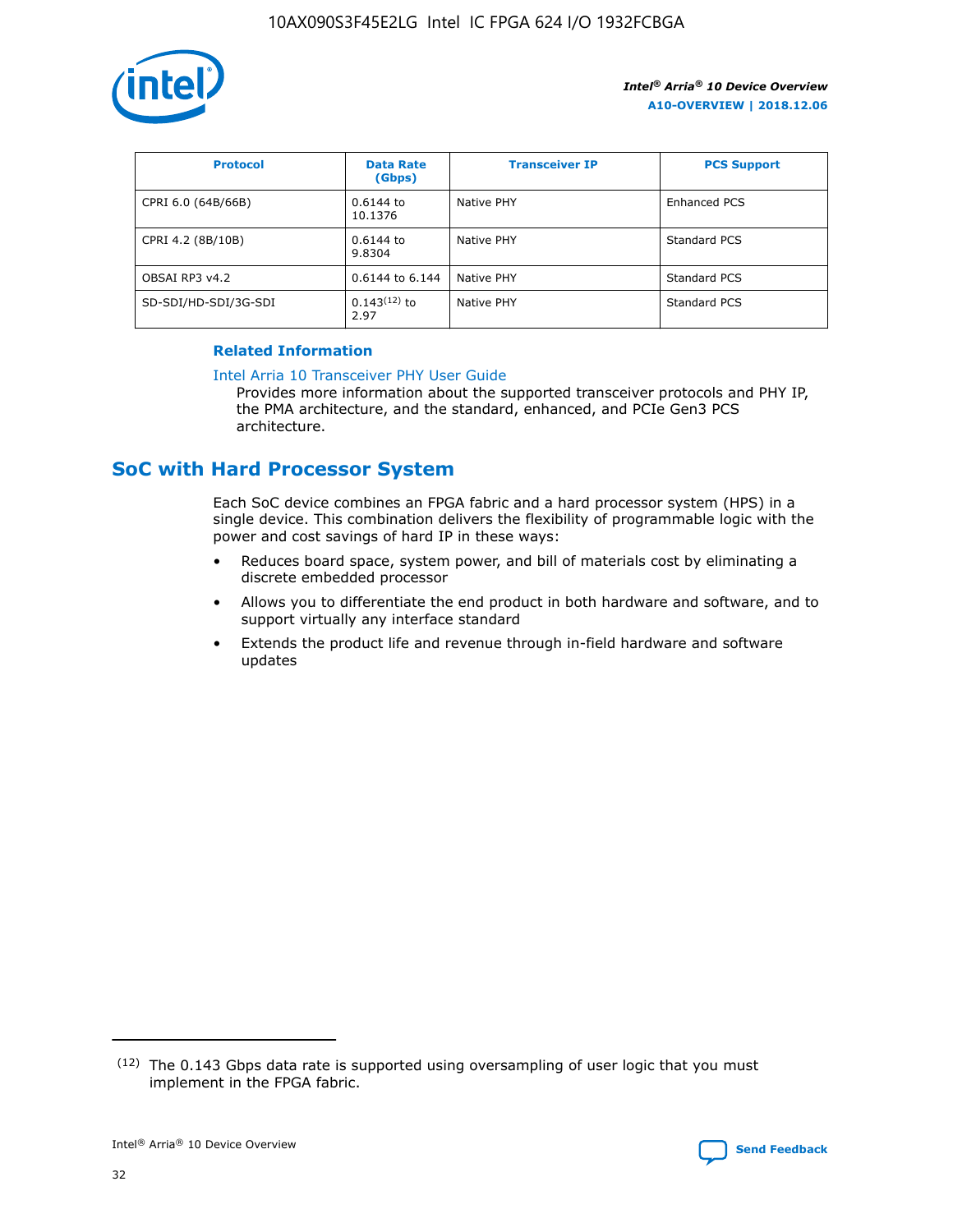

#### **Figure 9. HPS Block Diagram**

This figure shows a block diagram of the HPS with the dual ARM Cortex-A9 MPCore processor.



## **Key Advantages of 20-nm HPS**

The 20-nm HPS strikes a balance between enabling maximum software compatibility with 28-nm SoCs while still improving upon the 28-nm HPS architecture. These improvements address the requirements of the next generation target markets such as wireless and wireline communications, compute and storage equipment, broadcast and military in terms of performance, memory bandwidth, connectivity via backplane and security.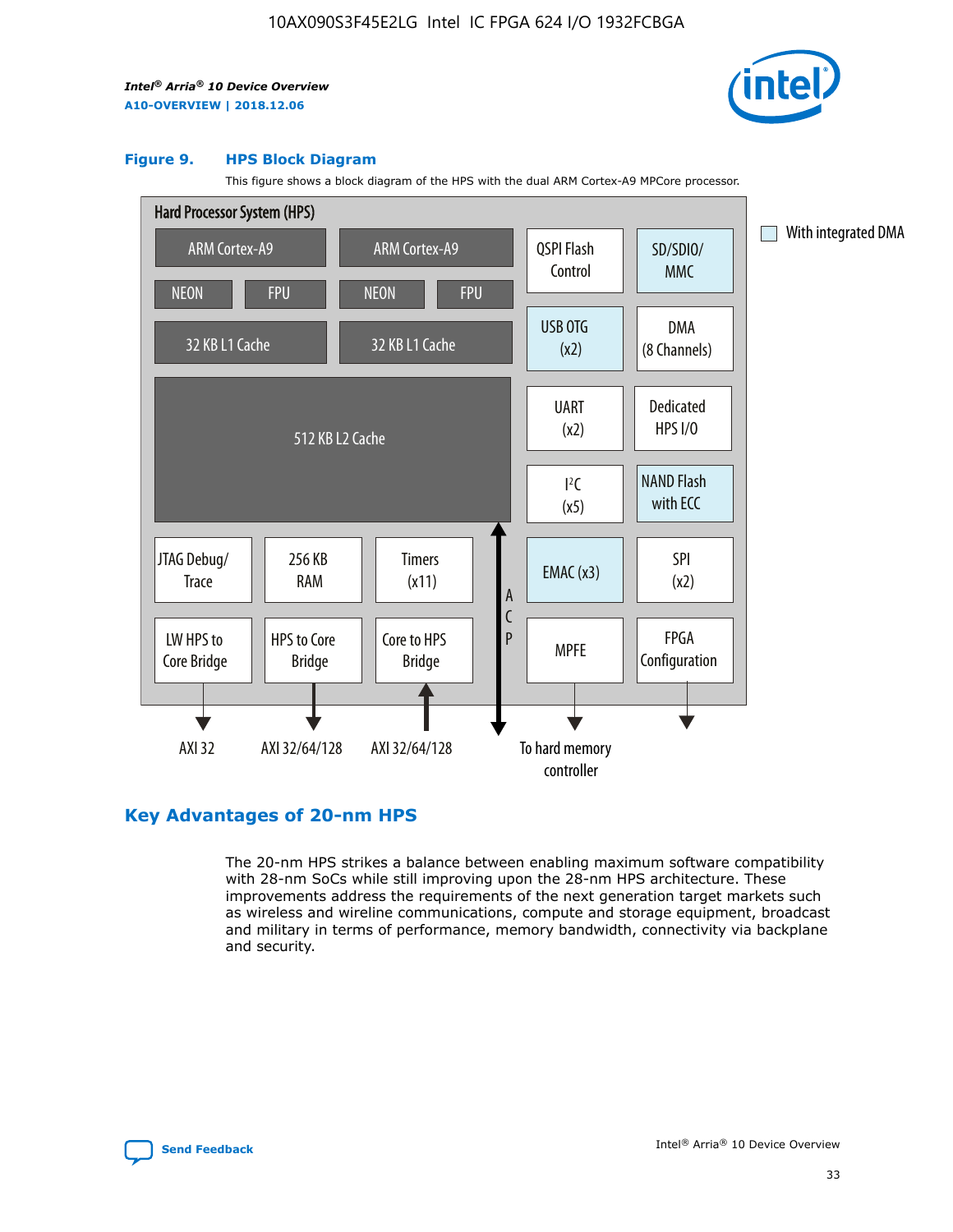

## **Table 24. Improvements in 20 nm HPS**

This table lists the key improvements of the 20 nm HPS compared to the 28 nm HPS.

| Advantages/<br><b>Improvements</b>                          | <b>Description</b>                                                                                                                                                                                                                                                                                                                                                                                                                                                                                                                                                                                                                                                                                                                                                                                                                                                                                                                                |
|-------------------------------------------------------------|---------------------------------------------------------------------------------------------------------------------------------------------------------------------------------------------------------------------------------------------------------------------------------------------------------------------------------------------------------------------------------------------------------------------------------------------------------------------------------------------------------------------------------------------------------------------------------------------------------------------------------------------------------------------------------------------------------------------------------------------------------------------------------------------------------------------------------------------------------------------------------------------------------------------------------------------------|
| Increased performance and<br>overdrive capability           | While the nominal processor frequency is 1.2 GHz, the 20 nm HPS offers an "overdrive"<br>feature which enables a higher processor operating frequency. This requires a higher supply<br>voltage value that is unique to the HPS and may require a separate regulator.                                                                                                                                                                                                                                                                                                                                                                                                                                                                                                                                                                                                                                                                             |
| Increased processor memory<br>bandwidth and DDR4<br>support | Up to 64-bit DDR4 memory at 2,400 Mbps support is available for the processor. The hard<br>memory controller for the HPS comprises a multi-port front end that manages connections<br>to a single port memory controller. The multi-port front end allows logic core and the HPS<br>to share ports and thereby the available bandwidth of the memory controller.                                                                                                                                                                                                                                                                                                                                                                                                                                                                                                                                                                                  |
| Flexible I/O sharing                                        | An advanced I/O pin muxing scheme allows improved sharing of I/O between the HPS and<br>the core logic. The following types of I/O are available for SoC:<br>17 dedicated I/Os-physically located inside the HPS block and are not accessible to<br>$\bullet$<br>logic within the core. The 17 dedicated I/Os are used for HPS clock, resets, and<br>interfacing with boot devices, QSPI, and SD/MMC.<br>48 direct shared I/O-located closest to the HPS block and are ideal for high speed HPS<br>$\bullet$<br>peripherals such as EMAC, USB, and others. There is one bank of 48 I/Os that supports<br>direct sharing where the 48 I/Os can be shared 12 I/Os at a time.<br>Standard (shared) I/O-all standard I/Os can be shared by the HPS peripherals and any<br>logic within the core. For designs where more than 48 I/Os are reguired to fully use all<br>the peripherals in the HPS, these I/Os can be connected through the core logic. |
| <b>EMAC</b> core                                            | Three EMAC cores are available in the HPS. The EMAC cores enable an application to<br>support two redundant Ethernet connections; for example, backplane, or two EMAC cores<br>for managing IEEE 1588 time stamp information while allowing a third EMAC core for debug<br>and configuration. All three EMACs can potentially share the same time stamps, simplifying<br>the 1588 time stamping implementation. A new serial time stamp interface allows core<br>logic to access and read the time stamp values. The integrated EMAC controllers can be<br>connected to external Ethernet PHY through the provided MDIO or I <sup>2</sup> C interface.                                                                                                                                                                                                                                                                                            |
| On-chip memory                                              | The on-chip memory is updated to 256 KB support and can support larger data sets and<br>real time algorithms.                                                                                                                                                                                                                                                                                                                                                                                                                                                                                                                                                                                                                                                                                                                                                                                                                                     |
| <b>ECC</b> enhancements                                     | Improvements in L2 Cache ECC management allow identification of errors down to the<br>address level. ECC enhancements also enable improved error injection and status reporting<br>via the introduction of new memory mapped access to syndrome and data signals.                                                                                                                                                                                                                                                                                                                                                                                                                                                                                                                                                                                                                                                                                 |
| HPS to FPGA Interconnect<br>Backbone                        | Although the HPS and the Logic Core can operate independently, they are tightly coupled<br>via a high-bandwidth system interconnect built from high-performance ARM AMBA AXI bus<br>bridges. IP bus masters in the FPGA fabric have access to HPS bus slaves via the FPGA-to-<br>HPS interconnect. Similarly, HPS bus masters have access to bus slaves in the core fabric<br>via the HPS-to-FPGA bridge. Both bridges are AMBA AXI-3 compliant and support<br>simultaneous read and write transactions. Up to three masters within the core fabric can<br>share the HPS SDRAM controller with the processor. Additionally, the processor can be used<br>to configure the core fabric under program control via a dedicated 32-bit configuration port.                                                                                                                                                                                            |
| FPGA configuration and HPS<br>booting                       | The FPGA fabric and HPS in the SoCs are powered independently. You can reduce the clock<br>frequencies or gate the clocks to reduce dynamic power.<br>You can configure the FPGA fabric and boot the HPS independently, in any order, providing<br>you with more design flexibility.                                                                                                                                                                                                                                                                                                                                                                                                                                                                                                                                                                                                                                                              |
| Security                                                    | New security features have been introduced for anti-tamper management, secure boot,<br>encryption (AES), and authentication (SHA).                                                                                                                                                                                                                                                                                                                                                                                                                                                                                                                                                                                                                                                                                                                                                                                                                |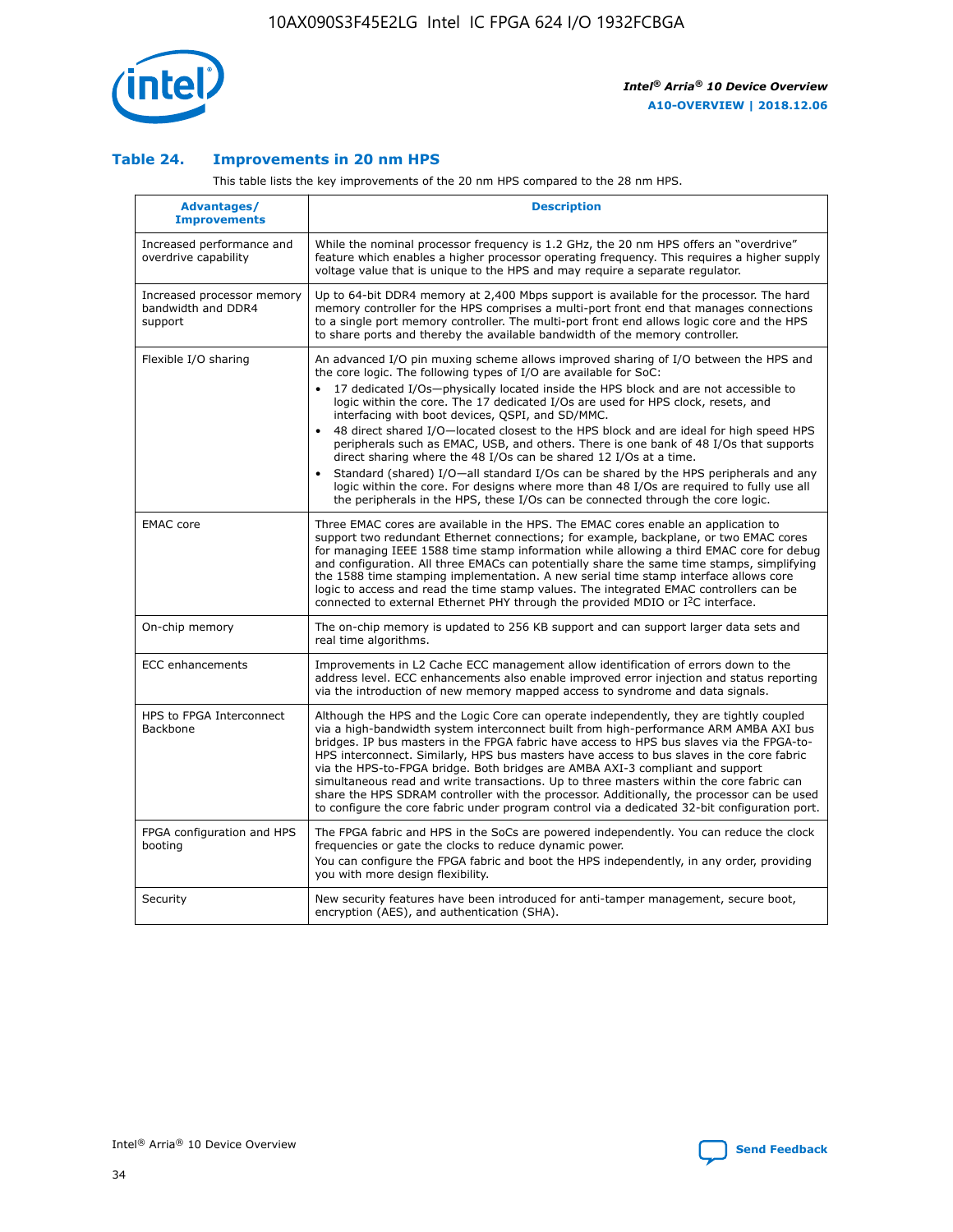

## **Features of the HPS**

The HPS has the following features:

- 1.2-GHz, dual-core ARM Cortex-A9 MPCore processor with up to 1.5-GHz via overdrive
	- ARMv7-A architecture that runs 32-bit ARM instructions, 16-bit and 32-bit Thumb instructions, and 8-bit Java byte codes in Jazelle style
	- Superscalar, variable length, out-of-order pipeline with dynamic branch prediction
	- Instruction Efficiency 2.5 MIPS/MHz, which provides total performance of 7500 MIPS at 1.5 GHz
- Each processor core includes:
	- 32 KB of L1 instruction cache, 32 KB of L1 data cache
	- Single- and double-precision floating-point unit and NEON media engine
	- CoreSight debug and trace technology
	- Snoop Control Unit (SCU) and Acceleration Coherency Port (ACP)
- 512 KB of shared L2 cache
- 256 KB of scratch RAM
- Hard memory controller with support for DDR3, DDR4 and optional error correction code (ECC) support
- Multiport Front End (MPFE) Scheduler interface to the hard memory controller
- 8-channel direct memory access (DMA) controller
- QSPI flash controller with SIO, DIO, QIO SPI Flash support
- NAND flash controller (ONFI 1.0 or later) with DMA and ECC support, updated to support 8 and 16-bit Flash devices and new command DMA to offload CPU for fast power down recovery
- Updated SD/SDIO/MMC controller to eMMC 4.5 with DMA with CE-ATA digital command support
- 3 10/100/1000 Ethernet media access control (MAC) with DMA
- 2 USB On-the-Go (OTG) controllers with DMA
- $\bullet$  5 I<sup>2</sup>C controllers (3 can be used by EMAC for MIO to external PHY)
- 2 UART 16550 Compatible controllers
- 4 serial peripheral interfaces (SPI) (2 Master, 2 Slaves)
- 62 programmable general-purpose I/Os, which includes 48 direct share I/Os that allows the HPS peripherals to connect directly to the FPGA I/Os
- 7 general-purpose timers
- 4 watchdog timers
- Anti-tamper, Secure Boot, Encryption (AES) and Authentication (SHA)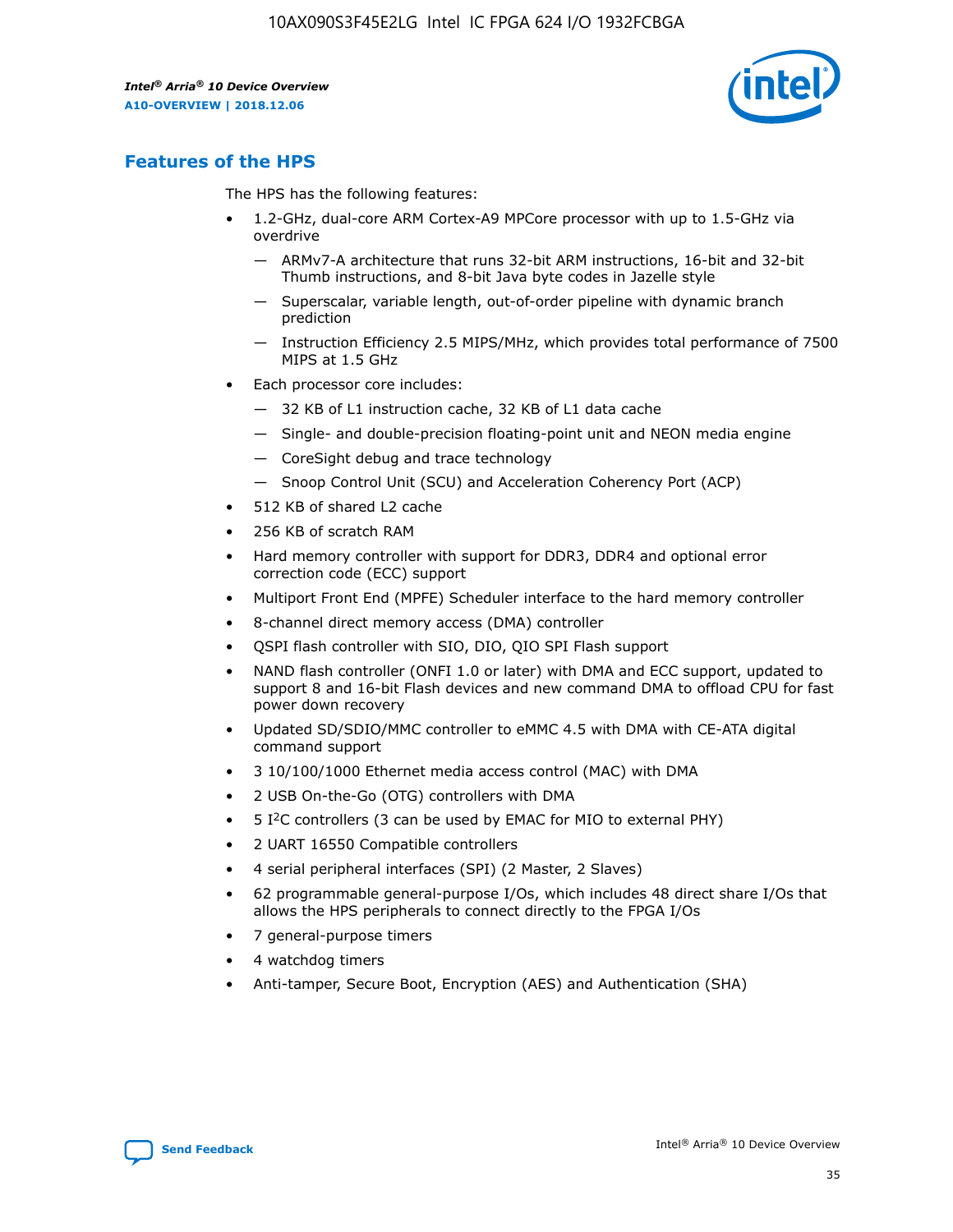

## **System Peripherals and Debug Access Port**

Each Ethernet MAC, USB OTG, NAND flash controller, and SD/MMC controller module has an integrated DMA controller. For modules without an integrated DMA controller, an additional DMA controller module provides up to eight channels of high-bandwidth data transfers. Peripherals that communicate off-chip are multiplexed with other peripherals at the HPS pin level. This allows you to choose which peripherals interface with other devices on your PCB.

The debug access port provides interfaces to industry standard JTAG debug probes and supports ARM CoreSight debug and core traces to facilitate software development.

#### **HPS–FPGA AXI Bridges**

The HPS–FPGA bridges, which support the Advanced Microcontroller Bus Architecture (AMBA) Advanced eXtensible Interface (AXI™) specifications, consist of the following bridges:

- FPGA-to-HPS AMBA AXI bridge—a high-performance bus supporting 32, 64, and 128 bit data widths that allows the FPGA fabric to issue transactions to slaves in the HPS.
- HPS-to-FPGA Avalon/AMBA AXI bridge—a high-performance bus supporting 32, 64, and 128 bit data widths that allows the HPS to issue transactions to slaves in the FPGA fabric.
- Lightweight HPS-to-FPGA AXI bridge—a lower latency 32 bit width bus that allows the HPS to issue transactions to soft peripherals in the FPGA fabric. This bridge is primarily used for control and status register (CSR) accesses to peripherals in the FPGA fabric.

The HPS–FPGA AXI bridges allow masters in the FPGA fabric to communicate with slaves in the HPS logic, and vice versa. For example, the HPS-to-FPGA AXI bridge allows you to share memories instantiated in the FPGA fabric with one or both microprocessors in the HPS, while the FPGA-to-HPS AXI bridge allows logic in the FPGA fabric to access the memory and peripherals in the HPS.

Each HPS–FPGA bridge also provides asynchronous clock crossing for data transferred between the FPGA fabric and the HPS.

#### **HPS SDRAM Controller Subsystem**

The HPS SDRAM controller subsystem contains a multiport SDRAM controller and DDR PHY that are shared between the FPGA fabric (through the FPGA-to-HPS SDRAM interface), the level 2 (L2) cache, and the level 3 (L3) system interconnect. The FPGA-to-HPS SDRAM interface supports AMBA AXI and Avalon® Memory-Mapped (Avalon-MM) interface standards, and provides up to six individual ports for access by masters implemented in the FPGA fabric.

The HPS SDRAM controller supports up to 3 masters (command ports), 3x 64-bit read data ports and 3x 64-bit write data ports.

To maximize memory performance, the SDRAM controller subsystem supports command and data reordering, deficit round-robin arbitration with aging, and high-priority bypass features.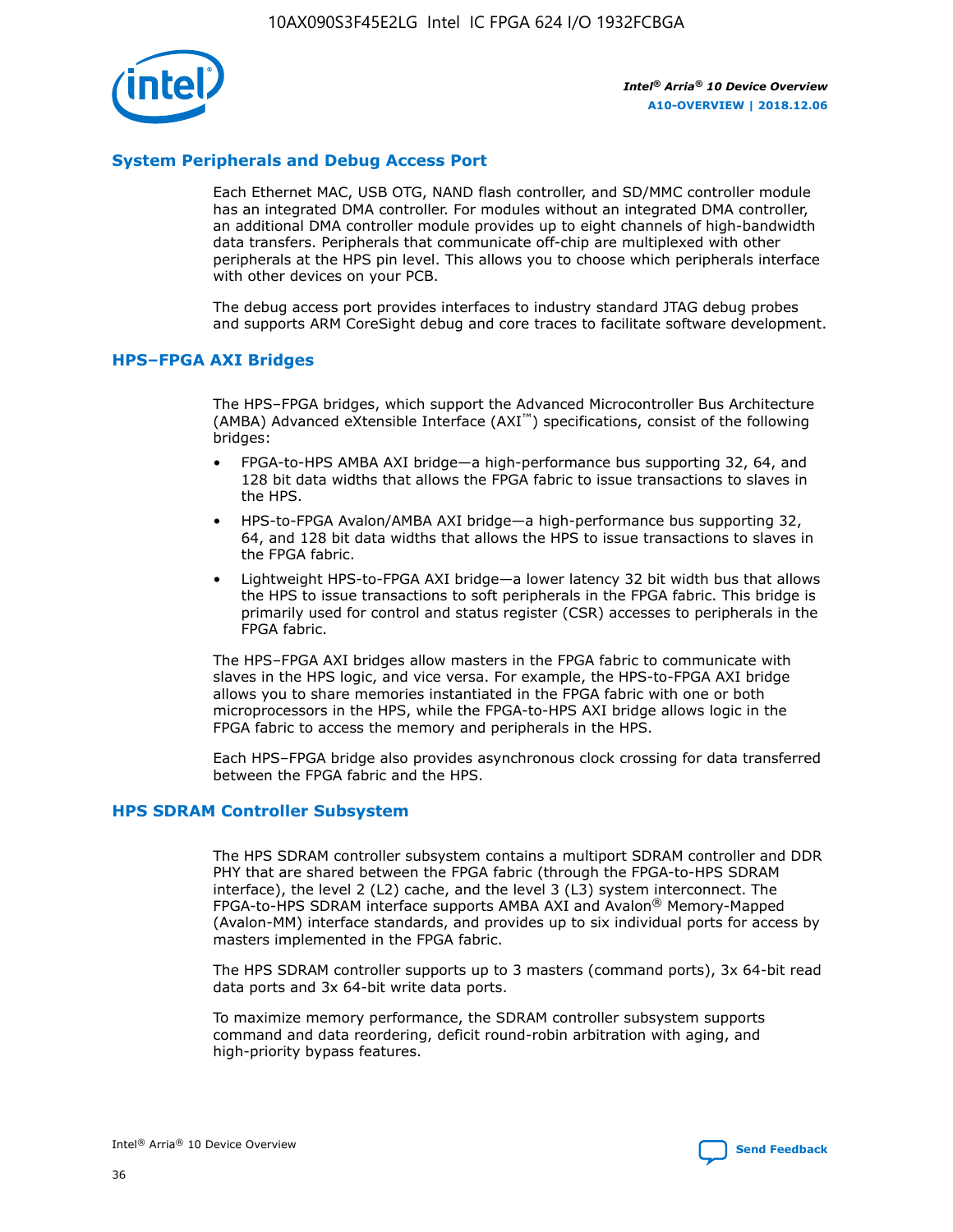

## **FPGA Configuration and HPS Booting**

The FPGA fabric and HPS in the SoC FPGA must be powered at the same time. You can reduce the clock frequencies or gate the clocks to reduce dynamic power.

Once powered, the FPGA fabric and HPS can be configured independently thus providing you with more design flexibility:

- You can boot the HPS independently. After the HPS is running, the HPS can fully or partially reconfigure the FPGA fabric at any time under software control. The HPS can also configure other FPGAs on the board through the FPGA configuration controller.
- Configure the FPGA fabric first, and then boot the HPS from memory accessible to the FPGA fabric.

## **Hardware and Software Development**

For hardware development, you can configure the HPS and connect your soft logic in the FPGA fabric to the HPS interfaces using the Platform Designer system integration tool in the Intel Quartus Prime software.

For software development, the ARM-based SoC FPGA devices inherit the rich software development ecosystem available for the ARM Cortex-A9 MPCore processor. The software development process for Intel SoC FPGAs follows the same steps as those for other SoC devices from other manufacturers. Support for Linux\*, VxWorks\*, and other operating systems are available for the SoC FPGAs. For more information on the operating systems support availability, contact the Intel FPGA sales team.

You can begin device-specific firmware and software development on the Intel SoC FPGA Virtual Target. The Virtual Target is a fast PC-based functional simulation of a target development system—a model of a complete development board. The Virtual Target enables the development of device-specific production software that can run unmodified on actual hardware.

## **Dynamic and Partial Reconfiguration**

The Intel Arria 10 devices support dynamic and partial reconfiguration. You can use dynamic and partial reconfiguration simultaneously to enable seamless reconfiguration of both the device core and transceivers.

## **Dynamic Reconfiguration**

You can reconfigure the PMA and PCS blocks while the device continues to operate. This feature allows you to change the data rates, protocol, and analog settings of a channel in a transceiver bank without affecting on-going data transfer in other transceiver banks. This feature is ideal for applications that require dynamic multiprotocol or multirate support.

## **Partial Reconfiguration**

Using partial reconfiguration, you can reconfigure some parts of the device while keeping the device in operation.

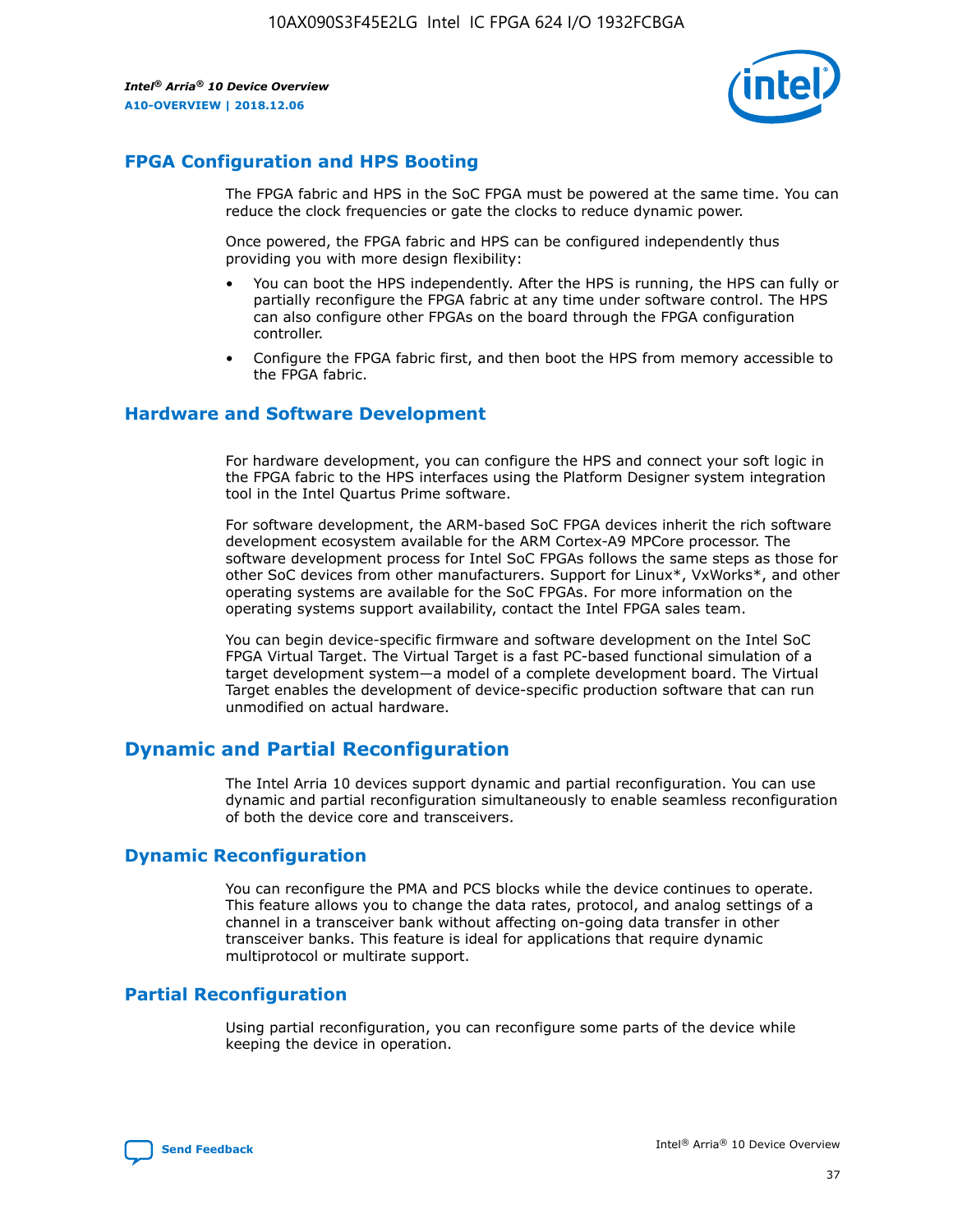

Instead of placing all device functions in the FPGA fabric, you can store some functions that do not run simultaneously in external memory and load them only when required. This capability increases the effective logic density of the device, and lowers cost and power consumption.

In the Intel solution, you do not have to worry about intricate device architecture to perform a partial reconfiguration. The partial reconfiguration capability is built into the Intel Quartus Prime design software, making such time-intensive task simple.

Intel Arria 10 devices support partial reconfiguration in the following configuration options:

- Using an internal host:
	- All supported configuration modes where the FPGA has access to external memory devices such as serial and parallel flash memory.
	- Configuration via Protocol [CvP (PCIe)]
- Using an external host—passive serial (PS), fast passive parallel (FPP) x8, FPP x16, and FPP x32 I/O interface.

# **Enhanced Configuration and Configuration via Protocol**

## **Table 25. Configuration Schemes and Features of Intel Arria 10 Devices**

Intel Arria 10 devices support 1.8 V programming voltage and several configuration schemes.

| <b>Scheme</b>                                                          | <b>Data</b><br><b>Width</b> | <b>Max Clock</b><br>Rate<br>(MHz) | <b>Max Data</b><br>Rate<br>(Mbps)<br>(13) | <b>Decompression</b> | <b>Design</b><br>Security <sup>(1</sup><br>4) | <b>Partial</b><br><b>Reconfiguration</b><br>(15) | <b>Remote</b><br><b>System</b><br><b>Update</b> |
|------------------------------------------------------------------------|-----------------------------|-----------------------------------|-------------------------------------------|----------------------|-----------------------------------------------|--------------------------------------------------|-------------------------------------------------|
| <b>JTAG</b>                                                            | 1 bit                       | 33                                | 33                                        |                      |                                               | Yes(16)                                          |                                                 |
| Active Serial (AS)<br>through the<br>EPCO-L<br>configuration<br>device | 1 bit,<br>4 bits            | 100                               | 400                                       | Yes                  | Yes                                           | $Y_{PS}(16)$                                     | Yes                                             |
| Passive serial (PS)<br>through CPLD or<br>external<br>microcontroller  | 1 bit                       | 100                               | 100                                       | Yes                  | Yes                                           | Yes(16)                                          | Parallel<br>Flash<br>Loader<br>(PFL) IP<br>core |
|                                                                        |                             |                                   |                                           |                      |                                               |                                                  | continued                                       |

<sup>(13)</sup> Enabling either compression or design security features affects the maximum data rate. Refer to the Intel Arria 10 Device Datasheet for more information.

<sup>(14)</sup> Encryption and compression cannot be used simultaneously.

 $<sup>(15)</sup>$  Partial reconfiguration is an advanced feature of the device family. If you are interested in</sup> using partial reconfiguration, contact Intel for support.

 $(16)$  Partial configuration can be performed only when it is configured as internal host.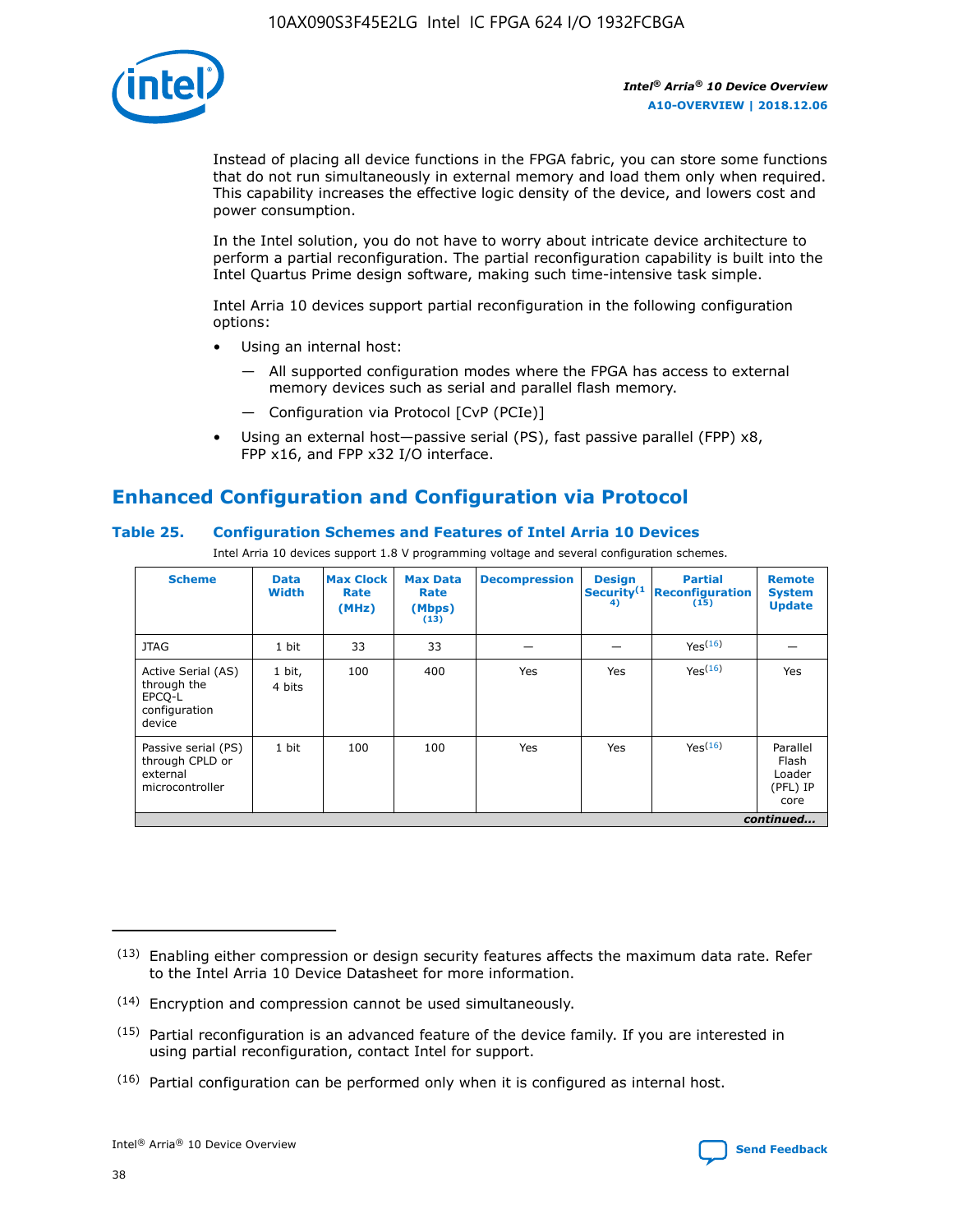

| <b>Scheme</b>                                    | <b>Data</b><br><b>Width</b> | <b>Max Clock</b><br>Rate<br>(MHz) | <b>Max Data</b><br>Rate<br>(Mbps)<br>(13) | <b>Decompression</b> | <b>Design</b><br>Security <sup>(1</sup><br>4) | <b>Partial</b><br><b>Reconfiguration</b><br>(15) | <b>Remote</b><br><b>System</b><br><b>Update</b> |
|--------------------------------------------------|-----------------------------|-----------------------------------|-------------------------------------------|----------------------|-----------------------------------------------|--------------------------------------------------|-------------------------------------------------|
| Fast passive                                     | 8 bits                      | 100                               | 3200                                      | <b>Yes</b>           | Yes                                           | Yes(17)                                          | PFL IP                                          |
| parallel (FPP)<br>through CPLD or                | 16 bits                     |                                   |                                           | Yes                  | Yes                                           |                                                  | core                                            |
| external<br>microcontroller                      | 32 bits                     |                                   |                                           | Yes                  | Yes                                           |                                                  |                                                 |
| Configuration via                                | 16 bits                     | 100                               | 3200                                      | Yes                  | Yes                                           | Yes <sup>(17)</sup>                              |                                                 |
| <b>HPS</b>                                       | 32 bits                     |                                   |                                           | Yes                  | Yes                                           |                                                  |                                                 |
| Configuration via<br>Protocol [CvP<br>$(PCIe^*)$ | x1, x2,<br>x4, x8<br>lanes  |                                   | 8000                                      | Yes                  | Yes                                           | Yes <sup>(16)</sup>                              |                                                 |

You can configure Intel Arria 10 devices through PCIe using Configuration via Protocol (CvP). The Intel Arria 10 CvP implementation conforms to the PCIe 100 ms power-up-to-active time requirement.

#### **Related Information**

[Configuration via Protocol \(CvP\) Implementation in Intel FPGAs User Guide](https://www.intel.com/content/www/us/en/programmable/documentation/dsu1441819344145.html#dsu1442269728522) Provides more information about the CvP configuration scheme.

# **SEU Error Detection and Correction**

Intel Arria 10 devices offer robust and easy-to-use single-event upset (SEU) error detection and correction circuitry.

The detection and correction circuitry includes protection for Configuration RAM (CRAM) programming bits and user memories. The CRAM is protected by a continuously running CRC error detection circuit with integrated ECC that automatically corrects one or two errors and detects higher order multi-bit errors. When more than two errors occur, correction is available through reloading of the core programming file, providing a complete design refresh while the FPGA continues to operate.

The physical layout of the Intel Arria 10 CRAM array is optimized to make the majority of multi-bit upsets appear as independent single-bit or double-bit errors which are automatically corrected by the integrated CRAM ECC circuitry. In addition to the CRAM protection, the M20K memory blocks also include integrated ECC circuitry and are layout-optimized for error detection and correction. The MLAB does not have ECC.

(14) Encryption and compression cannot be used simultaneously.

<sup>(17)</sup> Supported at a maximum clock rate of 100 MHz.



 $(13)$  Enabling either compression or design security features affects the maximum data rate. Refer to the Intel Arria 10 Device Datasheet for more information.

 $(15)$  Partial reconfiguration is an advanced feature of the device family. If you are interested in using partial reconfiguration, contact Intel for support.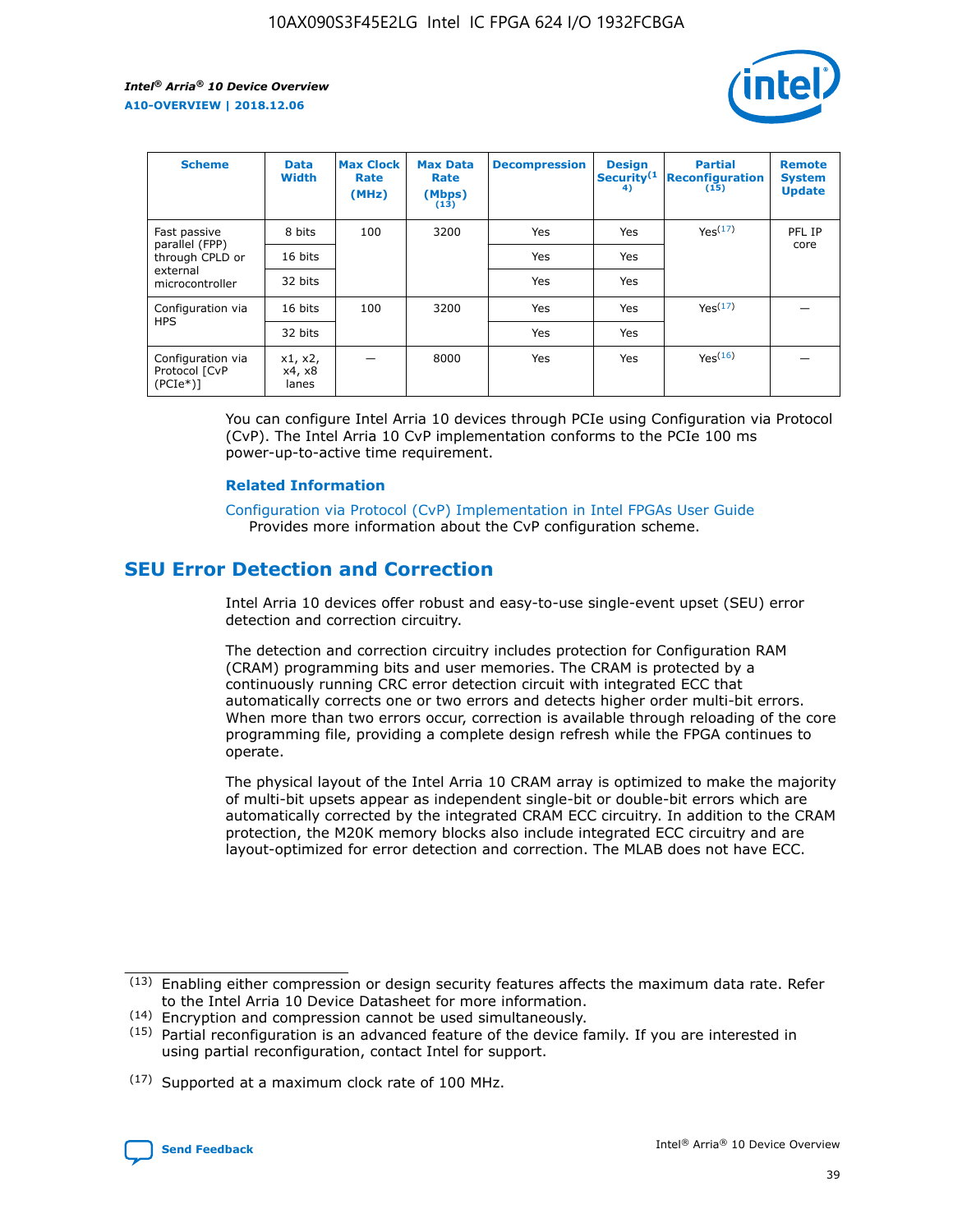

## **Power Management**

Intel Arria 10 devices leverage the advanced 20 nm process technology, a low 0.9 V core power supply, an enhanced core architecture, and several optional power reduction techniques to reduce total power consumption by as much as 40% compared to Arria V devices and as much as 60% compared to Stratix V devices.

The optional power reduction techniques in Intel Arria 10 devices include:

- **SmartVID**—a code is programmed into each device during manufacturing that allows a smart regulator to operate the device at lower core  $V_{CC}$  while maintaining performance
- **Programmable Power Technology**—non-critical timing paths are identified by the Intel Quartus Prime software and the logic in these paths is biased for low power instead of high performance
- **Low Static Power Options**—devices are available with either standard static power or low static power while maintaining performance

Furthermore, Intel Arria 10 devices feature Intel's industry-leading low power transceivers and include a number of hard IP blocks that not only reduce logic resources but also deliver substantial power savings compared to soft implementations. In general, hard IP blocks consume up to 90% less power than the equivalent soft logic implementations.

# **Incremental Compilation**

The Intel Quartus Prime software incremental compilation feature reduces compilation time and helps preserve performance to ease timing closure. The incremental compilation feature enables the partial reconfiguration flow for Intel Arria 10 devices.

Incremental compilation supports top-down, bottom-up, and team-based design flows. This feature facilitates modular, hierarchical, and team-based design flows where different designers compile their respective design sections in parallel. Furthermore, different designers or IP providers can develop and optimize different blocks of the design independently. These blocks can then be imported into the top level project.

# **Document Revision History for Intel Arria 10 Device Overview**

| <b>Document</b><br><b>Version</b> | <b>Changes</b>                                                                                                                                                                                                                                                              |
|-----------------------------------|-----------------------------------------------------------------------------------------------------------------------------------------------------------------------------------------------------------------------------------------------------------------------------|
| 2018.12.06                        | Added links to Intel Arria 10 device errata documents.<br>Removed automotive temperature option from the Intel Arria 10 GX devices.<br>Removed -3 fabric speed grade from the Intel Arria 10 GT devices.<br>Updated power options for the Intel Arria 10 GX and GT devices. |
| 2018.04.09                        | Updated the lowest $V_{CC}$ from 0.83 V to 0.82 V in the topic listing a summary of the device features.                                                                                                                                                                    |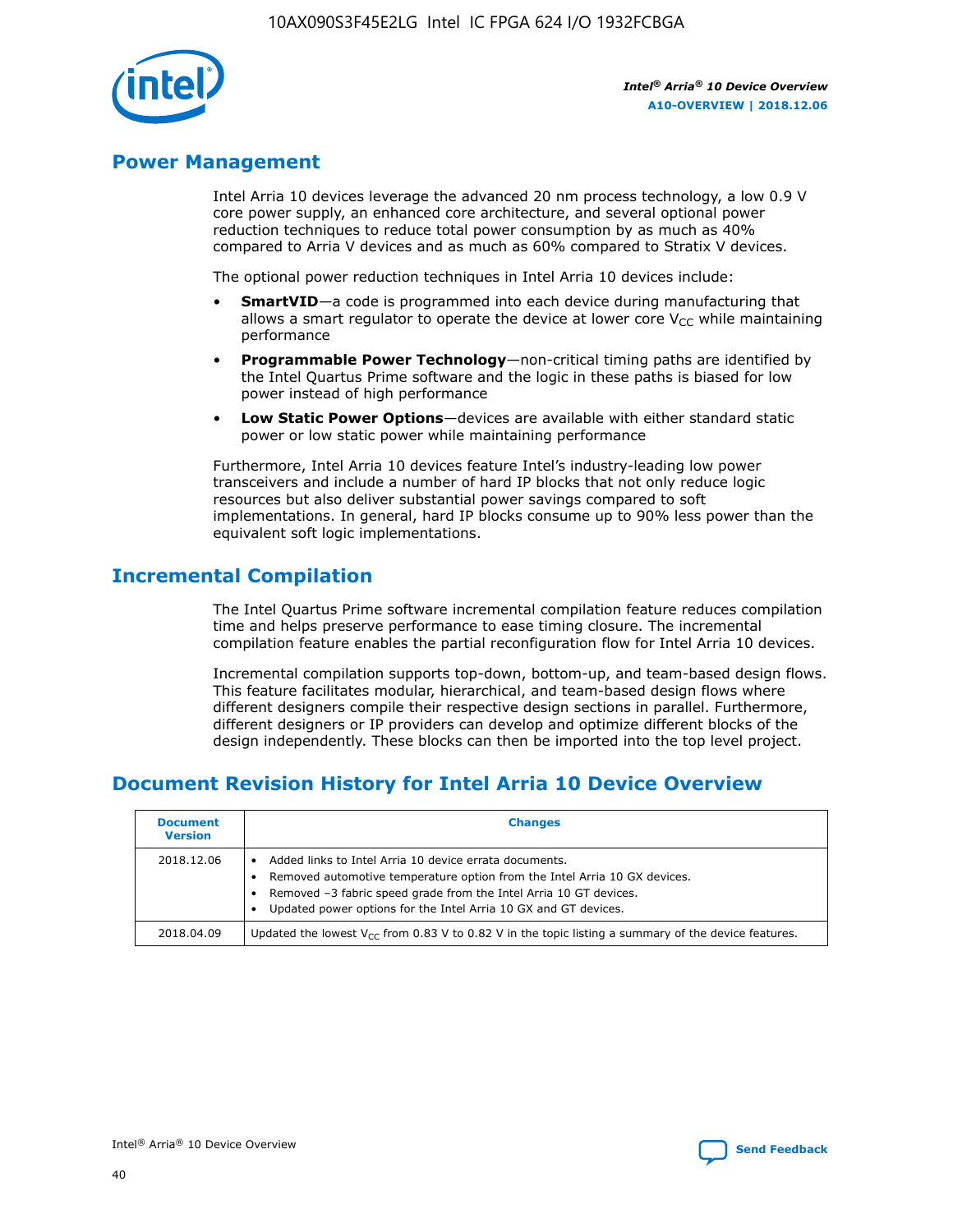*Intel® Arria® 10 Device Overview* **A10-OVERVIEW | 2018.12.06**



| <b>Date</b>    | <b>Version</b> | <b>Changes</b>                                                                                                                                                                                                                                                                                                                                                                                                                                                                                                                                                                                                                                                                                                                                                                                                                                                                                                                                                            |
|----------------|----------------|---------------------------------------------------------------------------------------------------------------------------------------------------------------------------------------------------------------------------------------------------------------------------------------------------------------------------------------------------------------------------------------------------------------------------------------------------------------------------------------------------------------------------------------------------------------------------------------------------------------------------------------------------------------------------------------------------------------------------------------------------------------------------------------------------------------------------------------------------------------------------------------------------------------------------------------------------------------------------|
| January 2018   | 2018.01.17     | Updated the maximum data rate for HPS (Intel Arria 10 SX devices<br>external memory interface DDR3 controller from 2,166 Mbps to 2,133<br>Mbps.<br>Updated maximum frequency supported for half rate QDRII and QDRII<br>+ SRAM to 633 MHz in Memory Standards Supported by the Soft<br>Memory Controller table.<br>Updated transceiver backplane capability to 12.5 Gbps.<br>$\bullet$<br>Removed transceiver speed grade 5 in Sample Ordering Core and<br>Available Options for Intel Arria 10 GX Devices figure.<br>Removed package code 40, low static power, SmartVID, industrial, and<br>military operating temperature support from Sample Ordering Core and<br>Available Options for Intel Arria 10 GT Devices figure.<br>Updated short reach transceiver rate for Intel Arria 10 GT devices to<br>25.8 Gbps.<br>Removed On-Die Instrumentation - EyeQ and Jitter Margin Tool<br>support from PMA Features of the Transceivers in Intel Arria 10 Devices<br>table. |
| September 2017 | 2017.09.20     | Updated the maximum speed of the DDR4 external memory interface from<br>1,333 MHz/2,666 Mbps to 1,200 MHz/2,400 Mbps.                                                                                                                                                                                                                                                                                                                                                                                                                                                                                                                                                                                                                                                                                                                                                                                                                                                     |
| July 2017      | 2017.07.13     | Corrected the automotive temperature range in the figure showing the<br>available options for the Intel Arria 10 GX devices from "-40°C to 100°C"<br>to "-40°C to 125°C".                                                                                                                                                                                                                                                                                                                                                                                                                                                                                                                                                                                                                                                                                                                                                                                                 |
| July 2017      | 2017.07.06     | Added automotive temperature option to Intel Arria 10 GX device family.                                                                                                                                                                                                                                                                                                                                                                                                                                                                                                                                                                                                                                                                                                                                                                                                                                                                                                   |
| May 2017       | 2017.05.08     | Corrected protocol names with "1588" to "IEEE 1588v2".<br>$\bullet$<br>Updated the vertical migration table to remove vertical migration<br>$\bullet$<br>between Intel Arria 10 GX and Intel Arria 10 SX device variants.<br>Removed all "Preliminary" marks.<br>$\bullet$                                                                                                                                                                                                                                                                                                                                                                                                                                                                                                                                                                                                                                                                                                |
| March 2017     | 2017.03.15     | Removed the topic about migration from Intel Arria 10 to Intel Stratix<br>10 devices.<br>Rebranded as Intel.<br>$\bullet$                                                                                                                                                                                                                                                                                                                                                                                                                                                                                                                                                                                                                                                                                                                                                                                                                                                 |
| October 2016   | 2016.10.31     | Removed package F36 from Intel Arria 10 GX devices.<br>Updated Intel Arria 10 GT sample ordering code and maximum GX<br>$\bullet$<br>transceiver count. Intel Arria 10 GT devices are available only in the<br>SF45 package option with a maximum of 72 transceivers.                                                                                                                                                                                                                                                                                                                                                                                                                                                                                                                                                                                                                                                                                                     |
| May 2016       | 2016.05.02     | Updated the FPGA Configuration and HPS Booting topic.<br>$\bullet$<br>Remove V <sub>CC</sub> PowerManager from the Summary of Features, Power<br>Management and Arria 10 Device Variants and packages topics. This<br>feature is no longer supported in Arria 10 devices.<br>Removed LPDDR3 from the Memory Standards Supported by the HPS<br>Hard Memory Controller table in the Memory Standards Supported by<br>Intel Arria 10 Devices topic. This standard is only supported by the<br>FPGA.<br>Removed transceiver speed grade 5 from the Device Variants and<br>Packages topic for Arria 10 GX and SX devices.                                                                                                                                                                                                                                                                                                                                                      |
| February 2016  | 2016.02.11     | Changed the maximum Arria 10 GT datarate to 25.8 Gbps and the<br>minimum datarate to 1 Gbps globally.<br>Revised the state for Core clock networks in the Summary of Features<br>$\bullet$<br>topic.<br>Changed the transceiver parameters in the "Summary of Features for<br>$\bullet$<br>Arria 10 Devices" table.<br>• Changed the transceiver parameters in the "Maximum Resource Counts<br>for Arria 10 GT Devices" table.<br>Changed the package availability for GT devices in the "Package Plan<br>for Arria 10 GT Devices" table.<br>Changed the package configurations for GT devices in the "Migration"<br>Capability Across Arria 10 Product Lines" figure.<br>continued                                                                                                                                                                                                                                                                                       |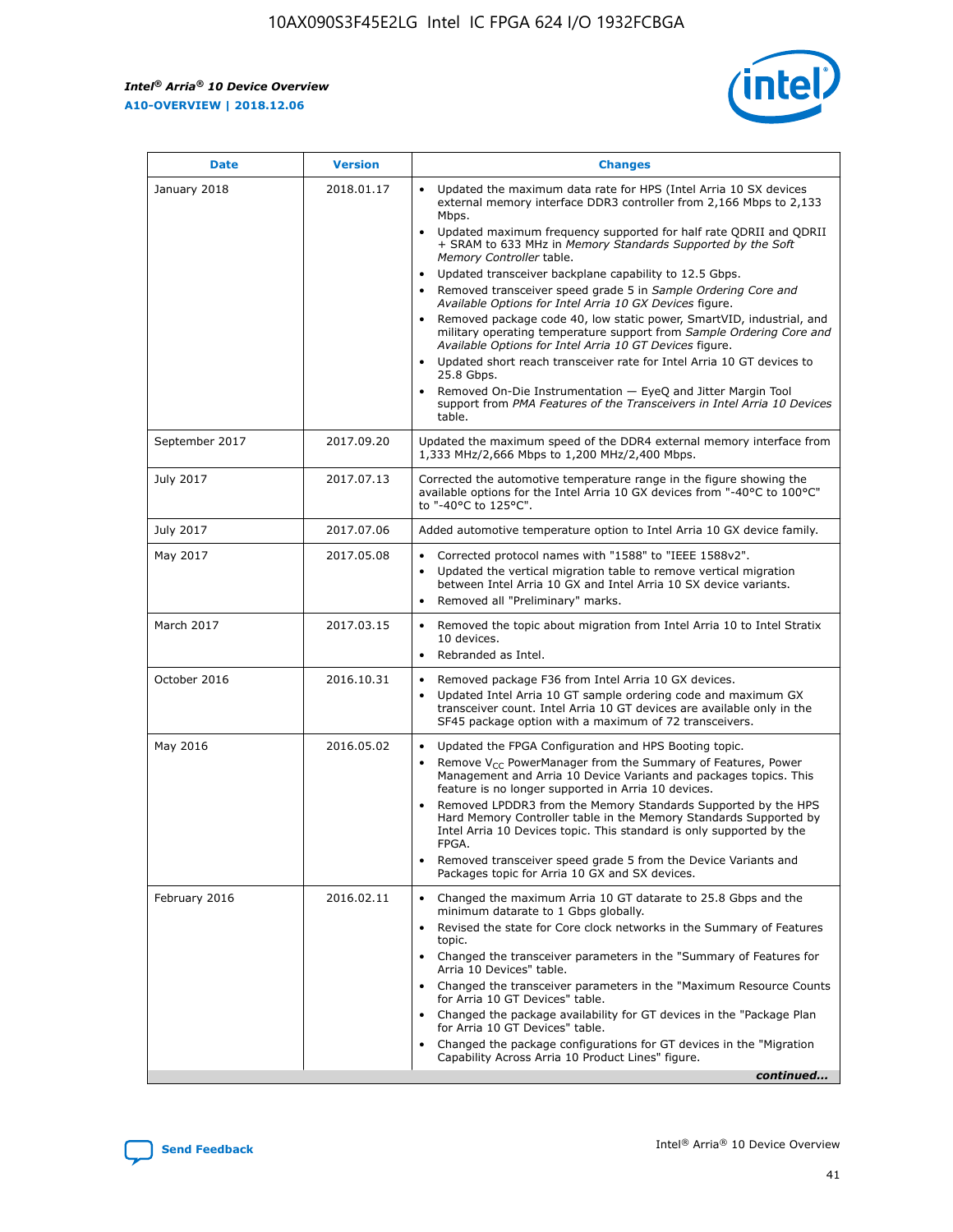

| <b>Date</b>   | <b>Version</b> | <b>Changes</b>                                                                                                                                                               |
|---------------|----------------|------------------------------------------------------------------------------------------------------------------------------------------------------------------------------|
|               |                | Changed transceiver parameters in the "Low Power Serial Transceivers"<br>$\bullet$<br>section.                                                                               |
|               |                | • Changed the transceiver descriptions in the "Device Variants for the<br>Arria 10 Device Family" table.                                                                     |
|               |                | • Changed the "Sample Ordering Code and Available Options for Arria 10<br>GT Devices" figure.                                                                                |
|               |                | Changed the datarates for GT devices in the "PMA Features" section.                                                                                                          |
|               |                | Changed the datarates for GT devices in the "PCS Features" section.<br>$\bullet$                                                                                             |
| December 2015 | 2015.12.14     | Updated the number of M20K memory blocks for Arria 10 GX 660 from<br>2133 to 2131 and corrected the total RAM bit from 48,448 Kb to<br>48,408 Kb.                            |
|               |                | Corrected the number of DSP blocks for Arria 10 GX 660 from 1688 to<br>$\bullet$<br>1687 in the table listing floating-point arithmetic resources.                           |
| November 2015 | 2015.11.02     | Updated the maximum resources for Arria 10 GX 220, GX 320, GX 480,<br>GX 660, SX 220, SX 320, SX 480, and SX 660.                                                            |
|               |                | Updated resource count for Arria 10 GX 320, GX 480, GX 660, SX 320,<br>SX 480, a SX 660 devices in Number of Multipliers in Intel Arria 10<br><b>Devices</b> table.          |
|               |                | Updated the available options for Arria 10 GX, GT, and SX.<br>$\bullet$                                                                                                      |
|               |                | Changed instances of Quartus II to Quartus Prime.<br>$\bullet$                                                                                                               |
| June 2015     | 2015.06.15     | Corrected label for Intel Arria 10 GT product lines in the vertical migration<br>figure.                                                                                     |
| May 2015      | 2015.05.15     | Corrected the DDR3 half rate and quarter rate maximum frequencies in the<br>table that lists the memory standards supported by the Intel Arria 10 hard<br>memory controller. |
| May 2015      | 2015.05.04     | • Added support for 13.5G JESD204b in the Summary of Features table.                                                                                                         |
|               |                | Added a link to Arria 10 GT Channel Usage in the Arria 10 GT Package<br>$\bullet$<br>Plan topic.                                                                             |
|               |                | • Added a note to the table, Maximum Resource Counts for Arria 10 GT<br>devices.                                                                                             |
|               |                | • Updated the power requirements of the transceivers in the Low Power<br>Serial Transceivers topic.                                                                          |
| January 2015  | 2015.01.23     | • Added floating point arithmetic features in the Summary of Features<br>table.                                                                                              |
|               |                | • Updated the total embedded memory from 38.38 megabits (Mb) to<br>65.6 Mb.                                                                                                  |
|               |                | • Updated the table that lists the memory standards supported by Intel<br>Arria 10 devices.                                                                                  |
|               |                | Removed support for DDR3U, LPDDR3 SDRAM, RLDRAM 2, and DDR2.                                                                                                                 |
|               |                | Moved RLDRAM 3 support from hard memory controller to soft memory<br>controller. RLDRAM 3 support uses hard PHY with soft memory<br>controller.                              |
|               |                | Added soft memory controller support for QDR IV.                                                                                                                             |
|               |                | Updated the maximum resource count table to include the number of<br>hard memory controllers available in each device variant.                                               |
|               |                | Updated the transceiver PCS data rate from 12.5 Gbps to 12 Gbps.                                                                                                             |
|               |                | Updated the max clock rate of PS, FPP x8, FPP x16, and Configuration<br>via HPS from 125 MHz to 100 MHz.                                                                     |
|               |                | Added a feature for fractional synthesis PLLs: PLL cascading.                                                                                                                |
|               |                | Updated the HPS programmable general-purpose I/Os from 54 to 62.<br>$\bullet$                                                                                                |
|               |                | continued                                                                                                                                                                    |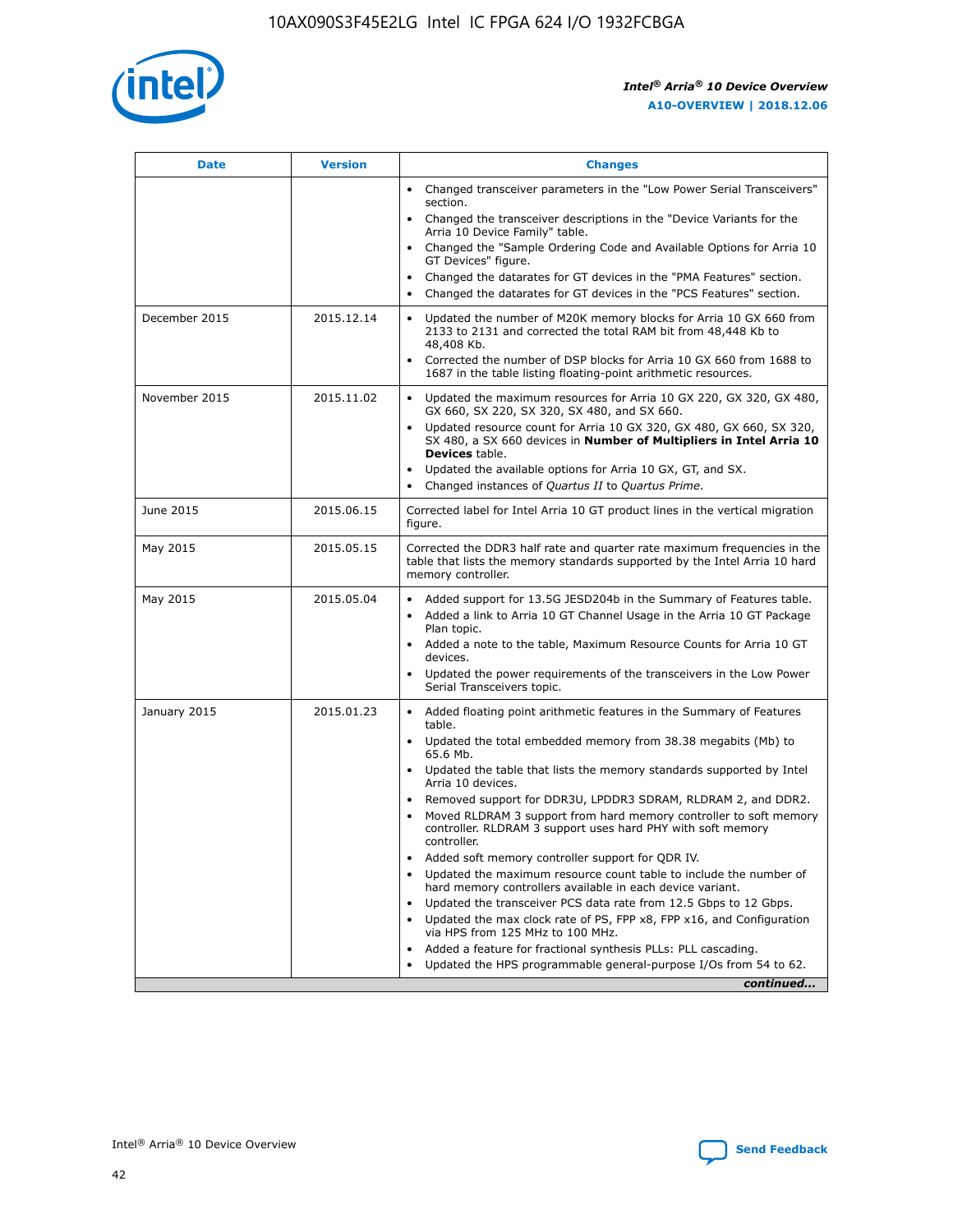r



| <b>Date</b>    | <b>Version</b> | <b>Changes</b>                                                                                                                                                                                                                                                                                                                                                                                                                                                                                                                         |
|----------------|----------------|----------------------------------------------------------------------------------------------------------------------------------------------------------------------------------------------------------------------------------------------------------------------------------------------------------------------------------------------------------------------------------------------------------------------------------------------------------------------------------------------------------------------------------------|
| September 2014 | 2014.09.30     | Corrected the 3 V I/O and LVDS I/O counts for F35 and F36 packages<br>of Arria 10 GX.<br>Corrected the 3 V I/O, LVDS I/O, and transceiver counts for the NF40<br>package of the Arria GX 570 and 660.<br>Removed 3 V I/O, LVDS I/O, and transceiver counts for the NF40<br>package of the Arria GX 900 and 1150. The NF40 package is not<br>available for Arria 10 GX 900 and 1150.                                                                                                                                                    |
| August 2014    | 2014.08.18     | Updated Memory (Kb) M20K maximum resources for Arria 10 GX 660<br>devices from 42,660 to 42,620.<br>Added GPIO columns consisting of LVDS I/O Bank and 3V I/O Bank in<br>$\bullet$<br>the Package Plan table.<br>Added how to use memory interface clock frequency higher than 533<br>$\bullet$<br>MHz in the I/O vertical migration.<br>Added information to clarify that RLDRAM3 support uses hard PHY with<br>$\bullet$<br>soft memory controller.<br>Added variable precision DSP blocks support for floating-point<br>arithmetic. |
| June 2014      | 2014.06.19     | Updated number of dedicated I/Os in the HPS block to 17.                                                                                                                                                                                                                                                                                                                                                                                                                                                                               |
| February 2014  | 2014.02.21     | Updated transceiver speed grade options for GT devices in Figure 2.                                                                                                                                                                                                                                                                                                                                                                                                                                                                    |
| February 2014  | 2014.02.06     | Updated data rate for Arria 10 GT devices from 28.1 Gbps to 28.3 Gbps.                                                                                                                                                                                                                                                                                                                                                                                                                                                                 |
| December 2013  | 2013.12.10     | Updated the HPS memory standards support from LPDDR2 to LPDDR3.<br>Updated HPS block diagram to include dedicated HPS I/O and FPGA<br>$\bullet$<br>Configuration blocks as well as repositioned SD/SDIO/MMC, DMA, SPI<br>and NAND Flash with ECC blocks.                                                                                                                                                                                                                                                                               |
| December 2013  | 2013.12.02     | Initial release.                                                                                                                                                                                                                                                                                                                                                                                                                                                                                                                       |